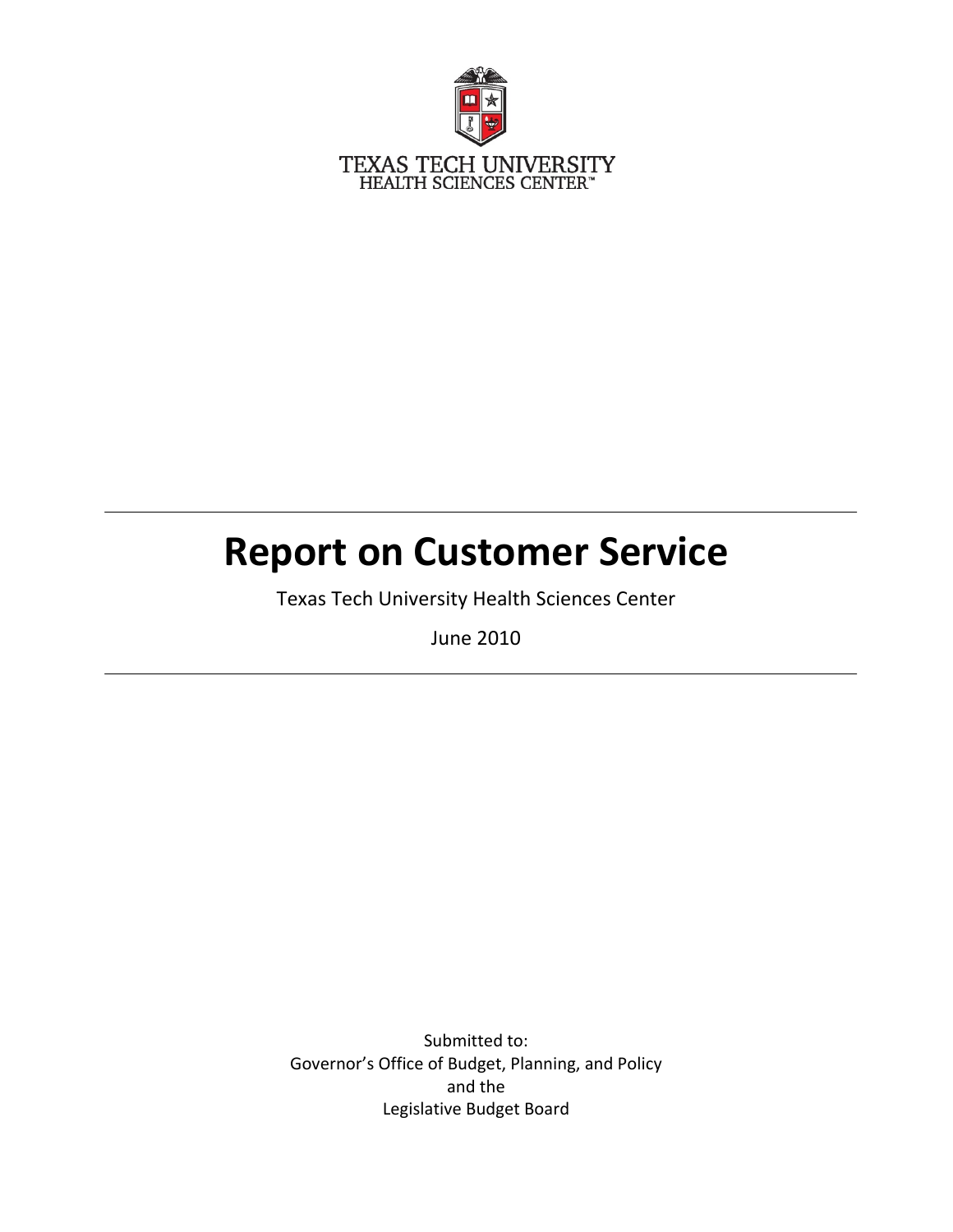# **Introduction**

The following *Report on Customer Service* has been prepared in compliance with Section 2114 of the Texas Government Code. The report is organized into five sections:

| $\mathbf{L}$ | Inventory of External Customers | $2-3$ |
|--------------|---------------------------------|-------|
| II.          | Methodology                     |       |
| III.         | <b>Results</b>                  | 4-27  |
| IV.          | Analysis                        | 28-31 |
| V.           | <b>Performance Measures</b>     |       |

# **Section I. Inventory of External Customers**

The table below provides each strategy listed in the 2010‐2011 General Appropriations Act, the customers served by each strategy, and a brief description of the services provided to them.

| <b>Strategy</b><br><b>Customer</b>                          |                                                                                 | <b>Description of Service</b>                                                                                                                                                                                                                       |
|-------------------------------------------------------------|---------------------------------------------------------------------------------|-----------------------------------------------------------------------------------------------------------------------------------------------------------------------------------------------------------------------------------------------------|
| A. Goal: Instruction/Operations                             |                                                                                 |                                                                                                                                                                                                                                                     |
| A.1.1. Medical Education                                    | <b>Medical Students</b>                                                         | Provides medical education for M.D.<br>degree                                                                                                                                                                                                       |
| A.1.2. Biomedical Sciences Training                         | <b>Graduate Students</b>                                                        | Provides graduate level education in the<br>biomedical sciences                                                                                                                                                                                     |
| A.1.3. Allied Health Professions<br>Training                | <b>Undergraduate Students</b><br><b>Graduate Students</b>                       | Provides undergraduate education in<br>clinical laboratory science, occupational<br>therapy, communication disorders, and<br>physician assistance training; provides<br>graduate level education in physical<br>therapy and communication disorders |
| A.1.4. Nursing Education                                    | <b>Undergraduate Students</b><br><b>Graduate Students</b><br>RN to BSN Students | Provides undergraduate education for the<br>B.S.N. degree; provides graduate level<br>education for the M.S.N. degree                                                                                                                               |
| A.1.5. Pharmacy Education                                   | RPh to PharmD Students                                                          | Provides graduate level education for the<br>PharmD degree                                                                                                                                                                                          |
| A.1.6. Graduate Medical Education                           | Not Applicable (Medical<br>residents are employees.)                            |                                                                                                                                                                                                                                                     |
| A.2.1. Staff Group Insurance<br>Premiums                    | Not Applicable                                                                  |                                                                                                                                                                                                                                                     |
| A.2.2. Workers' Compensation<br>Insurance                   | Not Applicable                                                                  | ---                                                                                                                                                                                                                                                 |
| A.3.1. Texas Public Education Grants                        | <b>Students</b>                                                                 | Grants for educational programs                                                                                                                                                                                                                     |
| A.3.2. Medical Loans                                        | <b>Medical Students</b>                                                         | Loans for educational programs                                                                                                                                                                                                                      |
| <b>B. Goal: Provide Research Support</b>                    |                                                                                 |                                                                                                                                                                                                                                                     |
| <b>B.1.1. Research Enhancement</b>                          | Not Applicable                                                                  | ---                                                                                                                                                                                                                                                 |
| C. Goal: Infrastructure Support                             |                                                                                 |                                                                                                                                                                                                                                                     |
| C.1.1. E & G Space Support                                  | Not Applicable                                                                  | ---                                                                                                                                                                                                                                                 |
| C.2.1. Tuition Revenue Bond<br>Retirement                   | Not Applicable                                                                  |                                                                                                                                                                                                                                                     |
| C.2.2. Long-Tern Infrastructure<br><b>Related Equipment</b> | Not Applicable                                                                  |                                                                                                                                                                                                                                                     |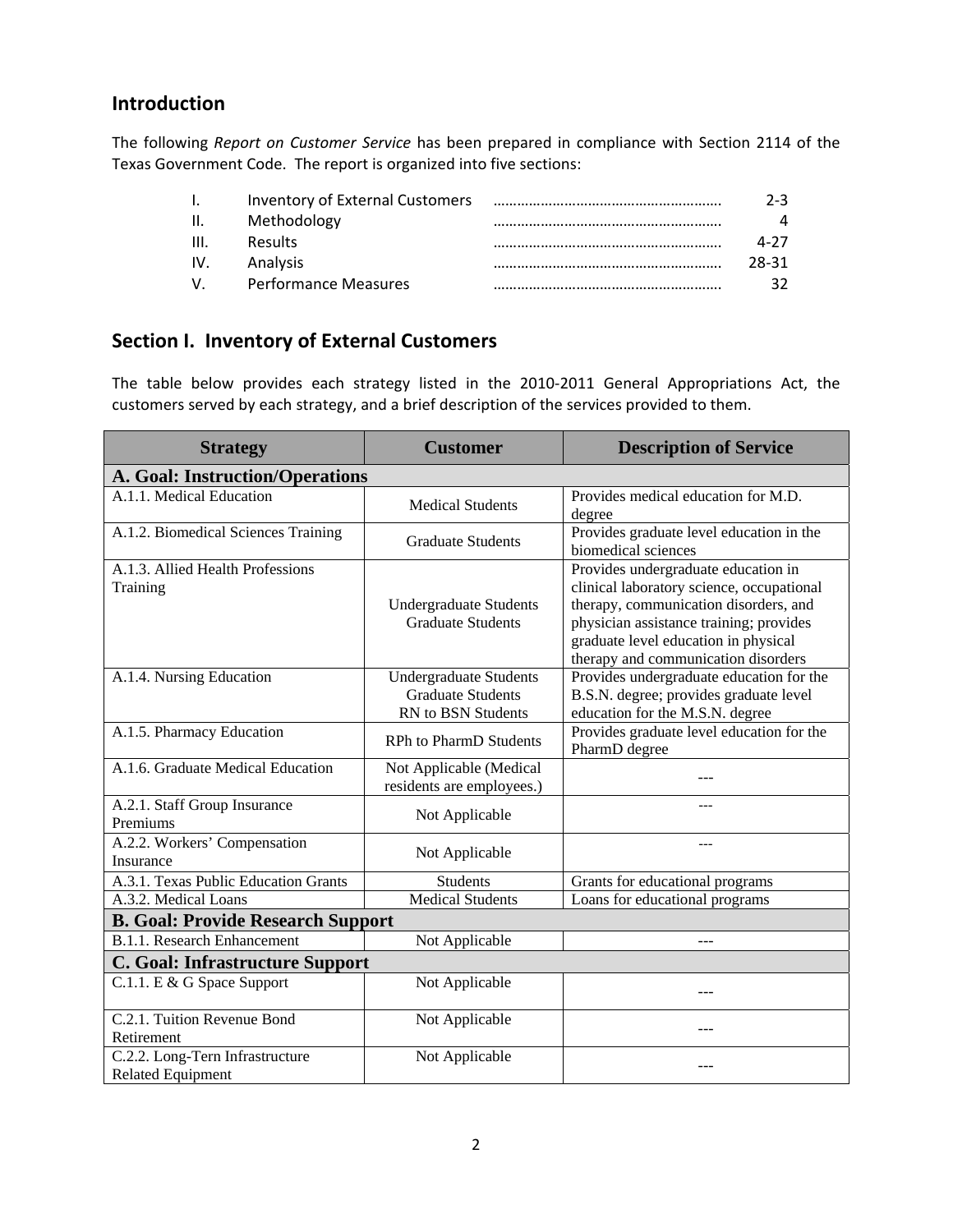| <b>Strategy</b>                                               | <b>Customer</b>                                           | <b>Description of Service</b>                                                                     |
|---------------------------------------------------------------|-----------------------------------------------------------|---------------------------------------------------------------------------------------------------|
| D. Goal: Provide Special Item Support                         |                                                           |                                                                                                   |
| D.1.1. South Texas Professional<br>Education                  | Not Applicable                                            |                                                                                                   |
| D.1.2. Border Support- Academic<br>Expansion                  | Not Applicable                                            |                                                                                                   |
| D.1.3. Academic Support-Border<br>Development                 | Not Applicable                                            |                                                                                                   |
| D.1.4. Integrated Health Network                              | <b>Students</b><br>Continuing Education<br>Participants   | Provides technology and technical assistance<br>to support distance education across<br>campuses. |
| D.1.5 Medical Education-Odessa                                | Not Applicable                                            |                                                                                                   |
| D.1.6. -Paul L. Foster School of<br>Medicine-Resident Support | Not Applicable (Medical<br>residents are employees.)      |                                                                                                   |
| D.1.7. Physician Assistant Program                            | <b>Undergraduate Students</b><br><b>Graduate Students</b> | Provides support to train students in the<br>Physician Assistant Program                          |
| D.2.1. Family/Community Medicine<br>Residency                 | Not Applicable (Medical<br>residents are employees.)      |                                                                                                   |
| D.2.2. Border Health-Resident<br>Support                      | Not Applicable (Medical<br>residents are employees.)      | $- - -$                                                                                           |
| D.2.3. Midland Medical Residency                              | Not Applicable (Medical<br>residents are employees.)      |                                                                                                   |
| D.3.1. Diabetes Research Center                               | Not Applicable                                            |                                                                                                   |
| D.3.1. Cancer Research                                        | Not Applicable                                            |                                                                                                   |
| D.4.1. Rural Health Care                                      | Not Applicable                                            |                                                                                                   |
| D.5.1. Institutional Enhancement                              | Not Applicable                                            | $---$                                                                                             |
| <b>E. Goal: Tobacco Funds</b>                                 |                                                           |                                                                                                   |
| E.1.1. Tobacco Earnings Texas Tech<br><b>HSC El Paso</b>      | Not Applicable                                            | $---$                                                                                             |
| E.1.2. Tobacco Earnings Texas Tech<br>University HSC          | Not Applicable                                            |                                                                                                   |
| E.1.3. Tobacco - Permanent Health<br>Fund                     | Not Applicable                                            |                                                                                                   |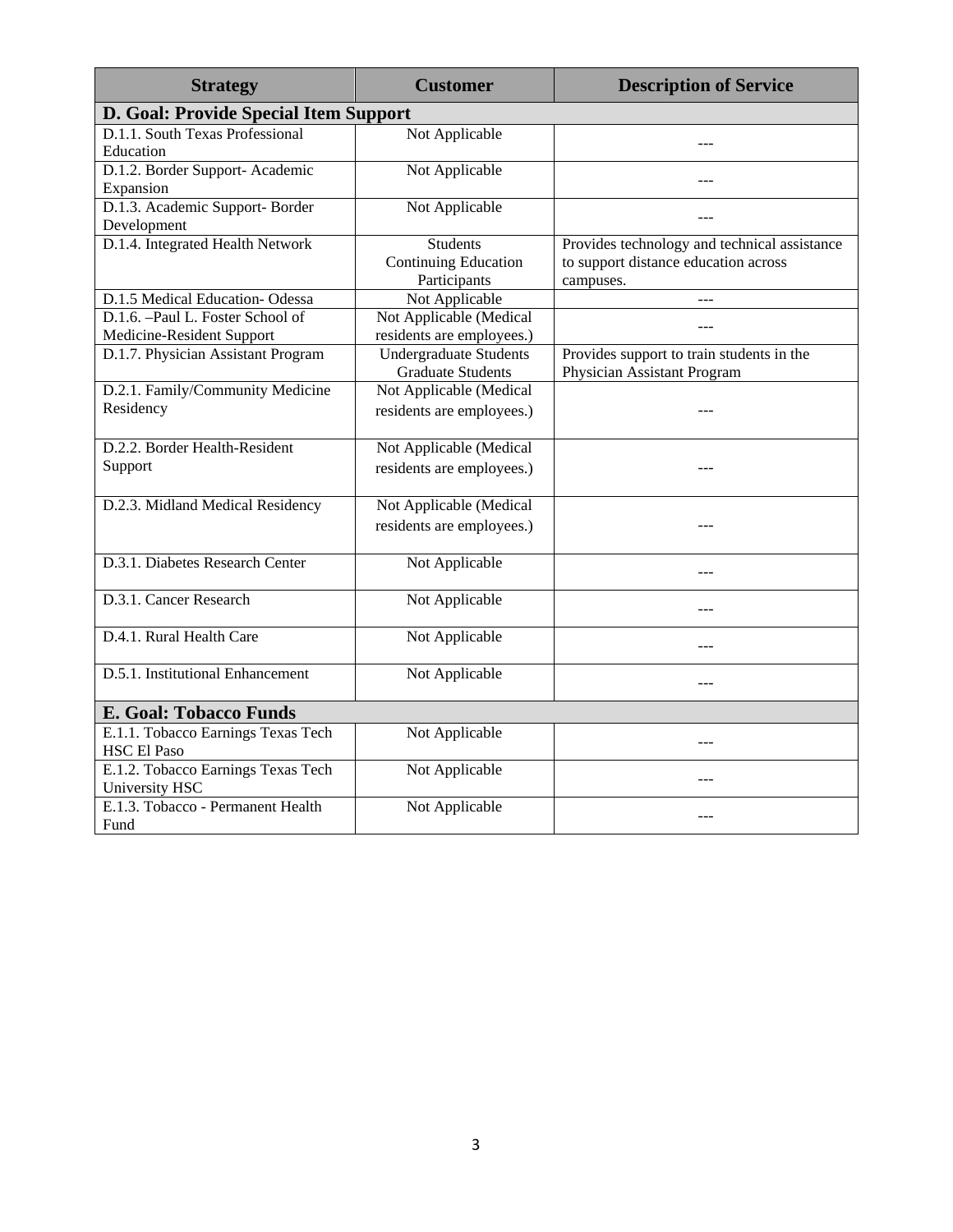# **Section II. Methodology**

In 2002, Texas Tech University Health Sciences Center (TTUHSC) developed and administered the *Student Satisfaction Survey* to measure student satisfaction with key academic support services. The survey was administered biennially until 2008. At that time, student affairs leaders across the institution decided to administer the survey on an annual basis. Today the survey remains a local instrument developed by the Office of Institutional Planning and Assessment (OIPA), in conjunction with members of the institution's Student Affairs Workgroup (SAW). The original instrument has undergone minor wording and organizational revisions since its development.

In 2009, the annual *Student Satisfaction Survey* was administered to students who were enrolled in coursework at TTUHSC during the spring semester. On April 20, 2009, the Director of Student Services sent a survey link via e-mail to students across all campuses and schools (N=3,363). By May 1, 2009, more than one thousand students (n=1,201) had completed the online survey, resulting in a response rate of 36%. The resulting margin of error was 2.27 at a 95% confidence level.

Results were compiled into useable formats and distributed to key individuals at TTUHSC in Summer 2009. The targeted audiences included the President, Vice Presidents, academic deans from each school, student affairs representatives, and selected department leaders. In addition, results were presented to student representatives of the Student Government Association, and a final report was posted online for the general public.

# **Section III. Results**

#### **Demographics**

Some demographic indicators were collected in 2009 to better understand the survey sample. More than two‐thirds of all respondents were female (see *Figure 1*), and nearly two‐thirds classified themselves as white, non‐Hispanic (see *Figure 2*). Thus, the survey sample was representative of the institution across gender and ethnicity.





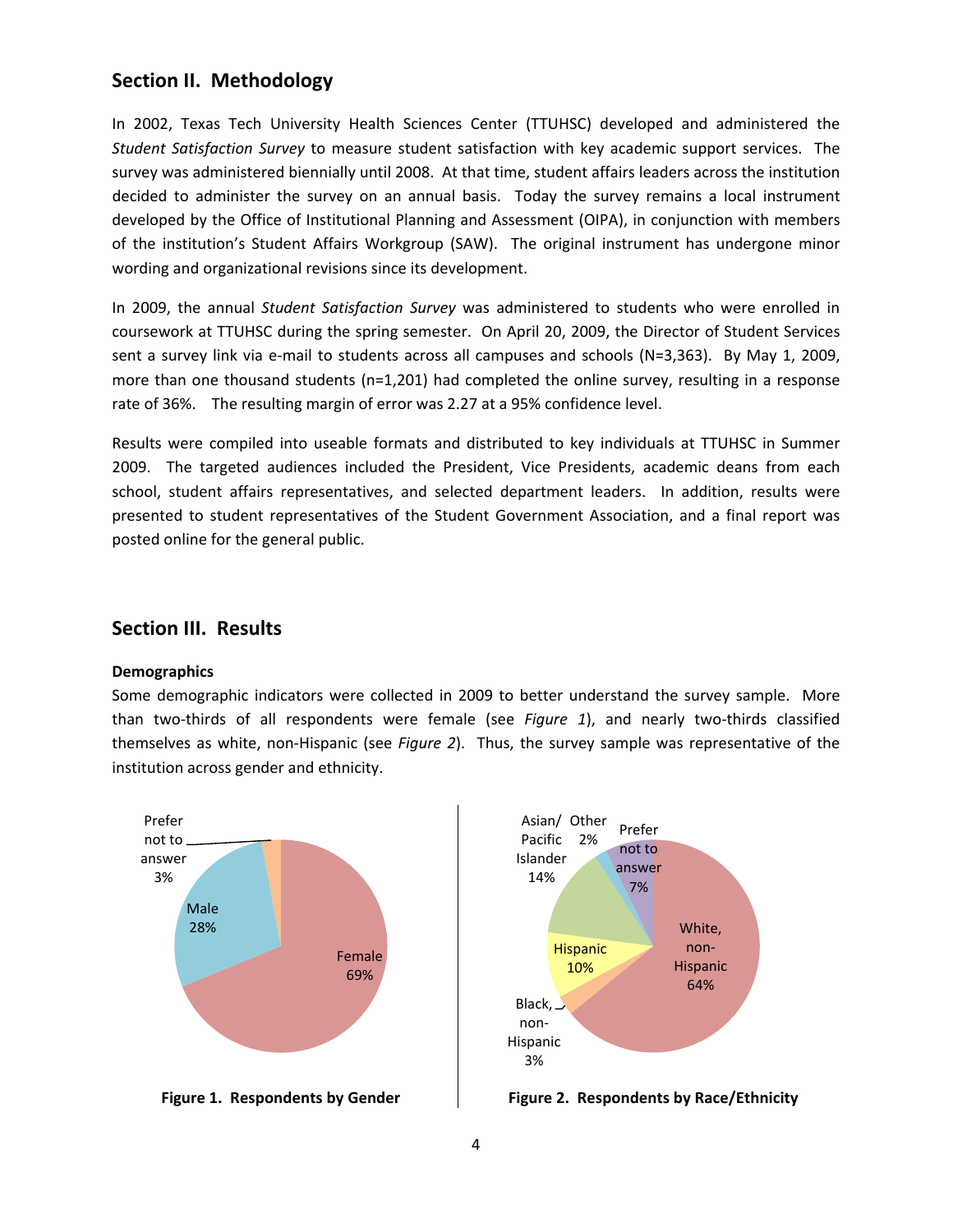*Figure 3* illustrates the number of respondents by school. The School of Allied Health Sciences (SOAHS) and School of Nursing (SON) historically have the highest student enrollments; therefore, it is not surprising that they also had the largest number of survey respondents. To put the number of respondents per school into perspective, one must consider response rates in comparison to the enrollment rates of the targeted sample (see *Figure 4*). With this is mind, the School of Pharmacy (SOP) demonstrated an excellent response rate. In general, the survey sample appeared to be representative of the institution in terms of school composition.



**Figure 3. Number of Respondents by School**



**Figure 4. Response Rate versus Enrollment Rate By School**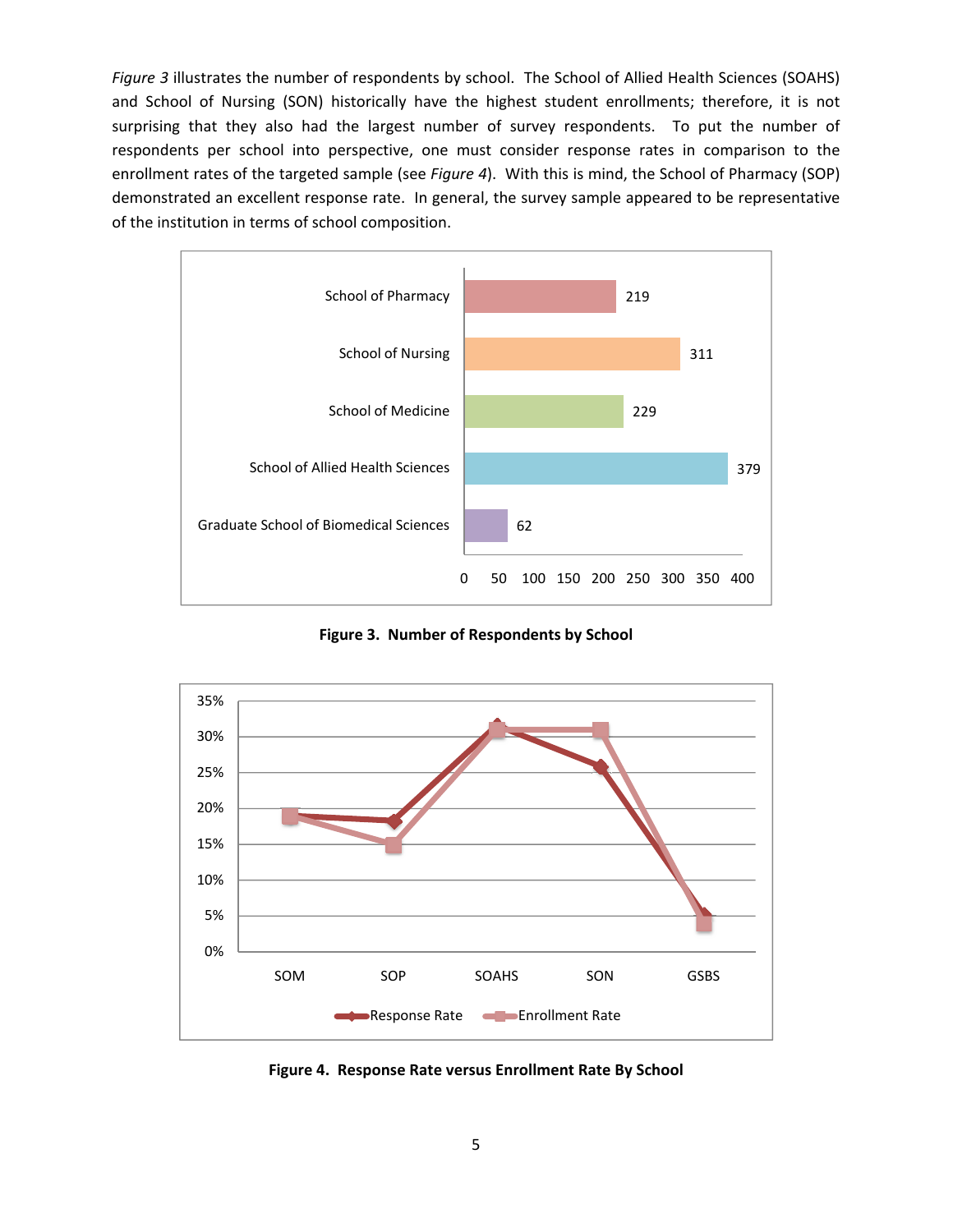*Figure 5* illustrates the number of respondents by campus affiliation. Not surprisingly, the Lubbock campus had the largest number of respondents. To put the number of respondents per campus into perspective, one must consider response rates in comparison to the enrollment rates of the targeted sample (see *Figure 6*). In general, the survey sample appeared to be representative of the institution in terms of campus affiliation. (*Note: The discrepancy between the response rate and enrollment rate for online students may be attributed, in part, to differences in how students classify themselves versus how the institution classifies them.*)



**Figure 5. Number of Respondents by Campus**



**Figure 6. Response Rate versus Enrollment Rate by Campus**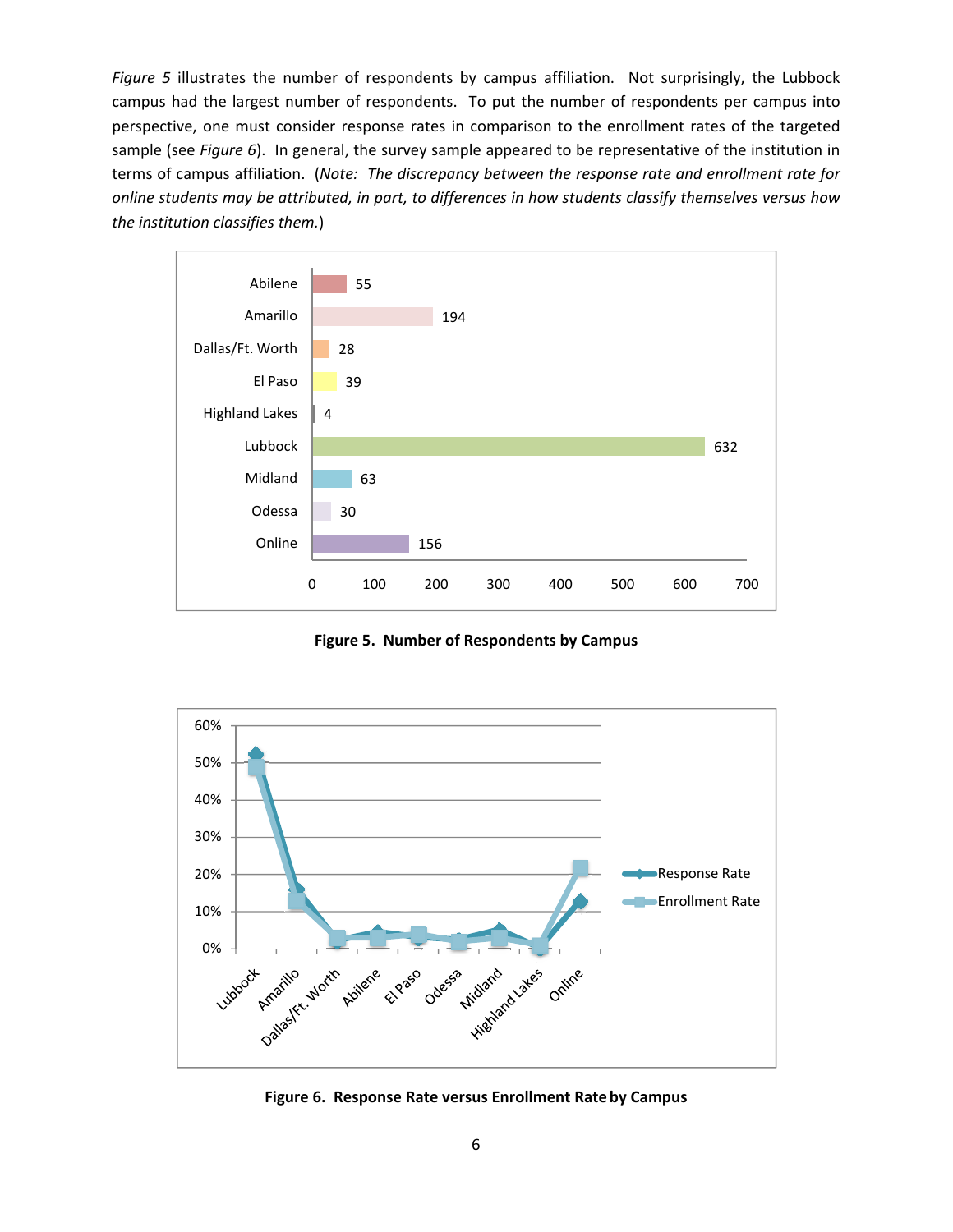#### **Institutional Results**

*Table 1* presents survey results for the institution as a whole. Students were asked to indicate their level of agreement with each statement using a 4‐point scale (4=*Strongly Agree*, 3=*Agree*, 2=*Disagree*, and 1=*Strongly Disagree*). The only exception was for the *Environment* sub‐section. For these items, respondents were asked to indicate their level of satisfaction with each statement using a 4‐point scale (4=*Very Satisfied*, 3=*Satisfied*, 2=*Dissatisfied*, and 1=*Very Dissatisfied*). Respondents were also given the following options for each item: *Not Applicable* or *Not Important to Me*. The percent of respondents who marked these options are presented in the data table.

The *Agreement* column provides the percent of respondents who marked *Strongly Agree* and *Agree* with each statement. (The figures in the *Environment* sub‐section indicate those who marked *Very Satisfied* and *Satisfied*.) Cells highlighted in green represent those items with agreement/satisfaction levels 90% or above. Cells in yellow represent items with agreement/satisfaction levels below 70%. The numbers in parentheses indicate the number of respondents who answered accordingly.

The *Mean* column provides the average level of agreement/satisfaction for each item. Averages will range from 1.00 to 4.00, with the latter indicating the highest level of agreement/satisfaction. For any item with an agreement/satisfaction level less than 70%, the mean will be followed by a notation in parentheses to assist in interpretation of the results. See below an explanation of each notation.

- (+) The mean increased from the previous year.
- (‐) The mean decreased from the previous year.
- (Same) The mean remained the same from the previous year.
- (New) The item did not appear on the previous year's survey.

#### **Results by School**

*Table 2* presents survey results according to school. For each school, there are two columns of data. The *SA/A* column provides the percent of respondents who marked *Strongly Agree* and *Agree* with each statement. (The figures in the *Environment* sub‐section indicate those who marked *Very Satisfied* and *Satisfied*.) Cells highlighted in green represent those items with agreement/satisfaction levels 90% or above. Cells in yellow represent items with agreement/satisfaction levels below 70%. The numbers in parentheses indicate the number of respondents who answered accordingly.

The second column for each school provides the average level of agreement/satisfaction for each item. Averages will range from 1.00 to 4.00, with the latter indicating the highest level of agreement/ satisfaction. No comparative means from the previous year are available by school.

#### **Results by Campus**

*Table 3* presents survey results according to campus. The columns of data are identical to those described in the explanation for *Table 3*. However, one notation is unique to this table. See below for an explanation.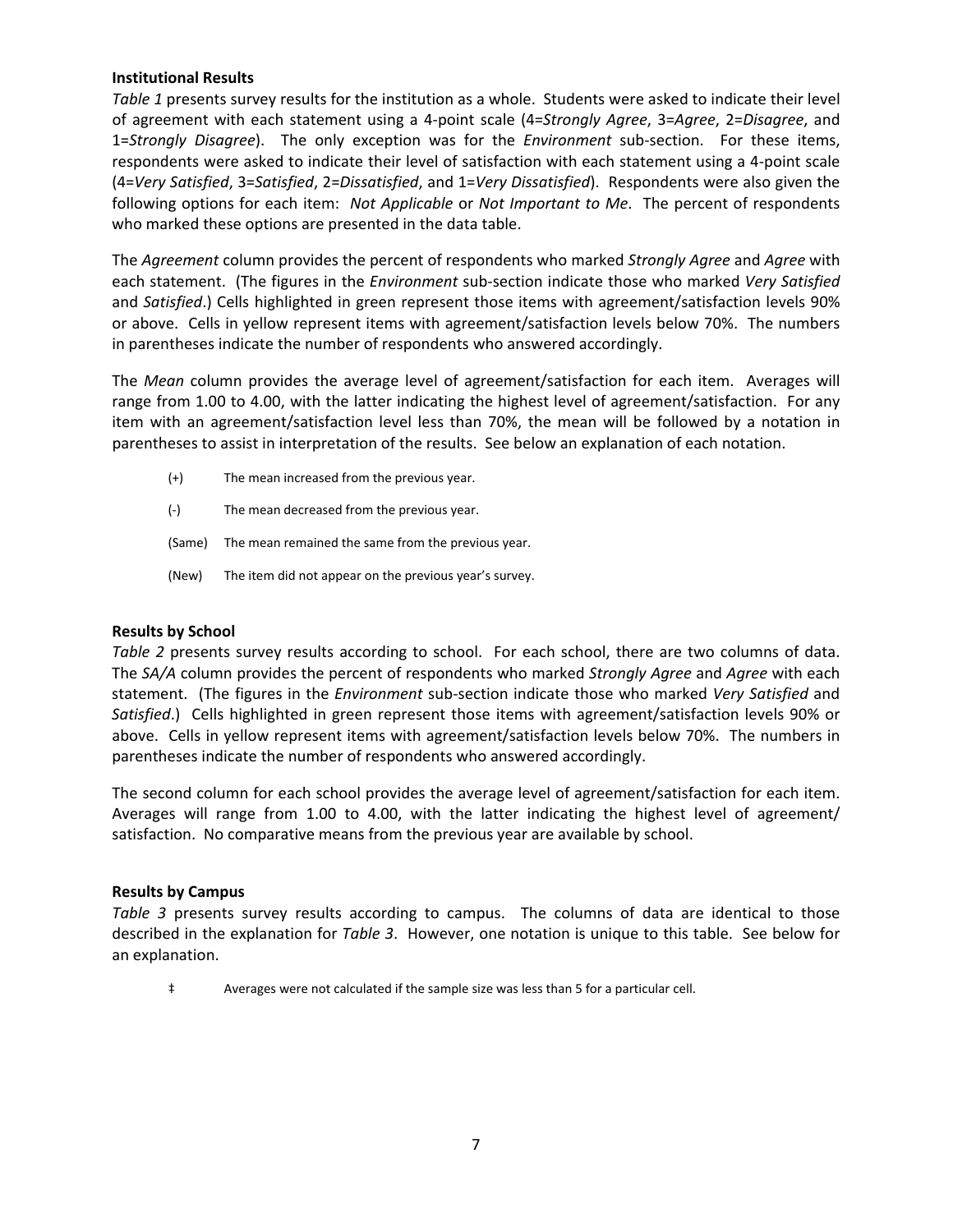#### **Institutional Results** Agreement *SA+A* **Mean**  *1.00-4.00*  **Not Applicable Not important to me Student Services 1** Employees in the TTUHSC Office of Student Services are courteous. 97.5%  $\begin{array}{|c|c|c|c|}\n 97.5\% & 3.48 & 3.4\% \hline\n (1122) & 3.48 & (41) \end{array}$ (41)  $0.7%$ (8) **2** The hours of operation in the TTUHSC Office of Student Services meet my needs. 96.4%  $(1088)$  3.37  $4.5\%$ <br>(1088) 3.37 (54) (54) 1.4% (17) **3** My questions are answered and/or problems resolved in the Office of TTUHSC Student Services. 95.4% 95.4% 3.40 4.9%<br>(1076) 3.40 (59) (59) 0.8% (9) **4**  I am satisfied with the wait time for services and/or responses from employees in the TTUHSC Office of Student Services. 95.4% 95.4% 3.40 5.1%<br>(1072) 3.40 (61) (61) 1.0% (12) **5**  I know where to obtain information about student health care services, such as health insurance plans and health care providers. 77.2% 77.2% 3.03 6.5%<br>(813) 3.03 (78) (78) 5.5% (66) **6** I am satisfied with the information I'm provided regarding student health insurance plans. 75.6% (722) 2.97 11.6% (138) 8.5% (101) **7** I am satisfied with the options for student health insurance coverage offered at TTUHSC. 67.8%  $\begin{array}{|c|c|c|c|}\hline \text{37.8\%} \ \hline \text{(607)} \ \hline \end{array} \hspace{1cm} \begin{array}{|c|c|c|}\hline \text{2.82}^{(+)} \ \hline \end{array} \hspace{1cm} \begin{array}{|c|c|c|}\hline \text{16.0\%} \ \hline \text{(191)} \ \hline \end{array}$ (191) 9.3% (111) **8** I am aware of the counseling services offered to TTUHSC students. 76.5% 76.5% 2.99 4.8%<br>(839) 2.99 (57) (57) 3.8% (45) **Student Affairs (School-Specific) 9**Student Affairs employees are courteous. 27.8% 97.8% 3.52 7.4%<br>(1067) 3.52 (89) (89) 1.5% (18) **10** Student Affairs office hours meet my needs. 97.8%  $(1043)$  3.43  $(99)$ (99) 2.4% (29) **11** Student Affairs employees are able to answer my questions and/or resolve my problems. 97.1% 97.1% 3.44 9.2%<br>(1031) 3.44 (110) (110) 1.7% (20) **12** I am satisfied with the wait time for services and/or responses from employees in the Student Affairs office. 97.0% 97.0% 3.44 9.5%<br>(1025) 3.44 (114) (114) 1.9% (23) **13** I feel prepared to make the transition to a regional campus. **90.3%** (652)  $(652)$  3.28  $(423)$ (423) 4.3% (51) **Registrar 14** My experiences with employees in the Registrar's office have been positive. 94.8% 94.8% 3.36 10.1%<br>(1011) 3.36 (121) (121) 0.8% (10) **15** I have received adequate information to register for classes. 88.4% 88.4% 3.26 9.1%<br>(960) 3.26 (109) (109) 0.3% (4) **16** Registering for classes is an easy process. 80.6% 80.6% (870) 3.14 9.7% (116) 0.3% (3) **17** I receive requested transcripts in a timely manner. **94.9%** (707) 94.9% 3.37 37.2%<br>(707) 3.37 (446) (446) 0.6% (7)

# **Table 1. Institutional Results**

(+) The mean increased from the previous year.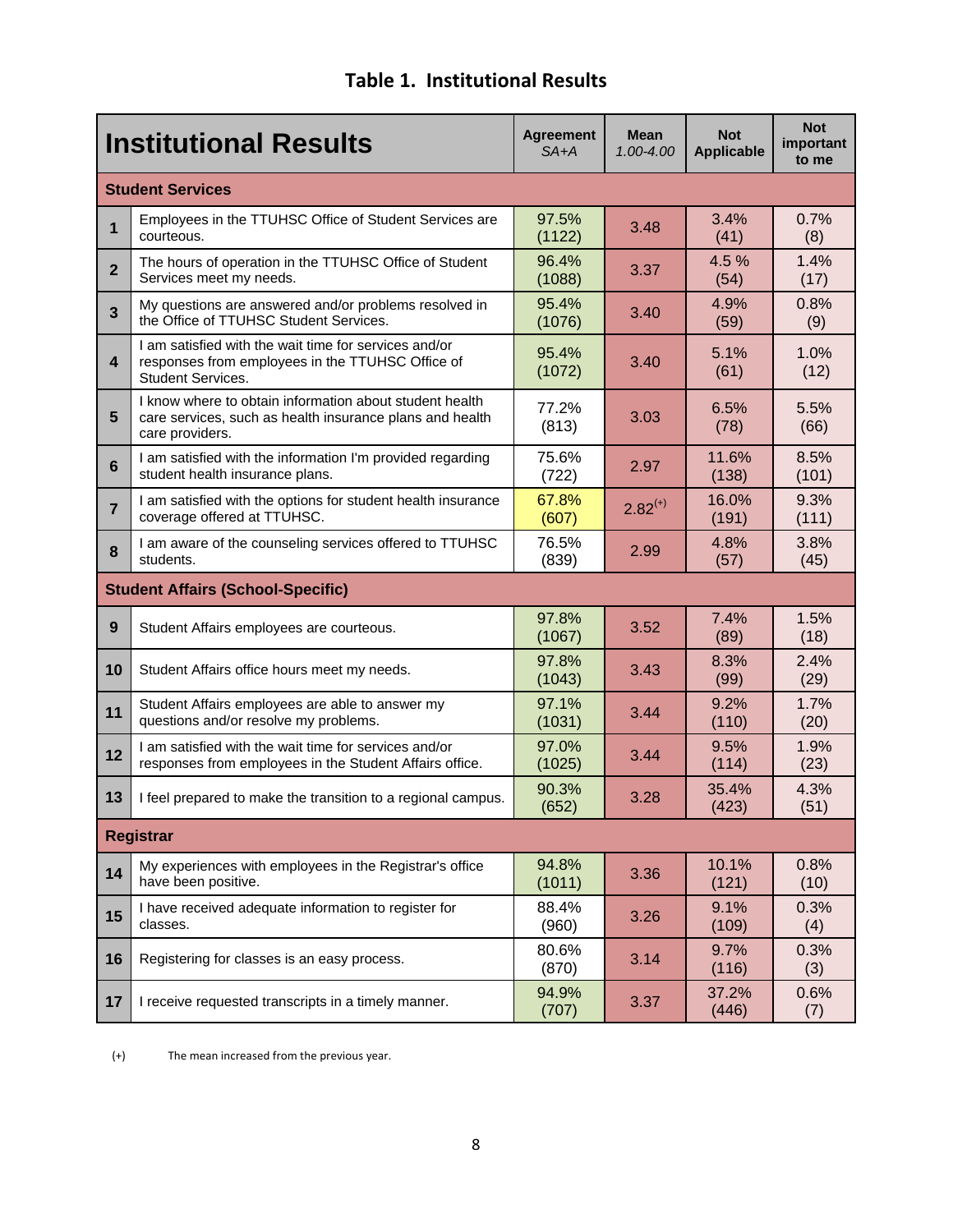| <b>Institutional Results (cont.)</b> | Agreement<br>SA+A | <b>Mean</b> | <b>Not</b><br>$1.00 - 4.00$ Applicable | <b>Not</b><br>important<br>to me |
|--------------------------------------|-------------------|-------------|----------------------------------------|----------------------------------|
|--------------------------------------|-------------------|-------------|----------------------------------------|----------------------------------|

|    | <b>Financial Aid</b>                                                                                                                                                  |                 |             |                |              |  |  |  |  |  |
|----|-----------------------------------------------------------------------------------------------------------------------------------------------------------------------|-----------------|-------------|----------------|--------------|--|--|--|--|--|
| 18 | My experiences with employees in the Financial Aid office<br>have been positive.                                                                                      | 96.5%<br>(994)  | 3.45        | 12.7%<br>(152) | 1.0%<br>(12) |  |  |  |  |  |
| 19 | I am well-informed about the financial aid options available<br>to me.                                                                                                | 84.6%<br>(921)  | 3.22        | 7.8%<br>(93)   | 1.1%<br>(13) |  |  |  |  |  |
| 20 | Financial aid processes are effective.                                                                                                                                | 91.8%<br>(958)  | 3.31        | 11.5%<br>(138) | 1.1%<br>(13) |  |  |  |  |  |
| 21 | Problems related to financial aid are resolved in a timely<br>manner.                                                                                                 | 92.8%<br>(909)  | 3.34        | 17.0%<br>(203) | 1.2%<br>(14) |  |  |  |  |  |
|    | <b>Student Health Care Provider</b><br>(These items were only presented to those who had received services from a student health care provider within the past year.) |                 |             |                |              |  |  |  |  |  |
| 22 | Office employees were courteous.                                                                                                                                      | 93.0%<br>(401)  | 3.31        | 0%<br>(0)      | 0%<br>(0)    |  |  |  |  |  |
| 23 | The office hours were convenient.                                                                                                                                     | 88.3%<br>(378)  | 3.20        | 0%<br>(0)      | 0%<br>(0)    |  |  |  |  |  |
| 24 | The wait time was appropriate.                                                                                                                                        | 3.05            | 0.2%<br>(1) | 0%<br>(0)      |              |  |  |  |  |  |
| 25 | My questions/issues were addressed adequately.                                                                                                                        | 88.4%<br>(380)  | 3.24        | 0.2%<br>(1)    | 0%<br>(0)    |  |  |  |  |  |
|    | <b>Advising/Mentoring</b>                                                                                                                                             |                 |             |                |              |  |  |  |  |  |
| 26 | In my area of study, I know who to contact for academic<br>advising.                                                                                                  | 89.0%<br>(1034) | 3.32        | 2.8%<br>(34)   | 0.2%<br>(2)  |  |  |  |  |  |
| 27 | Times available for academic advising are convenient.                                                                                                                 | 93.9%<br>(971)  | 3.36        | 12.8%<br>(153) | 0.8%<br>(9)  |  |  |  |  |  |
| 28 | My questions are answered and/or problems are resolved<br>when I receive academic advising.                                                                           | 92.5%<br>(930)  | 3.36        | 15.3%<br>(183) | 0.6%<br>(7)  |  |  |  |  |  |
| 29 | Academic advisors (faculty and/or staff) are<br>knowledgeable about my degree program.                                                                                | 94.8%<br>(1012) | 3.44        | 10.0%<br>(120) | 0.6%<br>(7)  |  |  |  |  |  |
| 30 | Faculty/staff are knowledgeable about career opportunities<br>in my field of study.                                                                                   | 93.4%<br>(1030) | 3.41        | 7.6%<br>(91)   | 0.3%<br>(4)  |  |  |  |  |  |
|    | <b>Student Business Services (Bursar)</b>                                                                                                                             |                 |             |                |              |  |  |  |  |  |
| 31 | TTUHSC employees involved in billing and monetary<br>disbursement are courteous.                                                                                      | 97.3%<br>(1018) | 3.37        | 10.8%<br>(129) | 1.3%<br>(15) |  |  |  |  |  |
| 32 | The information presented on the Student Business<br>Services website meets my needs.                                                                                 | 91.6%<br>(891)  | 3.23        | 15.4%<br>(183) | 2.9%<br>(34) |  |  |  |  |  |
| 33 | My questions are answered and/or problems resolved in<br>the Student Business Services office.                                                                        | 95.5%<br>(933)  | 3.32        | 16.2%<br>(193) | 1.8%<br>(21) |  |  |  |  |  |
| 34 | I am satisfied with the wait time for services and/or<br>responses from employees in Student Business Services.                                                       | 94.3%<br>(922)  | 3.29        | 16.2%<br>(193) | 1.8%<br>(21) |  |  |  |  |  |
| 35 | The online account statement is easy to understand.                                                                                                                   | 84.5%<br>(913)  | 3.13        | 8.1%<br>(97)   | 1.3%<br>(16) |  |  |  |  |  |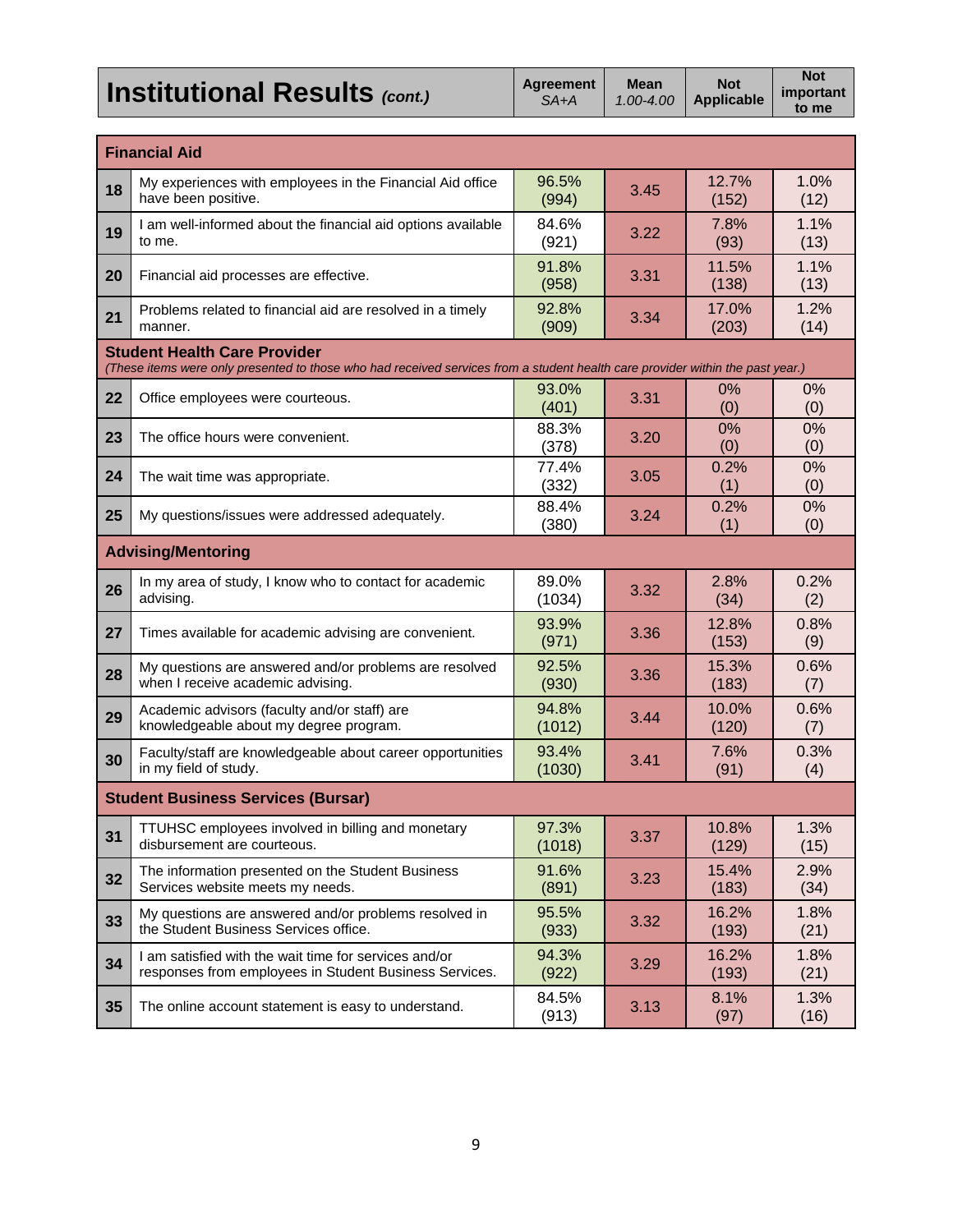| <b>Institutional Results (cont.)</b> | Agreement<br>SA+A | <b>Mean</b><br>$1.00 - 4.00$ | <b>Not</b><br>Applicable | <b>Not</b><br>important<br>to me |
|--------------------------------------|-------------------|------------------------------|--------------------------|----------------------------------|
|--------------------------------------|-------------------|------------------------------|--------------------------|----------------------------------|

|    | <b>Library Resources</b>                                                                                   |                 |              |                |              |
|----|------------------------------------------------------------------------------------------------------------|-----------------|--------------|----------------|--------------|
| 36 | The library resources I need (e.g. books, journals) are<br>readily accessible.                             | 91.7%<br>(1017) | 3.28         | 6.5%<br>(78)   | 0.7%<br>(8)  |
| 37 | Search software (e.g. OVID, Micromedex, MD Consult) is<br>readily accessible.                              | 95.8%<br>(1034) | 3.39         | 8.7%<br>(104)  | 0.9%<br>(11) |
| 38 | The librarians are helpful in locating library resources.                                                  | 94.9%<br>(908)  | 3.40         | 18.3%<br>(218) | 1.3%<br>(15) |
| 39 | The library offers a quiet, clean, and comfortable<br>environment.                                         | 92.5%<br>(894)  | 3.36         | 17.9%<br>(214) | 1.4%<br>(17) |
| 40 | I am satisfied with the study facilities available in the<br>library.                                      | 78.2%<br>(763)  | 3.06         | 17.1%<br>(205) | 1.3%<br>(16) |
| 41 | Library hours are convenient.                                                                              | 81.2%<br>(790)  | 3.10         | 17.2%<br>(206) | 1.6%<br>(19) |
|    | <b>Environment</b> (This section used a 4-point scale to determine levels of satisfaction, not agreement.) |                 |              |                |              |
| 42 | 98.0%<br>Cleanliness of campus buildings<br>(1077)                                                         |                 | 3.54         | 8.0%<br>(96)   | 0.3%<br>(3)  |
| 43 | Classroom environment (e.g. size, temperature,<br>maintenance)                                             | 84.2%<br>(909)  | 3.21         | 9.5%<br>(114)  | 0.5%<br>(6)  |
| 44 | Quality of equipment in laboratory facilities                                                              | 93.8%<br>(963)  | 3.33         | 13.8%<br>(165) | 0.6%<br>(7)  |
| 45 | Sense of security on campus                                                                                | 94.2%<br>(1016) | 3.40         | 9.8%<br>(117)  | 0.3%<br>(4)  |
| 46 | Parking availability                                                                                       | 83.8%<br>(911)  | 3.13         | 8.7%<br>(104)  | 0.6%<br>(7)  |
|    | <b>General Technology</b>                                                                                  |                 |              |                |              |
| 47 | I am satisfied with the audio-video equipment used in my<br>classrooms (e.g. microphones, projectors).     | 84.7%<br>(904)  | 3.14         | 10.5%<br>(126) | 0.4%<br>(5)  |
| 48 | Adequate computer equipment is available on my campus.                                                     | 83.9%<br>(891)  | 3.12         | 10.9%<br>(131) | 0.4%<br>(5)  |
| 49 | The wireless connectivity on my campus is reliable.                                                        | 60.4%<br>(622)  | $2.64^{(-)}$ | 13.3%<br>(158) | 0.3%<br>(4)  |
| 50 | TTUHSC Help Desk employees are courteous.                                                                  | 95.6%<br>(1008) | 3.37         | 11.5%<br>(137) | 0.3%<br>(3)  |
| 51 | TTUHCS Help Desk employees are able to meet my<br>needs in a timely manner.                                | 92.0%<br>(965)  | 3.30         | 11.9%<br>(142) | 0.3%<br>(4)  |
| 52 | I can easily locate important information on my school's<br>website.                                       | 82.4%<br>(976)  | 3.09         | 0.8%<br>(9)    | 0.2%<br>(2)  |
| 53 | The information on my school's website is accurate and<br>up-to-date.                                      | 86.8%<br>(1016) | 3.16         | 2.1%<br>(25)   | 0.2%<br>(2)  |

(‐) The mean decreased from the previous year.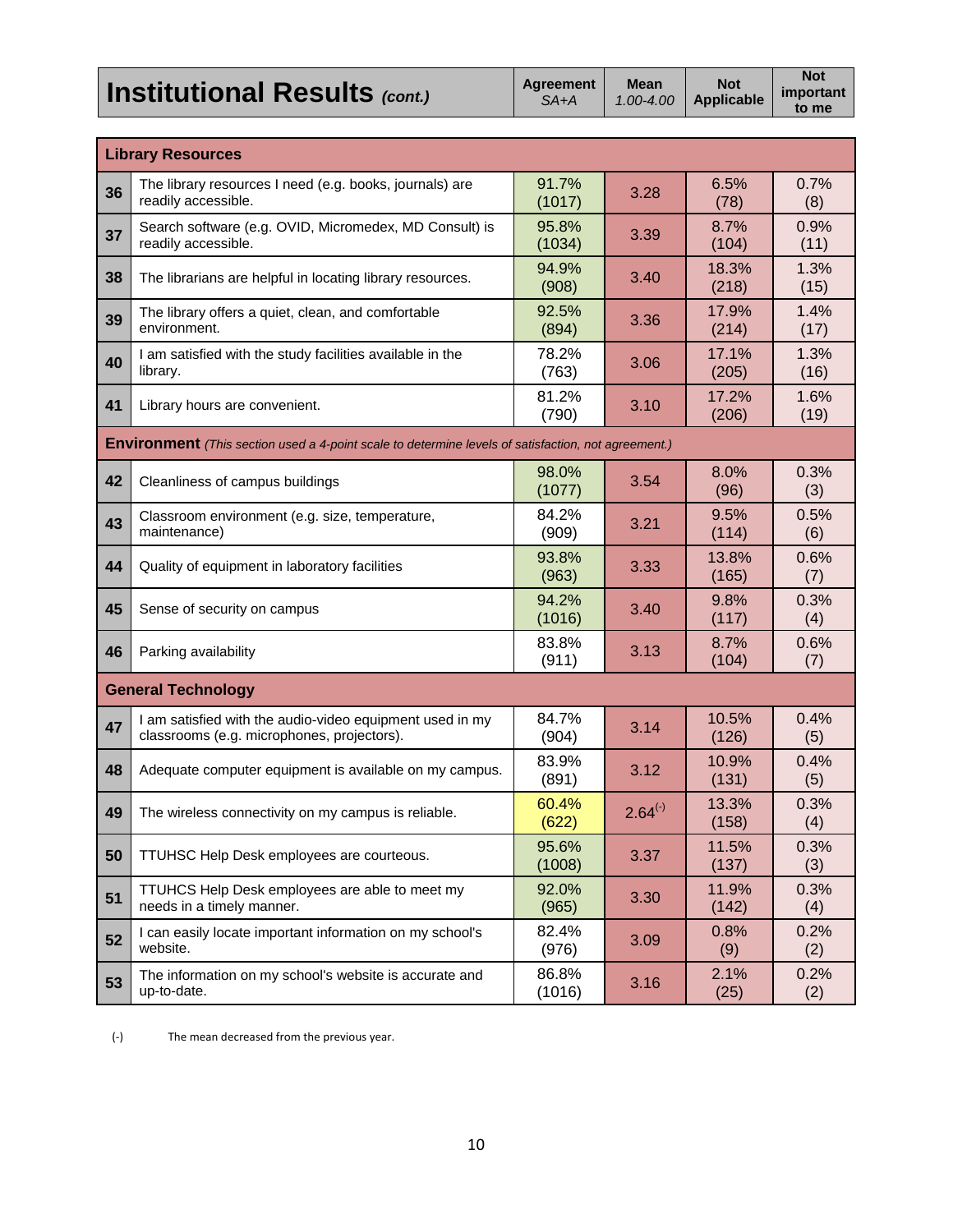| <b>Institutional Results (cont.)</b> | <b>Agreement</b><br>SA+A | <b>Mean</b> | <b>Not</b><br>$1.00 - 4.00$ Applicable | <b>Not</b><br>important<br>to me |
|--------------------------------------|--------------------------|-------------|----------------------------------------|----------------------------------|
|--------------------------------------|--------------------------|-------------|----------------------------------------|----------------------------------|

|    | <b>TechLink Videoconferencing System</b><br>(These items were only presented to those who had taken a course that used the TechLink system within the past year.)                        |                 |                         |              |              |
|----|------------------------------------------------------------------------------------------------------------------------------------------------------------------------------------------|-----------------|-------------------------|--------------|--------------|
| 54 | TechLink classes are comparable to face-to-face<br>instruction.                                                                                                                          | 66.7%<br>(128)  | $2.81^{(+)}$            | 2.0%<br>(4)  | 0%<br>(0)    |
| 55 | My TechLink class instructors use the system effectively to<br>provide classroom instruction.                                                                                            | 92.7%<br>(179)  | 3.24                    | 1.5%<br>(3)  | 0%<br>(0)    |
| 56 | Technical difficulties with TechLink are corrected in a<br>timely manner.                                                                                                                | 87.0%<br>(167)  | 3.14                    | 1.5%<br>(3)  | 0%<br>(0)    |
| 57 | TechLink operations technicians are courteous.                                                                                                                                           | 94.2%<br>(178)  | 3.38                    | 3.6%<br>(7)  | 0%<br>(0)    |
| 58 | Overall, I am satisfied with the quality of my TechLink<br>experiences.                                                                                                                  | 86.1%<br>(167)  | 3.14                    | 1.0%<br>(2)  | 0%<br>(0)    |
|    | <b>Videoconferencing System (VCS)</b><br>(These items were only presented to Pharmacy students who had taken a course that used the VCS system within the past year.)                    |                 |                         |              |              |
| 59 | VCS classes are comparable to face-to-face instruction.                                                                                                                                  | $2.32^{(New)}$  | 0%<br>(0)               | 0%<br>(0)    |              |
| 60 | My VCS instructors use the system effectively to provide<br>classroom instruction.                                                                                                       | 2.82            | 0%<br>(0)               | 0%<br>(0)    |              |
| 61 | 56.9%<br>Technical difficulties with VCS are corrected in a timely<br>manner.<br>(111)                                                                                                   |                 |                         | 0.5%<br>(1)  | 0.5%<br>(1)  |
| 62 | Overall, I am satisfied with the quality of my VCS<br>experience(s).                                                                                                                     | 61.3%<br>(119)  | $2.55$ <sup>(New)</sup> | 0%<br>(0)    | 1.5%<br>(3)  |
|    | Course Management System (e.g. WebCT/Blackboard, Moodle)<br>(These items were only presented to those who had taken a course that used WebCT/Blackboard or Moodle within the past year.) |                 |                         |              |              |
| 63 | My instructor(s) used WebCT/Blackboard/Moodle<br>effectively.                                                                                                                            | 88.7%<br>(952)  | 3.20                    | 0.3%<br>(3)  | 0%<br>(0)    |
| 64 | The resources and/or learning activities in<br>WebCT/Blackboard/Moodle supported the learning<br>objectives for the course.                                                              | 91.6%<br>(983)  | 3.23                    | 0.3%<br>(3)  | 0%<br>(0)    |
| 65 | I am satisfied with the reliability of the<br>WebCT/Blackboard/Moodle system.                                                                                                            | 62.5%<br>(670)  | $2.70$ <sup>(New)</sup> | 0.2%<br>(2)  | 0%<br>(0)    |
|    | <b>Student Life</b>                                                                                                                                                                      |                 |                         |              |              |
| 66 | am satisfied with the racial/ethnic diversity of the student<br>body in my school.                                                                                                       | 89.6%<br>(959)  | 3.24                    | 4.8%<br>(58) | 5.7%<br>(68) |
| 67 | Students in my school are treated fairly and with respect<br>regardless of their differences.                                                                                            | 91.5%<br>(1044) | 3.31                    | 3.7%<br>(44) | 1.2%<br>(14) |
| 68 | I feel a sense of belonging to my school.                                                                                                                                                | 88.8%<br>(1018) | 3.23                    | 2.8%<br>(34) | 1.5%<br>(18) |
| 69 | I feel a sense of belonging to the TTUHSC community.                                                                                                                                     | 84.5%<br>(957)  | 3.16                    | 3.6%<br>(43) | 1.4%<br>(17) |
| 70 | I am aware of the topic for the institution's Quality<br>Enhancement Plan (QEP).                                                                                                         | 74.2%<br>(830)  | 2.97                    | 4.7%<br>(56) | 1.7%<br>(20) |

(+) The mean increased from the previous year.

(New) The item did not appear on the previous year's survey.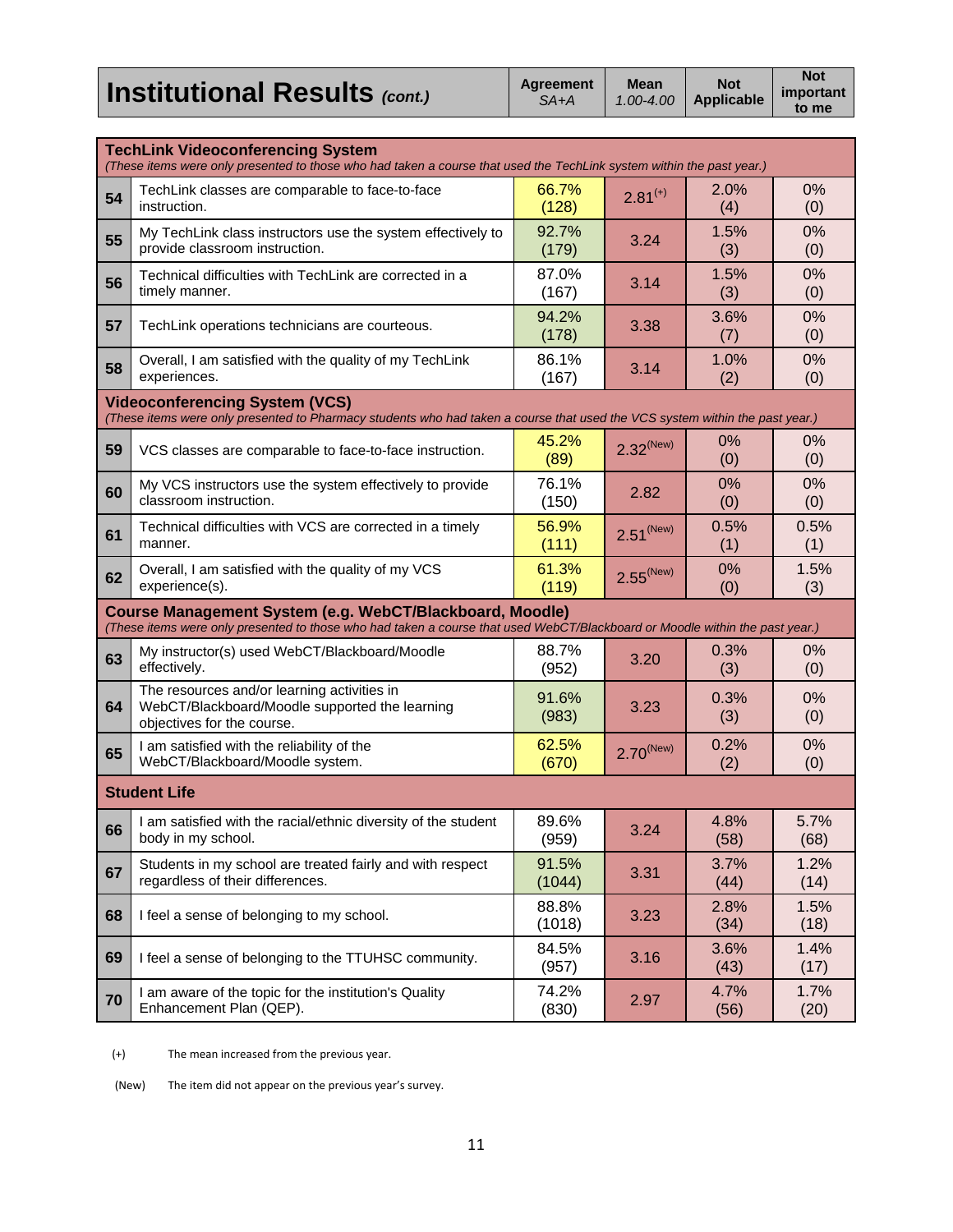|    | <b>Institutional Results (cont.)</b>                                                                                                   | <b>Agreement</b><br>$SA+A$ | <b>Mean</b><br>$1.00 - 4.00$ | <b>Not</b><br><b>Applicable</b> | <b>Not</b><br>important<br>to me |
|----|----------------------------------------------------------------------------------------------------------------------------------------|----------------------------|------------------------------|---------------------------------|----------------------------------|
|    |                                                                                                                                        |                            |                              |                                 |                                  |
| 71 | The Student Government Association advocates for and<br>represents student interests effectively.                                      | 89.1%<br>(906)             | 3.17                         | 10.4%<br>(124)                  | 4.3%<br>(51)                     |
| 72 | I know who represents my school and/or campus on the<br>Student Government Association.                                                | 76.6%<br>(836)             | 2.99                         | 5.9%<br>(70)                    | 2.8%<br>(33)                     |
| 73 | I am aware of the activities sponsored by the Student<br>Government Association.                                                       | 76.6%<br>(831)             | 2.98                         | 6.3%<br>(75)                    | 3.0%<br>(36)                     |
| 74 | I know where to file a complaint against another student or<br>TTUHSC employee.                                                        |                            | $2.64^{(+)}$                 | 3.8%<br>(46)                    | 1.9%<br>(23)                     |
| 75 | I believe that any complaints I file against another student<br>or TTUHSC employee will be handled fairly and promptly.                |                            | 3.07                         | 13.2%<br>(157)                  | 1.4%<br>(17)                     |
| 76 | I believe that I could report unethical activities by another<br>student or TTUHSC employee without fear of retaliation<br>against me. | 85.2%<br>(925)             | 3.06                         | 7.7%<br>(92)                    | 1.2%<br>(14)                     |
| 77 | I have access to adequate student support services.                                                                                    | 92.5%<br>(1031)            | 3.20                         | 5.4%<br>(64)                    | 1.0%<br>(12)                     |
| 78 | I am satisfied with the quality of instruction that I receive.                                                                         | 88.2%<br>(1032)            | 3.18                         | 1.5%<br>(18)                    | 0.3%<br>(4)                      |
| 79 | I have adequate access to my instructors outside of class.                                                                             | 93.6%<br>(1090)            | 3.29                         | 2.0%<br>(24)                    | 0.7%<br>(8)                      |
| 80 | My instructors are concerned about my academic success.                                                                                | 91.9%<br>(1086)            | 3.30                         | 0.7%<br>(8)                     | 0.3%<br>(4)                      |
| 81 | My instructors care about my professional success.                                                                                     | 92.8%<br>(1092)            | 3.32                         | 0.7%<br>(8)                     | 0.4%<br>(5)                      |
| 82 | I have sufficient opportunities to interact with students from<br>other schools.                                                       | 61.2%<br>(665)             | $2.72^{(New)}$               | 7.1%<br>(85)                    | 1.8%<br>(22)                     |
| 83 | I would recommend my degree program to a friend or<br>family member.                                                                   | 89.6%<br>(1051)            | 3.28                         | 1.0%<br>(12)                    | 0.6%<br>(7)                      |

(+) The mean increased from the previous year.

(New) The item did not appear on the previous year's survey.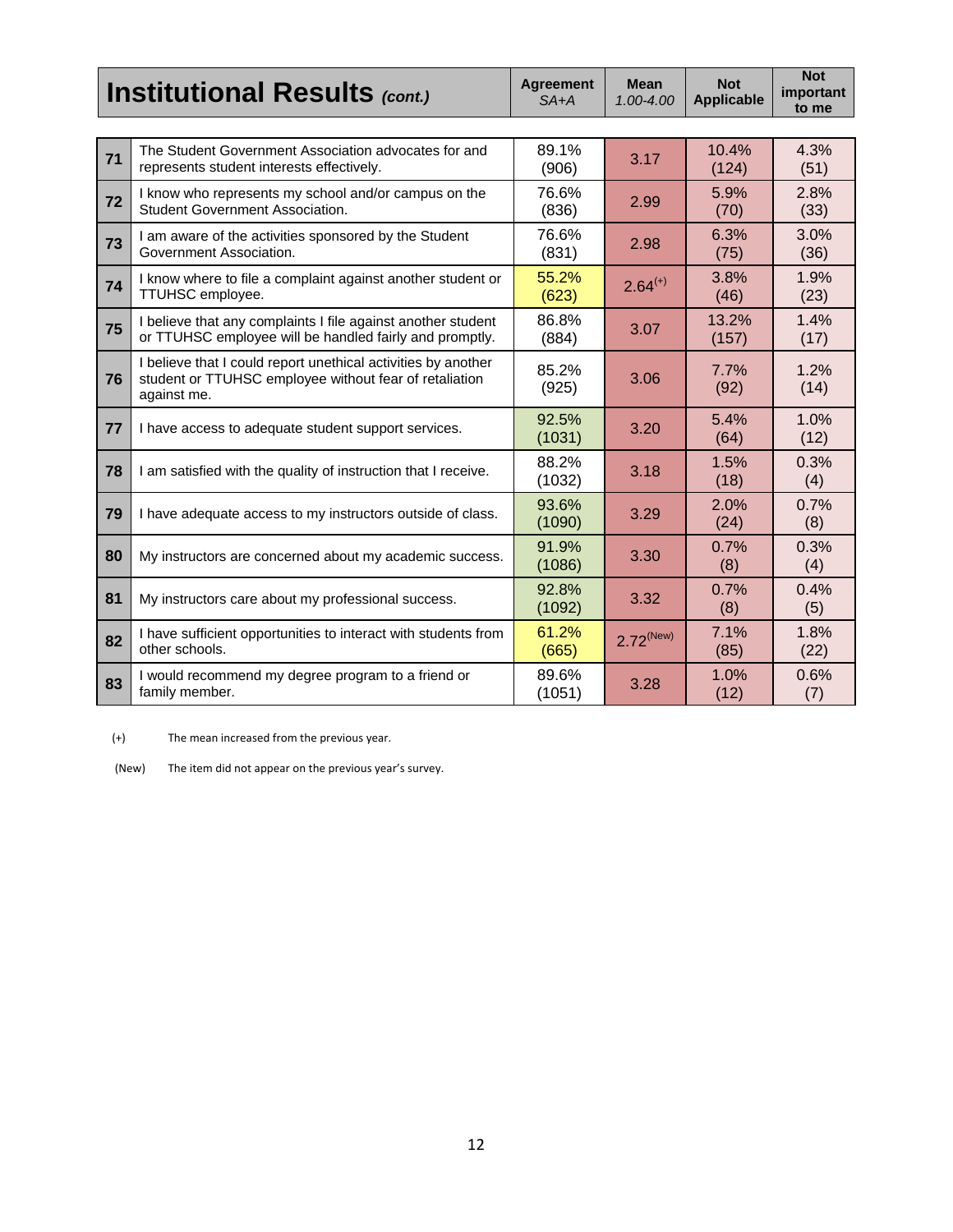# **Table 2. Results by School**

|                  |                                                                                                                                        |                | <b>SOM</b><br><b>SOAHS</b> |                | <b>SON</b>  |                | <b>SOP</b>  |                           | <b>GSBS</b> |               |             |
|------------------|----------------------------------------------------------------------------------------------------------------------------------------|----------------|----------------------------|----------------|-------------|----------------|-------------|---------------------------|-------------|---------------|-------------|
|                  | <b>Results by School</b>                                                                                                               | <b>SA/A</b>    | <b>Mean</b>                | <b>SA/A</b>    | <b>Mean</b> | <b>SA/A</b>    | <b>Mean</b> | SA/A                      | <b>Mean</b> | <b>SA/A</b>   | <b>Mean</b> |
|                  | <b>Student Services</b>                                                                                                                |                |                            |                |             |                |             |                           |             |               |             |
| $\mathbf 1$      | Employees in the TTUHSC Office of Student Services are<br>courteous.                                                                   | 98.7%<br>(367) | 3.51                       | 97.7%<br>(217) | 3.45        | 97.9%<br>(276) | 3.51        | 94.8%<br>(202)            | 3.42        | 96.7%<br>(59) | 3.54        |
| $\overline{2}$   | The hours of operation in the TTUHSC Office of Student<br>Services meet my needs.                                                      | 96.1%<br>(346) | 3.38                       | 97.3%<br>(215) | 3.35        | 96.7%<br>(267) | 3.40        | 95.2%<br>(200)            | 3.31        | 96.7%<br>(59) | 3.44        |
| 3                | My questions are answered and/or problems resolved in<br>the Office of TTUHSC Student Services.                                        | 97.8%<br>(353) | 3.45                       | 98.2%<br>(213) | 3.41        | 94.6%<br>(264) | 3.42        | 89.0%<br>(186)            | 3.22        | 96.7%<br>(59) | 3.59        |
| $\boldsymbol{4}$ | I am satisfied with the wait time for services and/or<br>responses from employees in the TTUHSC Office of<br><b>Student Services.</b>  | 97.5%<br>(264) | 3.46                       | 95.9%<br>(210) | 3.41        | 97.1%<br>(264) | 3.42        | $89.0^{R}$ %<br>$(186)^R$ | 3.27        | 95.1%<br>(58) | 3.51        |
| 5                | I know where to obtain information about student health<br>care services, such as health insurance plans and health<br>care providers. | 75.7%<br>(259) | 3.03                       | 70.9%<br>(158) | 2.87        | 83.1%<br>(187) | 3.18        | 77.8%<br>(158)            | 2.99        | 84.7%<br>(50) | 3.20        |
| 6                | I am satisfied with the information I'm provided regarding<br>student health insurance plans.                                          | 78.5%<br>(241) | 3.04                       | 67.3%<br>(134) | 2.77        | 82.0%<br>(169) | 3.15        | 72.3%<br>(133)            | 2.86        | 75.9%<br>(44) | 3.03        |
| $\overline{7}$   | I am satisfied with the options for student health insurance<br>coverage offered at TTUHSC.                                            | 74.7%<br>(210) | 2.94                       | 47.2%<br>(91)  | 2.41        | 82.0%<br>(155) | 3.13        | 62.8%<br>(108)            | 2.66        | 71.2%<br>(42) | 3.00        |
| 8                | I am aware of the counseling services offered to TTUHSC<br>students.                                                                   | 74.9%<br>(259) | 2.97                       | 83.3%<br>(184) | 3.05        | 71.6%<br>(187) | 2.95        | 77.9%<br>(162)            | 2.99        | 76.7%<br>(46) | 3.03        |
|                  | <b>Student Affairs (School-Specific)</b>                                                                                               |                |                            |                |             |                |             |                           |             |               |             |
| 9                | Student Affairs employees are courteous.                                                                                               | 98.5%<br>(337) | 3.49                       | 99.1%<br>(227) | 3.76        | 99.2%<br>(253) | 3.50        | 92.6%<br>(189)            | 3.33        | 100%<br>(50)  | 3.58        |
| 10               | Student Affairs office hours meet my needs.                                                                                            | 98.8%<br>(331) | 3.42                       | 99.1%<br>(224) | 3.60        | 98.0%<br>(242) | 3.40        | 94.5%<br>(190)            | 3.27        | 96.5%<br>(55) | 3.51        |
| 11               | Student Affairs employees are able to answer my<br>questions and/or resolve my problems.                                               | 99.1%<br>(328) | 3.44                       | 98.3%<br>(225) | 3.59        | 97.5%<br>(238) | 3.46        | 91.0%<br>(181)            | 3.23        | 100%<br>(58)  | 3.57        |
| 12               | I am satisfied with the wait time for services and/or<br>responses from employees in the Student Affairs office.                       | 99.1%<br>(325) | 3.44                       | 96.1%<br>(220) | 3.59        | 97.9%<br>(237) | 3.42        | 93.0%<br>(185)            | 3.26        | 98.3%<br>(57) | 3.48        |
| 13               | I feel prepared to make the transition to a regional campus.                                                                           | 92.9%<br>(183) | 3.32                       | 89.8%<br>(150) | 3.35        | 96.8%<br>(149) | 3.40        | 81.9%<br>(127)            | 3.05        | 87.5%<br>(42) | 3.25        |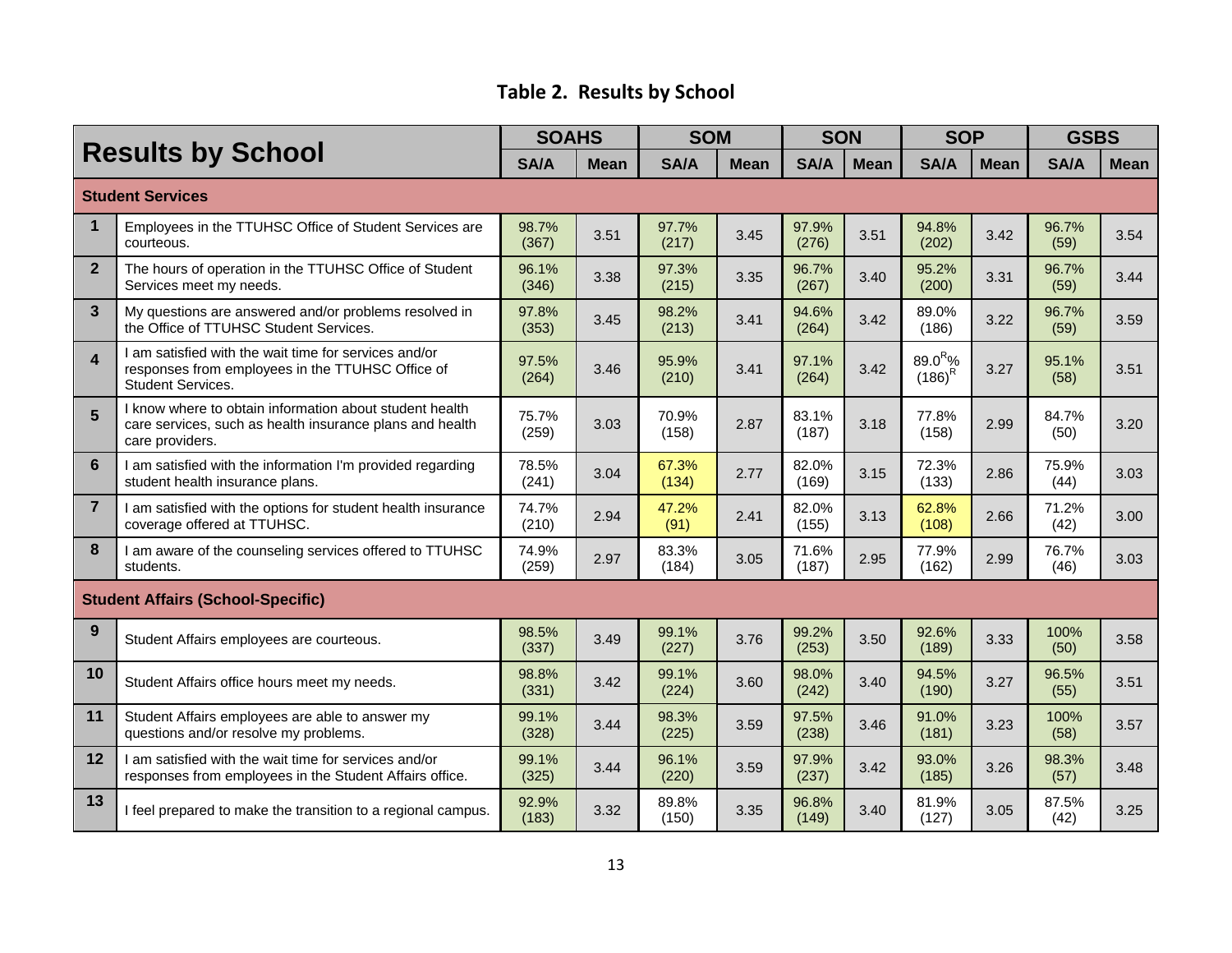| <b>Results by School (cont.)</b> |             | <b>SOAHS</b> |             | <b>SOM</b>                |  | <b>SON</b> |  | <b>SOP</b> |             | <b>GSBS</b> |  |
|----------------------------------|-------------|--------------|-------------|---------------------------|--|------------|--|------------|-------------|-------------|--|
|                                  | <b>SA/A</b> | <b>Mean</b>  | <b>SA/A</b> | Mean   SA/A   Mean   SA/A |  |            |  | Mean       | <b>SA/A</b> | <b>Mean</b> |  |

| <b>Registrar</b> |                                                                                                                                                                       |                |      |                |      |                |      |                |      |               |      |
|------------------|-----------------------------------------------------------------------------------------------------------------------------------------------------------------------|----------------|------|----------------|------|----------------|------|----------------|------|---------------|------|
| 14               | My experiences with employees in the Registrar's office<br>have been positive.                                                                                        | 98.9%<br>(352) | 3.46 | 96.3%<br>(154) | 3.32 | 97.3%<br>(293) | 3.48 | 82.2%<br>(157) | 2.99 | 93.1%<br>(54) | 3.41 |
| 15               | I have received adequate information to register for<br>classes.                                                                                                      | 97.6%<br>(362) | 3.51 | 81.5%<br>(110) | 3.05 | 94.8%<br>(289) | 3.40 | 67.3%<br>(144) | 2.74 | 90.0%<br>(54) | 3.33 |
| 16               | Registering for classes is an easy process.                                                                                                                           | 93.0%<br>(346) | 3.45 | 86.3%<br>(101) | 3.22 | 81.8%<br>(252) | 3.17 | 53.4%<br>(117) | 2.51 | 85.5%<br>(53) | 3.29 |
| 17               | receive requested transcripts in a timely manner.                                                                                                                     | 96.0%<br>(237) | 3.45 | 95.0%<br>(114) | 3.31 | 97.1%<br>(204) | 3.46 | 87.4%<br>(104) | 3.10 | 97.9%<br>(47) | 3.48 |
|                  | <b>Financial Aid</b>                                                                                                                                                  |                |      |                |      |                |      |                |      |               |      |
| 18               | My experiences with employees in the Financial Aid office<br>have been positive.                                                                                      | 96.8%<br>(304) | 3.47 | 97.6%<br>(201) | 3.43 | 95.1%<br>(254) | 3.47 | 95.9%<br>(186) | 3.38 | 100%<br>(48)  | 3.56 |
| 19               | I am well-informed about the financial aid options available<br>to me.                                                                                                | 85.1%<br>(292) | 3.23 | 84.0%<br>(178) | 3.17 | 82.6%<br>(232) | 3.25 | 86.6%<br>(175) | 3.21 | 86.0%<br>(43) | 3.16 |
| 20               | Financial aid processes are effective.                                                                                                                                | 92.0%<br>(297) | 3.30 | 93.8%<br>(197) | 3.29 | 91.4%<br>(245) | 3.37 | 89.2%<br>(174) | 3.23 | 93.6%<br>(44) | 3.43 |
| 21               | Problems related to financial aid are resolved in a timely<br>manner.                                                                                                 | 95.2%<br>(296) | 3.37 | 92.3%<br>(181) | 3.27 | 92.3%<br>(229) | 3.40 | 90.3%<br>(159) | 3.26 | 91.5%<br>(43) | 3.34 |
|                  | <b>Student Health Care Provider</b><br>(These items were only presented to those who had received services from a student health care provider within the past year.) |                |      |                |      |                |      |                |      |               |      |
| 22               | Office employees were courteous.                                                                                                                                      | 92.3%<br>(169) | 3.31 | 94.9%<br>(111) | 3.37 | 93.3%<br>(56)  | 3.38 | 90.2%<br>(55)  | 3.13 | 100%<br>(10)  | 3.40 |
| 23               | The office hours were convenient.                                                                                                                                     | 90.6%<br>(164) | 3.22 | 87.2%<br>(102) | 3.21 | 86.7%<br>(52)  | 3.23 | 83.3%<br>(50)  | 3.07 | 100%<br>(10)  | 3.20 |
| 24               | The wait time was appropriate.                                                                                                                                        | 75.8%<br>(138) | 3.02 | 81.2%<br>(95)  | 3.11 | 78.3%<br>(47)  | 3.17 | 70.5%<br>(43)  | 2.85 | 100%<br>(9)   | 3.22 |
| 25               | My questions/issues were addressed adequately.                                                                                                                        | 86.9%<br>(159) | 3.22 | 90.6%<br>(106) | 3.28 | 88.3%<br>(53)  | 3.33 | 86.9%<br>(53)  | 3.11 | 100%<br>(9)   | 3.22 |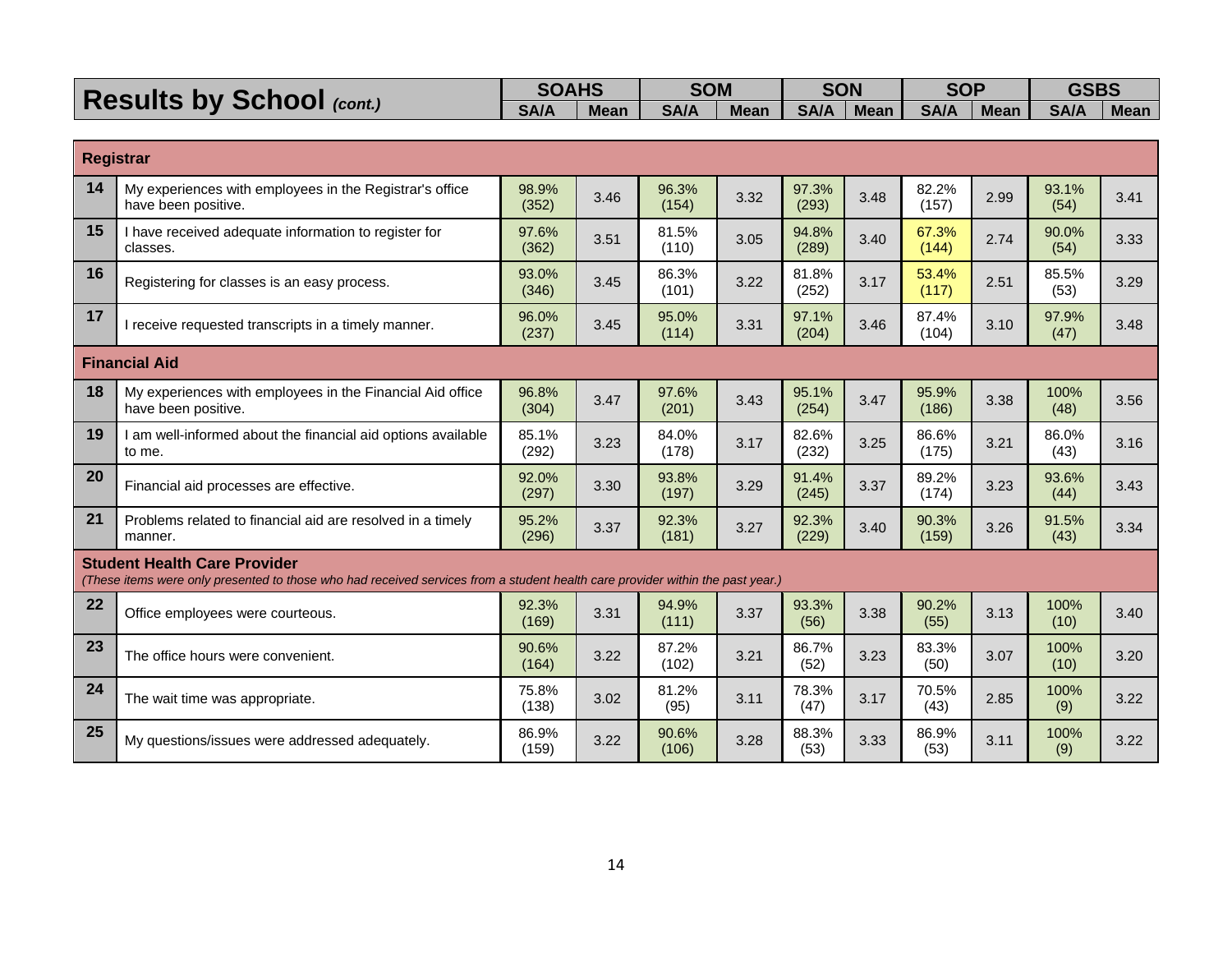| <b>Results by School (cont.)</b> | <b>SOAHS</b> |             | <b>SOM</b>  |                    | <b>SON</b> | <b>SOP</b> |      | <b>GSBS</b> |      |
|----------------------------------|--------------|-------------|-------------|--------------------|------------|------------|------|-------------|------|
|                                  | <b>SA/A</b>  | <b>Mean</b> | <b>SA/A</b> | Mean   SA/A   Mean |            | SA/A       | Mean | SA/A        | Mean |

|    | <b>Advising/Mentoring</b>                                                                                       |                      |      |                |      |                |      |                      |      |               |      |
|----|-----------------------------------------------------------------------------------------------------------------|----------------------|------|----------------|------|----------------|------|----------------------|------|---------------|------|
| 26 | In my area of study, I know who to contact for academic<br>advising.                                            | 96.5%<br>(361)       | 3.56 | 81.9%<br>(181) | 3.10 | 92.6%<br>(277) | 3.40 | 75.7%<br>(156)       | 2.97 | 95.1%<br>(58) | 3.51 |
| 27 | Times available for academic advising are convenient.                                                           | 98.6%<br>(351)       | 3.54 | 89.7%<br>(165) | 3.16 | 95.6%<br>(262) | 3.38 | 85.5%<br>(136)       | 3.09 | 93.4%<br>(57) | 3.43 |
| 28 | My questions are answered and/or problems are resolved<br>when I receive academic advising.                     | 97.4%<br>(339)       | 3.55 | 85.3%<br>(145) | 3.09 | 96.7%<br>(266) | 3.43 | 83.0%<br>(127)       | 3.08 | 89.8%<br>(53) | 3.37 |
| 29 | Academic advisors (faculty and/or staff) are knowledgeable<br>about my degree program.                          | 99.4%<br>(358)       | 3.65 | 88.5%<br>(161) | 3.21 | 97.6%<br>(279) | 3.48 | 89.9%<br>(160)       | 3.21 | 86.9%<br>(53) | 3.43 |
| 30 | Faculty/staff are knowledgeable about career opportunities<br>in my field of study.                             | 98.1%<br>(361)       | 3.62 | 85.0%<br>(172) | 3.15 | 95.0%<br>(268) | 3.44 | 93.2%<br>(177)       | 3.31 | 82.3%<br>(51) | 3.18 |
|    | <b>Student Business Services (Bursar)</b>                                                                       |                      |      |                |      |                |      |                      |      |               |      |
| 31 | TTUHSC employees involved in billing and monetary<br>disbursement are courteous.                                | 99.7%<br>(339)       | 3.43 | 97.8%<br>(177) | 3.29 | 96.5%<br>(272) | 3.42 | 93.4%<br>(171)       | 3.24 | 98.3%<br>(58) | 3.41 |
| 32 | The information presented on the Student Business<br>Services website meets my needs.                           | 93.6%<br>(292)       | 3.28 | 89.5%<br>(145) | 3.17 | 94.5%<br>(257) | 3.31 | 86.3%<br>(151)       | 3.07 | 88.5%<br>(46) | 3.31 |
| 33 | My questions are answered and/or problems resolved in<br>the Student Business Services office.                  | 97.1%<br>(303)       | 3.37 | 93.2%<br>(151) | 3.20 | 96.4%<br>(266) | 3.38 | 92.4%<br>(159)       | 3.18 | 98.2%<br>(54) | 3.44 |
| 34 | I am satisfied with the wait time for services and/or<br>responses from employees in Student Business Services. | 96.5%<br>(303)       | 3.34 | 93.9%<br>(155) | 3.24 | 95.6%<br>(262) | 3.35 | 87.7%<br>(150)       | 3.13 | 96.3%<br>(52) | 3.41 |
| 35 | The online account statement is easy to understand.                                                             | 85.6%<br>$(302)^{R}$ | 3.18 | 83.6%<br>(161) | 3.03 | 87.0%<br>(260) | 3.22 | 81.3%<br>$(161)^{R}$ | 2.98 | 79.7%<br>(47) | 3.12 |
|    | <b>Library Resources</b>                                                                                        |                      |      |                |      |                |      |                      |      |               |      |
| 36 | The library resources I need (e.g. books, journals) are<br>readily accessible.                                  | 92.2%<br>(321)       | 3.26 | 94.1%<br>(207) | 3.26 | 94.2%<br>(274) | 3.41 | 84.2%<br>(160)       | 3.09 | 91.5%<br>(54) | 3.46 |
| 37 | Search software (e.g. OVID, Micromedex, MD Consult) is<br>readily accessible.                                   | 95.3%<br>(307)       | 3.32 | 96.5%<br>(192) | 3.37 | 96.3%<br>(283) | 3.46 | 95.7%<br>(200)       | 3.44 | 94.4%<br>(51) | 3.44 |
| 38 | The librarians are helpful in locating library resources.                                                       | 95.0%<br>(283)       | 3.37 | 96.7%<br>(206) | 3.42 | 94.1%<br>(241) | 3.42 | 91.7%<br>(122)       | 3.27 | 98.2%<br>(55) | 3.66 |
| 39 | The library offers a quiet, clean, and comfortable<br>environment.                                              | 91.7%<br>(287)       | 3.35 | 91.6%<br>(207) | 3.29 | 95.5%<br>(211) | 3.46 | 91.1%<br>(133)       | 3.27 | 93.2%<br>(55) | 3.49 |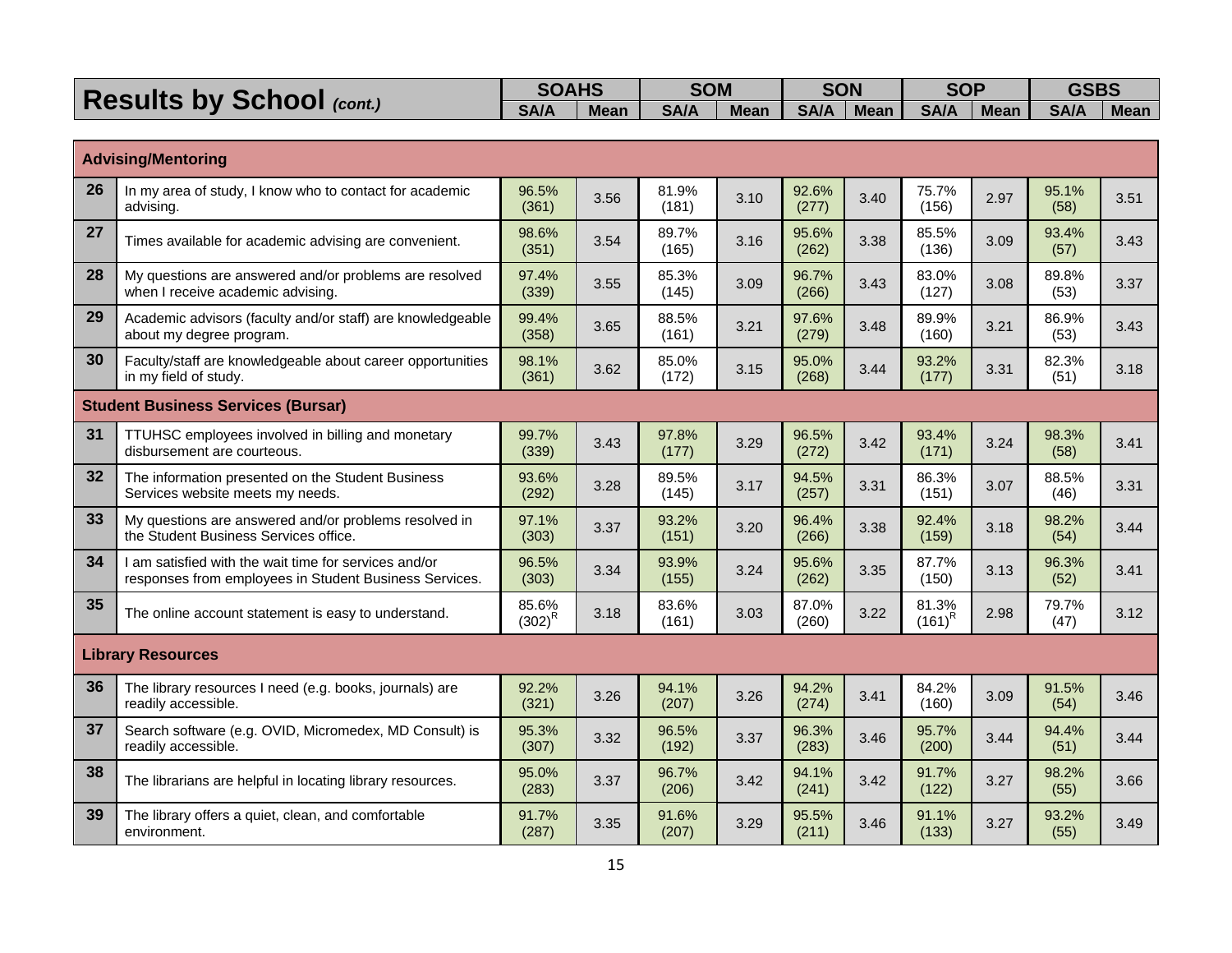|    |                                                                                                            | <b>SOAHS</b>   |             | <b>SOM</b>     |             | <b>SON</b>     |             | <b>SOP</b>     |             | <b>GSBS</b>   |             |
|----|------------------------------------------------------------------------------------------------------------|----------------|-------------|----------------|-------------|----------------|-------------|----------------|-------------|---------------|-------------|
|    | Results by School (cont.)                                                                                  | SA/A           | <b>Mean</b> | <b>SA/A</b>    | <b>Mean</b> | <b>SA/A</b>    | <b>Mean</b> | SA/A           | <b>Mean</b> | <b>SA/A</b>   | <b>Mean</b> |
|    |                                                                                                            |                |             |                |             |                |             |                |             |               |             |
| 40 | I am satisfied with the study facilities available in the<br>library.                                      | 78.1%<br>(246) | 3.04        | 66.0%<br>(149) | 2.78        | 89.5%<br>(197) | 3.37        | 77.4%<br>(120) | 2.94        | 86.4%<br>(51) | 3.42        |
| 41 | Library hours are convenient.                                                                              | 75.6%<br>(238) | 3.02        | 77.9%<br>(176) | 2.94        | 91.4%<br>(201) | 3.33        | 80.3%<br>(122) | 3.03        | 88.1%<br>(52) | 3.42        |
|    | <b>Environment</b> (This section used a 4-point scale to determine levels of satisfaction, not agreement.) |                |             |                |             |                |             |                |             |               |             |
| 42 | Cleanliness of campus buildings                                                                            | 98.6%<br>(354) | 3.57        | 99.1%<br>(226) | 3.57        | 99.6%<br>(230) | 3.65        | 94.5%<br>(206) | 3.40        | 96.8%<br>(60) | 3.40        |
| 43 | Classroom environment (e.g. size, temperature,<br>maintenance)                                             | 79.7%<br>(283) | 3.12        | 89.5%<br>(204) | 3.31        | 94.9%<br>(204) | 3.49        | 76.7%<br>(168) | 3.00        | 79.0%<br>(49) | 3.18        |
| 44 | Quality of equipment in laboratory facilities                                                              | 92.8%<br>(310) | 3.29        | 96.8%<br>(214) | 3.30        | 97.5%<br>(196) | 3.53        | 90.0%<br>(190) | 3.22        | 88.1%<br>(52) | 3.29        |
| 45 | Sense of security on campus                                                                                | 95.5%<br>(341) | 3.43        | 96.1%<br>(220) | 3.38        | 97.7%<br>(209) | 3.54        | 90.2%<br>(194) | 3.24        | 82.3%<br>(51) | 3.29        |
| 46 | Parking availability                                                                                       | 86.5%<br>(307) | 3.19        | 89.0%<br>(202) | 3.18        | 84.1%<br>(190) | 3.16        | 75.2%<br>(164) | 2.94        | 80.0%<br>(48) | 3.13        |
|    | <b>General Technology</b>                                                                                  |                |             |                |             |                |             |                |             |               |             |
| 47 | I am satisfied with the audio-video equipment used in my<br>classrooms (e.g. microphones, projectors).     | 88.6%<br>(310) | 3.21        | 90.6%<br>(202) | 3.22        | 91.5%<br>(194) | 3.38        | 64.8%<br>(142) | 2.69        | 88.7%<br>(55) | 3.26        |
| 48 | Adequate computer equipment is available on my campus.                                                     | 83.8%<br>(290) | 3.12        | 84.0%<br>(189) | 3.06        | 91.4%<br>(201) | 3.36        | 75.6%<br>(158) | 2.89        | 85.2%<br>(52) | 3.25        |
| 49 | The wireless connectivity on my campus is reliable.                                                        | 66.8%<br>(211) | 2.80        | 52.5%<br>(116) | 2.45        | 71.6%<br>(156) | 2.95        | 49.1%<br>(106) | 2.31        | 55.2%<br>(32) | 2.59        |
| 50 | TTUHSC Help Desk employees are courteous.                                                                  | 99.4%<br>(327) | 3.45        | 95.9%<br>(189) | 3.24        | 99.3%<br>(277) | 3.56        | 84.1%<br>(159) | 3.11        | 93.2%<br>(55) | 3.32        |
| 51 | TTUHCS Help Desk employees are able to meet my needs<br>in a timely manner.                                | 97.2%<br>(317) | 3.40        | 90.8%<br>(178) | 3.16        | 97.9%<br>(277) | 3.51        | 77.8%<br>(144) | 3.01        | 82.8%<br>(48) | 3.17        |
| 52 | I can easily locate important information on my school's<br>website.                                       | 87.4%<br>(326) | 3.19        | 70.5%<br>(158) | 2.79        | 89.6%<br>(275) | 3.31        | 78.4%<br>(171) | 2.92        | 72.6%<br>(45) | 2.97        |
| 53 | The information on my school's website is accurate and<br>up-to-date.                                      | 94.0%<br>(342) | 3.31        | 78.7%<br>(177) | 2.92        | 93.8%<br>(285) | 3.37        | 77.6%<br>(166) | 2.89        | 72.6%<br>(45) | 2.97        |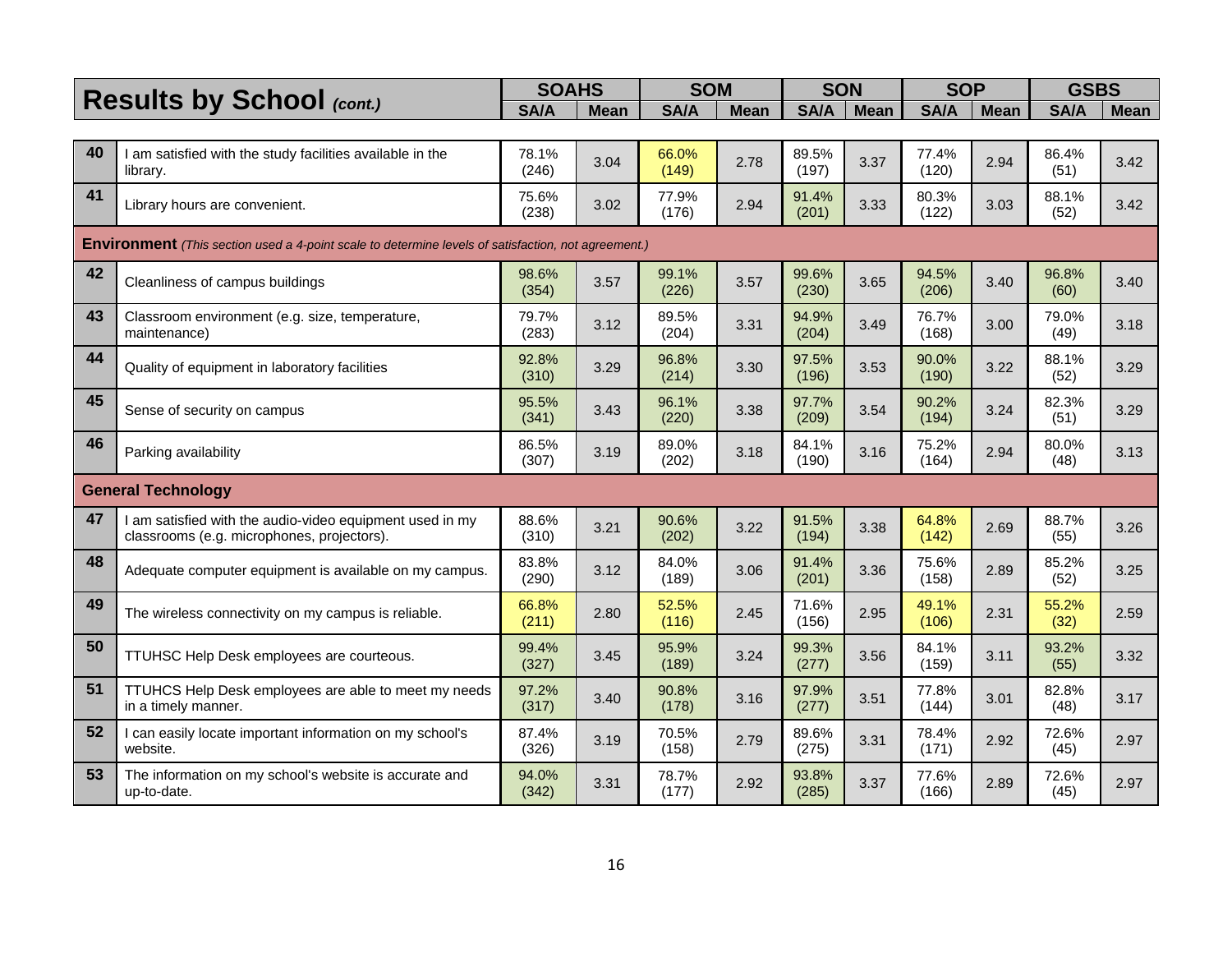| <b>Results by School (cont.)</b> | <b>SOAHS</b> |             | <b>SOM</b>  |                           | <b>SON</b> | <b>SOP</b> |      | <b>GSBS</b> |          |
|----------------------------------|--------------|-------------|-------------|---------------------------|------------|------------|------|-------------|----------|
|                                  | <b>SA/A</b>  | <b>Mean</b> | <b>SA/A</b> | Mean   SA/A   Mean   SA/A |            |            | Mean | SA/A        | $ $ Mean |

|    | <b>TechLink Videoconferencing System</b><br>(These items were only presented to those who had taken a course that used the TechLink system within the past year.)                        |                |      |                |      |                |               |                |      |               |      |
|----|------------------------------------------------------------------------------------------------------------------------------------------------------------------------------------------|----------------|------|----------------|------|----------------|---------------|----------------|------|---------------|------|
| 54 | TechLink classes are comparable to face-to-face<br>instruction.                                                                                                                          | 57.4%<br>(66)  | 2.58 | 75.0%<br>(6)   | 3.00 | 97.6%<br>(40)  | 3.44          |                |      | 57.1%<br>(16) | 2.79 |
| 55 | My TechLink class instructors use the system effectively to<br>provide classroom instruction.                                                                                            | 93.0%<br>(107) | 3.19 | 100%<br>(8)    | 3.25 | 95.2%<br>(40)  | 3.43          |                |      | 85.7%<br>(24) | 3.14 |
| 56 | Technical difficulties with TechLink are corrected in a<br>timely manner.                                                                                                                | 87.7%<br>(100) | 3.12 | 87.5%<br>(7)   | 3.13 | 88.1%<br>(37)  | 3.29          |                |      | 82.1%<br>(23) | 3.00 |
| 57 | TechLink operations technicians are courteous.                                                                                                                                           | 93.8%<br>(105) | 3.36 | 100%<br>(8)    | 3.38 | 100%<br>(41)   | 3.54          |                |      | 85.7%<br>(24) | 3.21 |
| 58 | Overall, I am satisfied with the quality of my TechLink<br>experiences.                                                                                                                  | 83.5%<br>(96)  | 3.06 | 100%<br>(8)    | 3.25 | 95.3%<br>(41)  | 3.40          |                |      | 78.6%<br>(22) | 3.04 |
|    | <b>Videoconferencing System (VCS)</b><br>(These items were only presented to Pharmacy students who had taken a course that used the VCS system within the past year.)                    |                |      |                |      |                |               |                |      |               |      |
| 59 | VCS classes are comparable to face-to-face instruction.                                                                                                                                  |                |      |                |      |                | 45.2%<br>(89) | 2.32           |      |               |      |
| 60 | My VCS instructors use the system effectively to provide<br>classroom instruction.                                                                                                       |                |      |                |      |                |               | 76.1%<br>(150) | 2.82 |               |      |
| 61 | Technical difficulties with VCS are corrected in a timely<br>manner.                                                                                                                     |                |      |                |      |                |               | 56.9%<br>(111) | 2.51 |               |      |
| 62 | Overall, I am satisfied with the quality of my VCS<br>experience(s).                                                                                                                     |                |      |                |      |                |               | 61.3%<br>(119) | 2.55 |               |      |
|    | Course Management System (e.g. WebCT/Blackboard, Moodle)<br>(These items were only presented to those who had taken a course that used WebCT/Blackboard or Moodle within the past year.) |                |      |                |      |                |               |                |      |               |      |
| 63 | My instructor(s) used WebCT/Blackboard/Moodle<br>effectively.                                                                                                                            | 95.0%<br>(340) | 3.35 | 82.2%<br>(129) | 3.00 | 88.1%<br>(266) | 3.24          | 83.2%<br>(173) | 3.02 | 91.7%<br>(44) | 3.38 |
| 64 | The resources and/or learning activities in<br>WebCT/Blackboard/Moodle supported the learning<br>objectives for the course.                                                              | 95.5%<br>(342) | 3.34 | 86.6%<br>(136) | 3.03 | 92.7%<br>(280) | 3.31          | 87.0%<br>(181) | 3.04 | 91.7%<br>(44) | 3.40 |
| 65 | I am satisfied with the reliability of the<br>WebCT/Blackboard/Moodle system.                                                                                                            | 69.6%<br>(249) | 2.85 | 49.7%<br>(78)  | 2.38 | 69.8%<br>(210) | 2.89          | 46.2%<br>(96)  | 2.31 | 77.1%<br>(37) | 3.13 |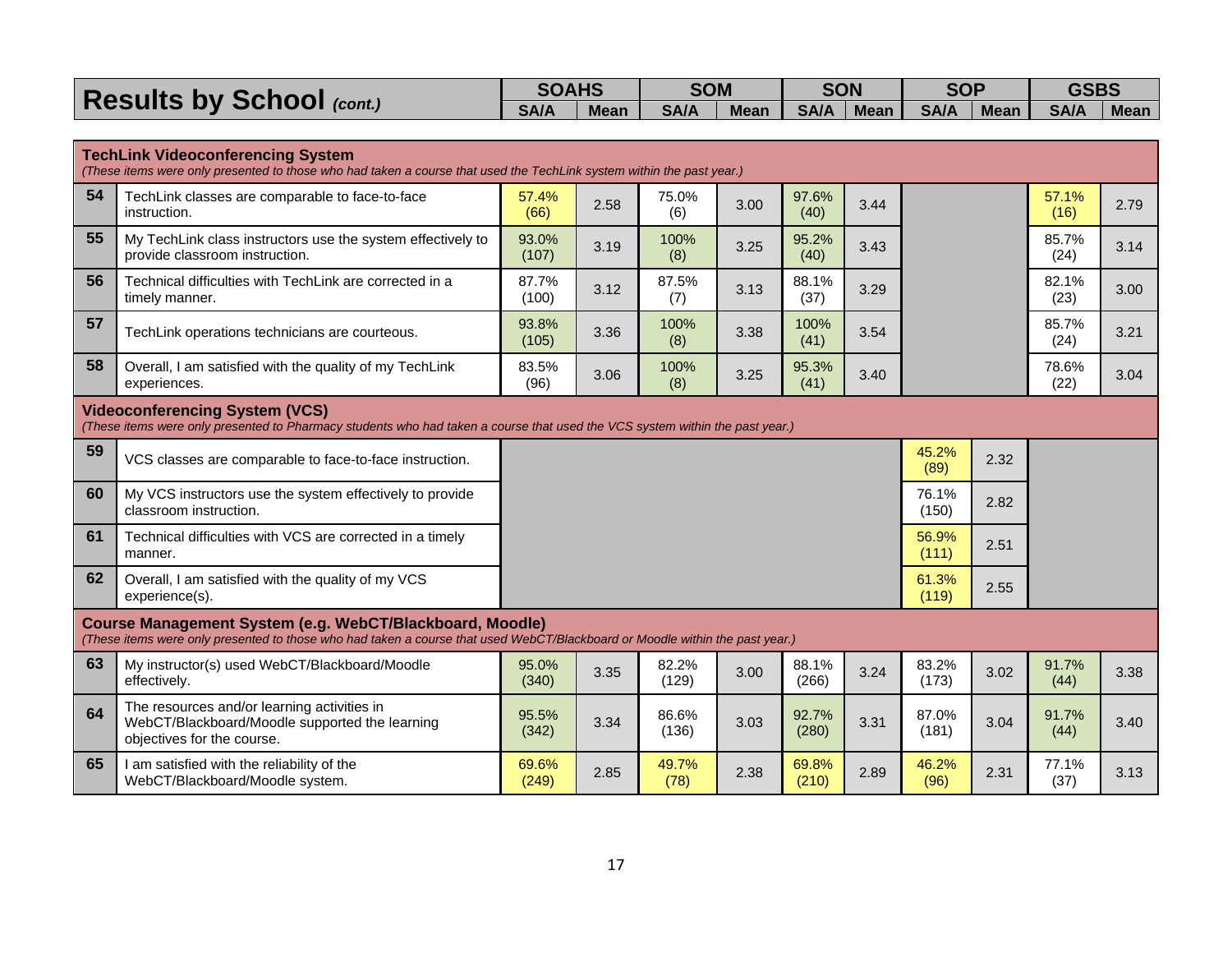| <b>Results by School (cont.)</b> | <b>SOAHS</b> |             | <b>SOM</b>  |                    | <b>SON</b> | <b>SOP</b>  |      | <b>GSBS</b> |      |
|----------------------------------|--------------|-------------|-------------|--------------------|------------|-------------|------|-------------|------|
|                                  | <b>SA/A</b>  | <b>Mean</b> | <b>SA/A</b> | Mean   SA/A   Mean |            | <b>SA/A</b> | Mean | <b>SA/A</b> | Mean |

|    | <b>Student Life</b>                                                                                                                    |                |      |                |      |                             |      |                |      |               |      |
|----|----------------------------------------------------------------------------------------------------------------------------------------|----------------|------|----------------|------|-----------------------------|------|----------------|------|---------------|------|
| 66 | am satisfied with the racial/ethnic diversity of the student<br>body in my school.                                                     | 91.7%<br>(309) | 3.30 | 80.8%<br>(177) | 3.02 | 94.4%<br>(238)              | 3.39 | 89.1%<br>(180) | 3.12 | 91.5%<br>(54) | 3.39 |
| 67 | Students in my school are treated fairly and with respect<br>regardless of their differences.                                          | 92.3%<br>(338) | 3.36 | 93.8%<br>(212) | 3.32 | 93.0%<br>(252)              | 3.40 | 83.8%<br>(181) | 3.04 | 98.4%<br>(60) | 3.48 |
| 68 | I feel a sense of belonging to my school.                                                                                              | 91.5%<br>(333) | 3.31 | 92.0%<br>(207) | 3.25 | 90.7%<br>(255)              | 3.31 | 77.6%<br>(166) | 2.93 | 91.8%<br>(56) | 3.41 |
| 69 | I feel a sense of belonging to the TTUHSC community.                                                                                   | 88.0%<br>(315) | 3.24 | 89.7%<br>(201) | 3.20 | 88.0%<br>(315)              | 3.28 | 66.8%<br>(143) | 2.77 | 91.8%<br>(56) | 3.38 |
| 70 | I am aware of the topic for the institution's Quality<br>Enhancement Plan (QEP).                                                       | 81.4%<br>(294) | 3.12 | 77.4%<br>(171) | 3.00 | 72.8%<br>(198)              | 2.98 | 58.1%<br>(118) | 2.59 | 80.0%<br>(48) | 3.22 |
| 71 | The Student Government Association advocates for and<br>represents student interests effectively.                                      | 92.3%<br>(300) | 3.27 | 88.7%<br>(188) | 3.10 | 91.1%<br>(204)              | 3.29 | 80.4%<br>(156) | 2.87 | 93.4%<br>(57) | 3.39 |
| 72 | I know who represents my school and/or campus on the<br>Student Government Association.                                                | 77.6%<br>(274) | 3.06 | 85.9%<br>(189) | 3.08 | 68.1%<br>(169)              | 2.91 | 71.3%<br>(149) | 2.78 | 88.5%<br>(54) | 3.38 |
| 73 | I am aware of the activities sponsored by the Student<br>Government Association.                                                       | 76.6%<br>(269) | 3.02 | 86.8%<br>(191) | 3.08 | 70.4%<br>(174)              | 2.92 | 68.9%<br>(142) | 2.75 | 90.0%<br>(54) | 3.37 |
| 74 | I know where to file a complaint against another student or<br>TTUHSC employee.                                                        | 56.2%<br>(200) | 2.69 | 52.9%<br>(117) | 2.60 | 62.5%<br>(173)              | 2.79 | 40.1%<br>(85)  | 2.26 | 77.0%<br>(47) | 3.08 |
| 75 | I believe that any complaints I file against another student<br>or TTUHSC employee will be handled fairly and promptly.                | 90.7%<br>(292) | 3.12 | 90.7%<br>(176) | 3.10 | 91.6%<br>(230)              | 3.23 | 69.2%<br>(135) | 2.71 | 89.3%<br>(50) | 3.25 |
| 76 | I believe that I could report unethical activities by another<br>student or TTUHSC employee without fear of retaliation<br>against me. | 88.7%<br>(306) | 3.13 | 87.2%<br>(184) | 3.03 | 89.9%<br>(240)              | 3.21 | 69.6%<br>(142) | 2.71 | 89.7%<br>(52) | 3.29 |
| 77 | I have access to adequate student support services.                                                                                    | 94.4%<br>(336) | 3.24 | 93.6%<br>(205) | 3.18 | 93.8%<br>(258)              | 3.27 | 85.4%<br>(176) | 3.00 | 94.8%<br>(55) | 3.40 |
| 78 | I am satisfied with the quality of instruction that I receive.                                                                         | 96.8%<br>(359) | 2.38 | 80.9%<br>(182) | 2.99 | 88.7%<br>(268)              | 3.24 | 79.0%<br>(166) | 2.90 | 91.8%<br>(56) | 3.36 |
| 79 | I have adequate access to my instructors outside of class.                                                                             | 96.0%<br>(359) | 3.44 | 94.0%<br>(203) | 3.19 | 93.0%<br>(278)              | 3.30 | 88.7%<br>(188) | 3.08 | 98.4%<br>(61) | 3.45 |
| 80 | My instructors are concerned about my academic success.                                                                                | 97.6%<br>(366) | 3.53 | 86.2%<br>(194) | 3.09 | 95.4% <sup>R</sup><br>(293) | 3.38 | 83.5%<br>(177) | 3.02 | 88.7%<br>(55) | 3.31 |
| 81 | My instructors care about my professional success.                                                                                     | 97.6%<br>(368) | 3.53 | 87.8%<br>(194) | 3.13 | 94.5%<br>(292)              | 3.38 | 86.2%<br>(181) | 3.06 | 90.3%<br>(56) | 3.26 |
| 82 | I have sufficient opportunities to interact with students from<br>other schools.                                                       | 60.3%<br>(207) | 2.75 | 56.7%<br>(122) | 2.60 | 71.4%<br>(185)              | 2.96 | 48.8%<br>(101) | 2.43 | 79.0%<br>(49) | 3.00 |
| 83 | I would recommend my degree program to a friend or<br>family member.                                                                   | 96.5%<br>(361) | 3.51 | 89.0%<br>(195) | 3.21 | 90.6%<br>(278)              | 3.30 | 76.7%<br>(161) | 2.89 | 88.7%<br>(55) | 3.29 |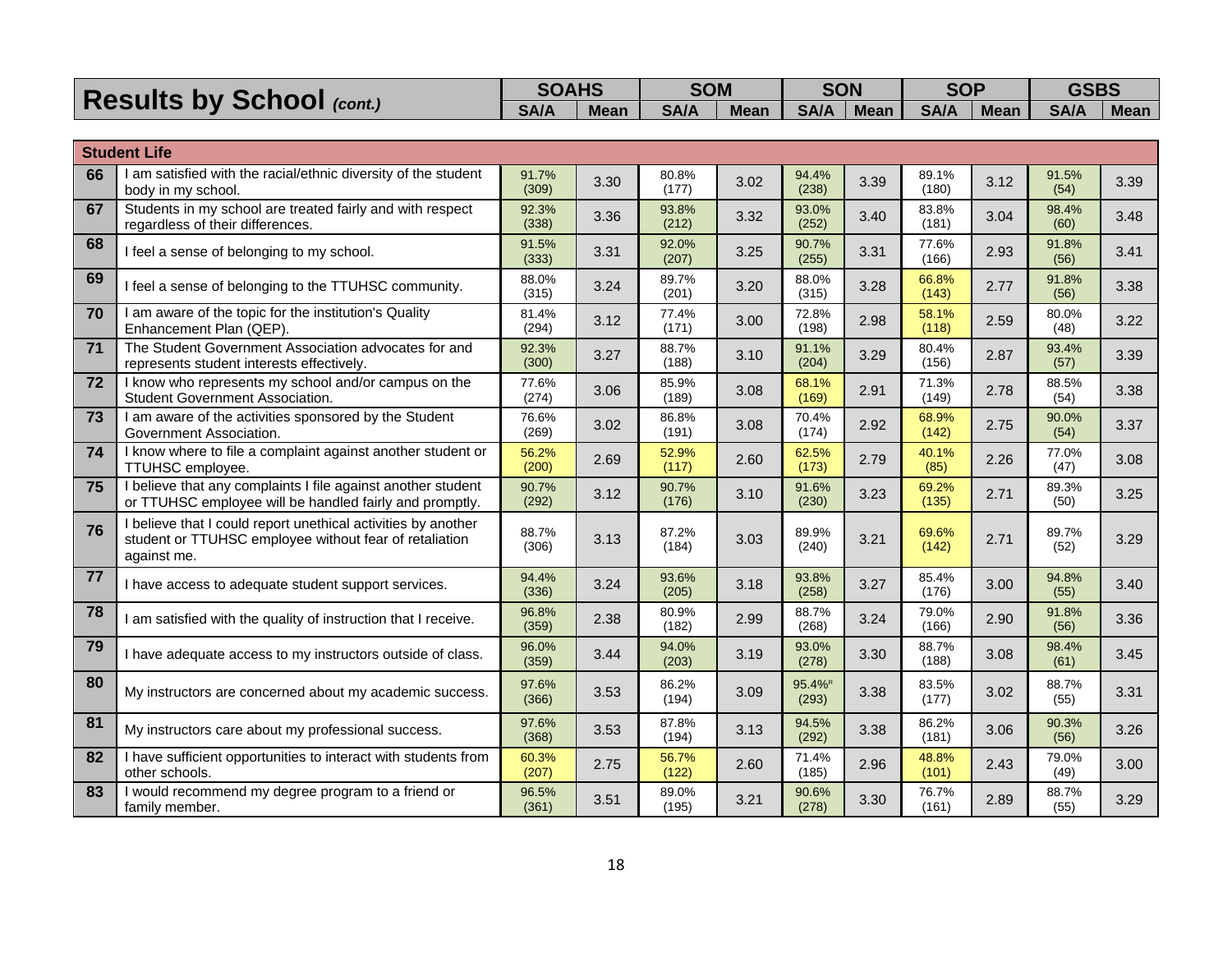# **Table 3. Results by Campus**

|                         | <b>Results by</b>                                                                                                                            |                               | <b>Abilene</b> |                                | <b>Amarillo</b> |                               | Dallas/Ft.<br><b>Worth</b> | <b>El Paso</b>                |             |                             | <b>Highland</b><br><b>Lakes</b> |                       | Lubbock     |                               | <b>Midland</b> |                     | Odessa      | <b>Online</b>                            |             |
|-------------------------|----------------------------------------------------------------------------------------------------------------------------------------------|-------------------------------|----------------|--------------------------------|-----------------|-------------------------------|----------------------------|-------------------------------|-------------|-----------------------------|---------------------------------|-----------------------|-------------|-------------------------------|----------------|---------------------|-------------|------------------------------------------|-------------|
|                         | <b>Campus</b>                                                                                                                                | <b>SA/A</b>                   | <b>Mean</b>    | <b>SA/A</b>                    | <b>Mean</b>     | <b>SA/A</b>                   | <b>Mean</b>                | <b>SA/A</b>                   | <b>Mean</b> | <b>SA/A</b>                 | <b>Mean</b>                     | <b>SA/A</b>           | <b>Mean</b> | <b>SA/A</b>                   | <b>Mean</b>    | <b>SA/A</b>         | <b>Mean</b> | <b>SA/A</b>                              | <b>Mean</b> |
|                         | <b>Student Services</b>                                                                                                                      |                               |                |                                |                 |                               |                            |                               |             |                             |                                 |                       |             |                               |                |                     |             |                                          |             |
| $\overline{\mathbf{1}}$ | Emplovees in the TTUHSC<br><b>Office of Student Services</b><br>are courteous.                                                               | 94.5<br>$\frac{0}{0}$<br>(52) | 3.42           | 97.9<br>%<br>(186)             | 3.54            | 88.5<br>$\%$<br>(23)          | 3.23                       | 97.1<br>$\frac{0}{0}$<br>(33) | 3.56        | 100<br>$\frac{0}{0}$<br>(4) | $\ddagger$                      | 97.1<br>%<br>(600)    | 3.46        | 100<br>%<br>(6)               | 3.54           | 100<br>$\%$<br>(28) | 3.50        | 100%<br>(135)                            | 3.54        |
| $\overline{2}$          | The hours of operation in the<br><b>TTUHSC Office of Student</b><br>Services meet my needs.                                                  | 96.3<br>$\frac{0}{0}$<br>(52) | 3.35           | 97.3<br>%<br>(182)             | 3.41            | 84.6<br>%<br>(22)             | 3.04                       | $97.0^R$<br>%<br>$(32)^{R}$   | 3.33        | 100<br>%<br>(3)             | $\ddagger$                      | 96.6<br>%<br>(592)    | 3.38        | 98.2<br>%<br>(55)             | 3.34           | 96.4<br>%<br>(27)   | 3.36        | 95.3%<br>(123)                           | 3.37        |
| $\overline{3}$          | My questions are answered<br>and/or problems resolved in<br>the Office of TTUHSC<br><b>Student Services.</b>                                 | 92.6<br>%<br>(50)             | 3.22           | 91.8<br>%<br>(169)             | 3.35            | 87.5<br>%<br>(21)             | 3.08                       | 94.1<br>$\frac{0}{0}$<br>(32) | 3.41        | 100<br>%<br>(4)             | $\ddagger$                      | 96.5<br>%<br>(586)    | 3.43        | 98.2<br>%<br>(56)             | 3.46           | 96.6<br>%<br>(28)   | 3.34        | 96.3%<br>(130)                           | 3.42        |
| $\boldsymbol{4}$        | I am satisfied with the wait<br>time for services and/or<br>responses from employees in<br>the TTUHSC Office of<br><b>Student Services.</b>  | 87.0<br>$\frac{0}{0}$<br>(47) | 3.24           | 93.0<br>%<br>(173)             | 3.39            | 84.0<br>$\frac{0}{0}$<br>(21) | 3.08                       | 91.2<br>$\frac{0}{0}$<br>(31) | 3.38        | 100<br>$\frac{0}{0}$<br>(3) | $\ddagger$                      | 96.7<br>$\%$<br>(588) | 3.43        | 100<br>$\%$<br>(59)           | 3.53           | 96.6<br>%<br>(28)   | 3.38        | 96.8 <sup>R</sup><br>$\%$<br>$(122)^{R}$ | 3.40        |
| 5                       | I know where to obtain<br>information about student<br>health care services, such as<br>health insurance plans and<br>health care providers. | 72.2<br>$\frac{0}{0}$<br>(39) | 2.83           | 84.0<br>%<br>(152)             | 3.13            | 69.2<br>%<br>(18)             | 2.77                       | 88.6<br>$\frac{0}{0}$<br>(31) | 3.20        | 100<br>%<br>(4)             | $\ddagger$                      | 72.4<br>%<br>(422)    | 2.95        | 89.7<br>%<br>(52)             | 3.26           | 76.7<br>%<br>(23)   | 3.10        | 87.8%<br>(72)                            | 3.30        |
| 6                       | I am satisfied with the<br>information I'm provided<br>regarding student health<br>insurance plans.                                          | 60.0<br>$\%$<br>(30)          | 2.56           | 75.4<br>%<br>(126)             | 2.99            | 59.1<br>%<br>(13)             | 2.64                       | 78.8<br>%<br>(26)             | 3.06        | 100<br>$\%$<br>(4)          | $\ddagger$                      | 74.6<br>%<br>(390)    | 2.94        | 84.9<br>%<br>(45)             | 3.21           | 73.1<br>%<br>(19)   | 3.00        | 89.6 <sup>R</sup><br>$\%$<br>$(69)^R$    | 3.27        |
| $\overline{7}$          | I am satisfied with the options<br>for student health insurance<br>coverage offered at<br>TTUHSC.                                            | 46.7<br>%<br>(21)             | 2.27           | 70.6<br>$\frac{0}{0}$<br>(115) | 2.87            | 33.3<br>% (6)                 | 2.22                       | 64.7<br>%<br>(22)             | 2.82        | 100<br>$\frac{9}{6}$<br>(4) | $\ddagger$                      | 67.3<br>$\%$<br>(327) | 2.79        | 74.0<br>$\%$<br>(37)          | 2.94           | 54.2<br>%<br>(13)   | 2.75        | 87.3%<br>(62)                            | 3.24        |
|                         | I am aware of the counseling<br>services offered to TTUHSC<br>students.                                                                      | 81.1<br>$\frac{0}{0}$<br>(31) | 3.09           | 88.1<br>$\frac{0}{0}$<br>(163) | 3.17            | 42.3<br>$\frac{9}{6}$<br>(11) | 2.31                       | 81.6<br>$\frac{0}{0}$<br>(31) | 2.92        | 100<br>$\frac{0}{0}$<br>(4) | $\ddagger$                      | 73.0<br>%<br>(430)    | 2.92        | 76.3<br>$\frac{0}{0}$<br>(45) | 3.12           | 73.3<br>%<br>(22)   | 3.07        | 79.6%<br>(90)                            | 3.09        |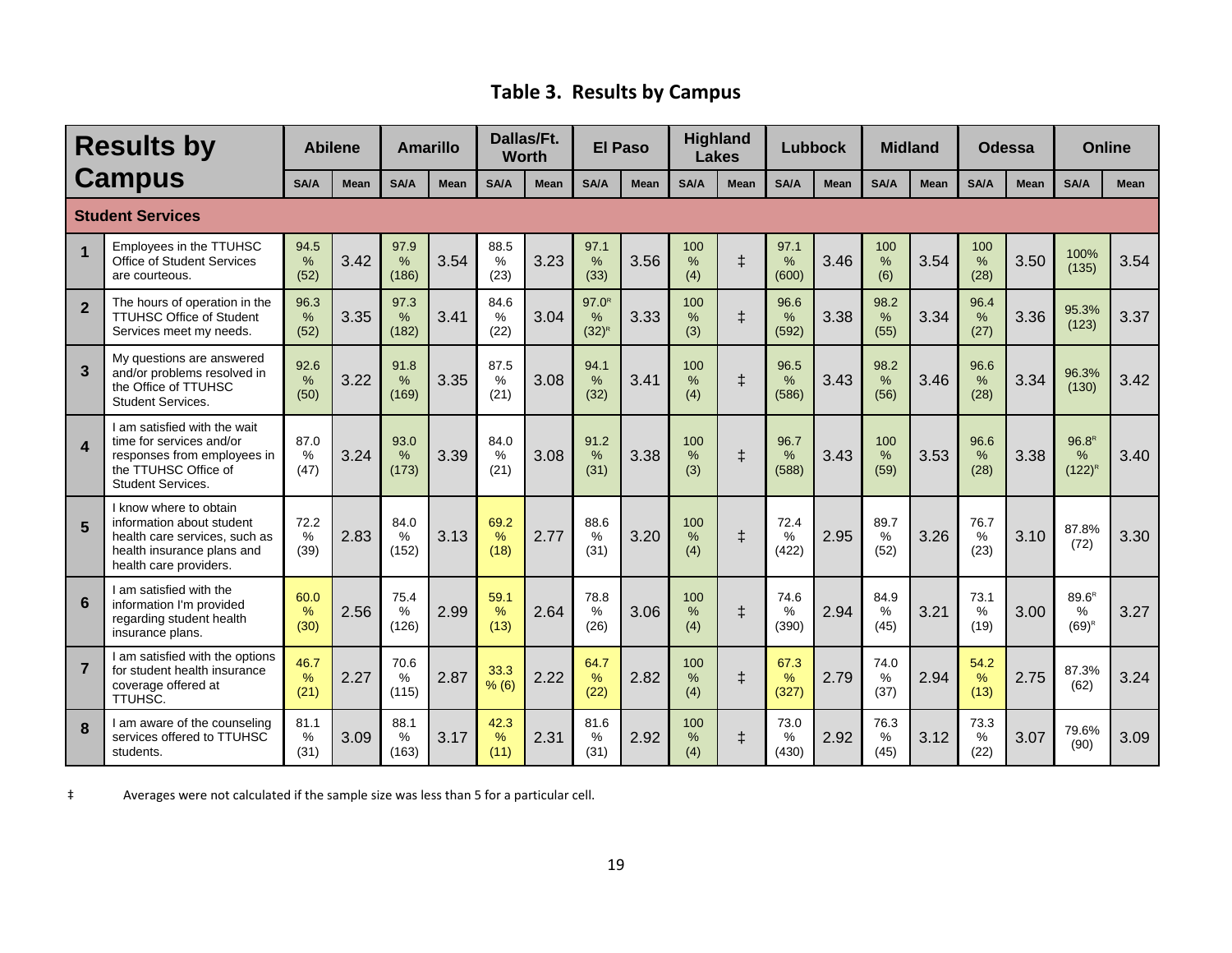|    | <b>Results by</b>                                                                                                      |                      | <b>Abilene</b> |                       | <b>Amarillo</b> |                               | Dallas/Ft.<br><b>Worth</b> |                               | <b>El Paso</b> |                             | <b>Highland</b><br><b>Lakes</b> |                       | <b>Lubbock</b> |                   | <b>Midland</b> |                               | <b>Odessa</b> |                       | <b>Online</b> |
|----|------------------------------------------------------------------------------------------------------------------------|----------------------|----------------|-----------------------|-----------------|-------------------------------|----------------------------|-------------------------------|----------------|-----------------------------|---------------------------------|-----------------------|----------------|-------------------|----------------|-------------------------------|---------------|-----------------------|---------------|
|    | Campus (cont.)                                                                                                         | <b>SA/A</b>          | <b>Mean</b>    | SA/A                  | <b>Mean</b>     | <b>SA/A</b>                   | <b>Mean</b>                | <b>SA/A</b>                   | <b>Mean</b>    | <b>SA/A</b>                 | <b>Mean</b>                     | SA/A                  | <b>Mean</b>    | <b>SA/A</b>       | <b>Mean</b>    | <b>SA/A</b>                   | Mean          | <b>SA/A</b>           | <b>Mean</b>   |
|    | <b>Student Affairs (School-Specific)</b>                                                                               |                      |                |                       |                 |                               |                            |                               |                |                             |                                 |                       |                |                   |                |                               |               |                       |               |
| 9  | <b>Student Affairs employees</b><br>are courteous.                                                                     | 89.6<br>%<br>(43)    | 3.31           | 97.8<br>%<br>(180)    | 3.49            | 82.1<br>%<br>(23)             | 3.04                       | 97.4<br>%<br>(37)             | 3.58           | 100<br>%<br>(4)             | $\ddagger$                      | 98.6<br>%<br>(580)    | 3.57           | 100<br>%<br>(59)  | 2.58           | 100<br>%<br>(28)              | 3.46          | 99.1<br>%<br>(113)    | 3.50          |
| 10 | Student Affairs office hours<br>meet my needs.                                                                         | 89.4<br>$\%$<br>(42) | 3.19           | 97.2<br>$\%$<br>(174) | 3.41            | 92.9<br>%<br>(26)             | 3.07                       | 97.4<br>%<br>(37)             | 3.45           | 100<br>$\frac{9}{6}$<br>(3) | $\ddagger$                      | 99.0<br>%<br>(574)    | 3.47           | 98.2<br>%<br>(55) | 3.46           | 100<br>%<br>(27)              | 3.41          | 96.3<br>$\%$<br>(105) | 3.42          |
| 11 | Student Affairs employees<br>are able to answer my<br>questions and/or resolve my<br>problems.                         | 87.2<br>$\%$<br>(41) | 3.13           | 94.9<br>$\%$<br>(169) | 3.41            | 85.7<br>%<br>(24)             | 2.96                       | 97.4<br>$\frac{0}{0}$<br>(37) | 3.50           | 100<br>%<br>(4)             | $\ddagger$                      | 99.0<br>$\%$<br>(568) | 3.49           | 100<br>%<br>(58)  | 3.52           | 100<br>%<br>(26)              | 3.38          | 95.4<br>$\%$<br>(104) | 3.44          |
| 12 | I am satisfied with the wait<br>time for services and/or<br>responses from employees in<br>the Student Affairs office. | 89.1<br>$\%$<br>(41) | 3.20           | 96.6<br>$\%$<br>(173) | 3.39            | 85.2<br>%<br>(23)             | 2.96                       | 97.4<br>%<br>(37)             | 3.45           | 100<br>$\frac{9}{6}$<br>(4) | $\ddagger$                      | 97.7<br>$\%$<br>(561) | 3.48           | 100<br>%<br>(55)  | 3.58           | 100<br>%<br>(27)              | 3.37          | 97.2<br>$\%$<br>(104) | 3.44          |
| 13 | I feel prepared to make the<br>transition to a regional<br>campus.                                                     | 76.7<br>%<br>(23)    | 2.90           | 88.0<br>%<br>(132)    | 3.25            | 76.2<br>%<br>(16)             | 2.76                       | 93.8<br>%<br>(30)             | 3.31           | 100<br>%<br>(3)             | $\ddagger$                      | 90.9<br>%<br>(330)    | 3.31           | 100<br>%<br>(37)  | 3.51           | 91.7<br>%<br>(22)             | 3.25          | 95.2<br>%<br>(59)     | 3.44          |
|    | <b>Registrar</b>                                                                                                       |                      |                |                       |                 |                               |                            |                               |                |                             |                                 |                       |                |                   |                |                               |               |                       |               |
| 14 | My experiences with<br>employees in the Registrar's<br>office have been positive.                                      | 67.4<br>%<br>(31)    | 2.65           | 91.2<br>%<br>(156)    | 3.24            | 84.0<br>%<br>(21)             | 2.96                       | 93.1<br>%<br>(27)             | 3.34           | 100<br>%<br>(4)             | $\ddagger$                      | 97.3<br>%<br>(539)    | 3.43           | 98.3<br>%<br>(58) | 3.49           | 96.6<br>$\frac{9}{6}$<br>(28) | 3.41          | 98.0<br>%<br>(147)    | 3.45          |
| 15 | I have received adequate<br>information to register for<br>classes.                                                    | 54.7<br>%<br>(29)    | 2.53           | 79.0<br>%<br>(143)    | 3.02            | 67.9<br>%<br>(19)             | 2.71                       | 86.4<br>%<br>(19)             | 3.23           | 100<br>%<br>(4)             | $\ddagger$                      | 92.8<br>%<br>(512)    | 3.36           | 100<br>%<br>(62)  | 3.65           | 93.3<br>%<br>(28)             | 3.40          | 93.5<br>%<br>(144)    | 3.37          |
| 16 | Registering for classes is an<br>easy process.                                                                         | 41.8<br>%<br>(23)    | 2.27           | 69.9<br>%<br>(128)    | 2.88            | 60.7<br>$\frac{9}{6}$<br>(17) | 2.57                       | 76.2<br>$\%$<br>(16)          | 3.10           | 75%<br>(3)                  | $\ddagger$                      | 85.8<br>$\%$<br>(466) | 3.26           | 96.8<br>%<br>(60) | 3.69           | 89.3<br>%<br>(25)             | 3.36          | 85.2<br>$\%$<br>(132) | 3.21          |
| 17 | I receive requested<br>transcripts in a timely<br>manner.                                                              | 90.9<br>%<br>(20)    | 3.09           | 90.5<br>%<br>(114)    | 3.28            | 81.2<br>%<br>(13)             | 2.81                       | 93.3<br>%<br>(28)             | 3.23           | 100<br>%<br>(4)             | $\ddagger$                      | 96.0<br>%<br>(383)    | 3.43           | 97.3<br>%<br>(36) | 3.51           | 100<br>%<br>(20)              | 3.50          | 97.8<br>$\%$<br>(89)  | 3.40          |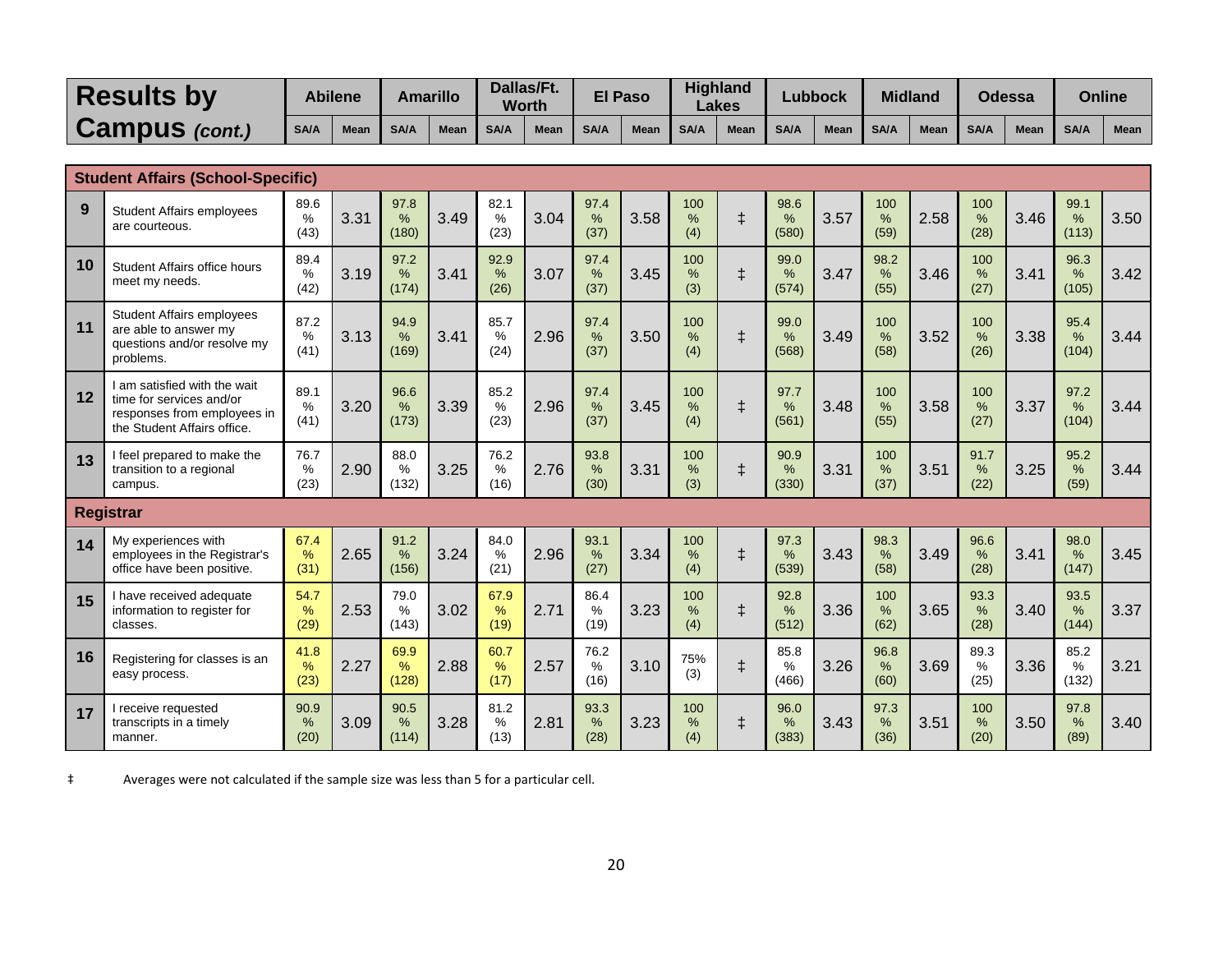| <b>Results by</b>     |             | <b>Abilene</b> | <b>Amarillo</b> |      |             | Dallas/Ft.<br><b>Worth</b> |             | <b>El Paso</b> |             | <b>Highland</b><br>Lakes |             | ubbock.     |             | <b>Midland</b> | <b>Odessa</b> |             | Online      |             |
|-----------------------|-------------|----------------|-----------------|------|-------------|----------------------------|-------------|----------------|-------------|--------------------------|-------------|-------------|-------------|----------------|---------------|-------------|-------------|-------------|
| <b>Campus</b> (cont.) | <b>SA/A</b> | Mean           | <b>SA/A</b>     | Mean | <b>SA/A</b> | <b>Mean</b>                | <b>SA/A</b> | <b>Mean</b>    | <b>SA/A</b> | <b>Mean</b>              | <b>SA/A</b> | <b>Mean</b> | <b>SA/A</b> | <b>Mean</b>    | <b>SA/A</b>   | <b>Mean</b> | <b>SA/A</b> | <b>Mean</b> |

|    | <b>Financial Aid</b>                                                                                                                                                  |                               |      |                    |      |                    |      |                      |      |                    |            |                                |      |                     |      |                     |      |                                |            |
|----|-----------------------------------------------------------------------------------------------------------------------------------------------------------------------|-------------------------------|------|--------------------|------|--------------------|------|----------------------|------|--------------------|------------|--------------------------------|------|---------------------|------|---------------------|------|--------------------------------|------------|
| 18 | My experiences with<br>employees in the Financial<br>Aid office have been positive.                                                                                   | 91.7<br>$\frac{9}{6}$<br>(44) | 3.23 | 96.5<br>%<br>(165) | 3.45 | 100<br>%<br>(25)   | 3.32 | 94.3<br>$\%$<br>(33) | 3.31 | 100<br>$\%$<br>(3) | $\ddagger$ | 97.2<br>%<br>(526)             | 3.47 | 96.5<br>%<br>(55)   | 3.54 | 96.0<br>%<br>(24)   | 3.44 | 95.2<br>$\frac{9}{6}$<br>(119) | 3.45       |
| 19 | I am well-informed about the<br>financial aid options available<br>to me.                                                                                             | 81.1<br>$\%$<br>(43)          | 3.11 | 87.6<br>%<br>(155) | 3.23 | 80.0<br>%<br>(20)  | 3.08 | 91.7<br>%<br>(33)    | 3.25 | 100<br>%<br>(4)    | $\ddagger$ | 83.0<br>$\%$<br>(473)          | 3.19 | 94.8<br>%<br>(55)   | 3.53 | 85.7<br>%<br>(24)   | 3.29 | 82.6<br>$\%$<br>(114)          | 3.22       |
| 20 | Financial aid processes are<br>effective.                                                                                                                             | 89.8<br>%<br>(44)             | 3.18 | 89.0<br>%<br>(153) | 3.26 | 92.0<br>%<br>(23)  | 3.20 | 88.6<br>%<br>(31)    | 3.31 | 100<br>%<br>(4)    | $\ddagger$ | 92.7<br>%<br>(511)             | 3.30 | 96.5<br>%<br>(55)   | 3.54 | 92.6<br>%<br>(25)   | 3.33 | 90.3<br>%<br>(112)             | 3.34       |
| 21 | Problems related to financial<br>aid are resolved in a timely<br>manner.                                                                                              | 86.0<br>$\%$<br>(37)          | 3.14 | 90.5<br>%<br>(143) | 3.27 | 95.7<br>%<br>(22)  | 3.30 | 91.4<br>%<br>(32)    | 3.23 | 100<br>$\%$<br>(3) | $\ddagger$ | 94.3<br>%<br>(492)             | 3.35 | 94.7<br>%<br>(54)   | 3.56 | 88.9<br>%<br>(24)   | 3.30 | 91.9<br>%<br>(102)             | 3.38       |
|    | <b>Student Health Care Provider</b><br>(These items were only presented to those who had received services from a student health care provider within the past year.) |                               |      |                    |      |                    |      |                      |      |                    |            |                                |      |                     |      |                     |      |                                |            |
| 22 | Office employees were<br>courteous.                                                                                                                                   | 75.0<br>$\frac{0}{0}$<br>(9)  | 2.92 | 95.5<br>%<br>(64)  | 3.24 | 100<br>%<br>(5)    | 3.20 | 93.8<br>$\%$<br>(15) | 3.38 |                    |            | 93.4<br>$\frac{0}{0}$<br>(285) | 3.35 | 100<br>$\%$<br>(11) | 3.45 | 78.6<br>%<br>(11)   | 3.00 | 100<br>$\frac{9}{6}$<br>(1)    | $\ddagger$ |
| 23 | The office hours were<br>convenient.                                                                                                                                  | 66.7<br>%<br>(8)              | 2.83 | 90.9<br>%<br>(60)  | 3.18 | 100<br>%<br>(5)    | 3.20 | 81.2<br>%<br>(13)    | 3.13 |                    |            | 89.1<br>%<br>(270)             | 3.23 | 81.8<br>%<br>(9)    | 3.09 | 85.7<br>%<br>(12)   | 2.93 | 100<br>$\%$<br>(1)             | $\ddagger$ |
| 24 | The wait time was<br>appropriate.                                                                                                                                     | 66.7<br>%<br>(8)              | 2.92 | 74.6<br>%<br>(50)  | 2.91 | 100<br>%<br>(5)    | 3.40 | 68.8<br>%<br>(11)    | 3.00 |                    |            | 80.2<br>%<br>(243)             | 3.13 | 63.6<br>%<br>(7)    | 2.55 | 50.0<br>$\%$<br>(7) | 2.36 | 100<br>$\%$<br>(1)             | $\ddagger$ |
| 25 | My questions/issues were<br>addressed adequately.                                                                                                                     | 75.0<br>%<br>(9)              | 3.17 | 89.6<br>%<br>(60)  | 3.15 | 100<br>$\%$<br>(5) | 3.20 | 87.5<br>%<br>(14)    | 3.25 |                    |            | 90.8<br>%<br>(276)             | 3.31 | 63.6<br>%<br>(7)    | 2.64 | 57.1<br>%<br>(8)    | 2.64 | 100<br>$\%$<br>(1)             | $\ddagger$ |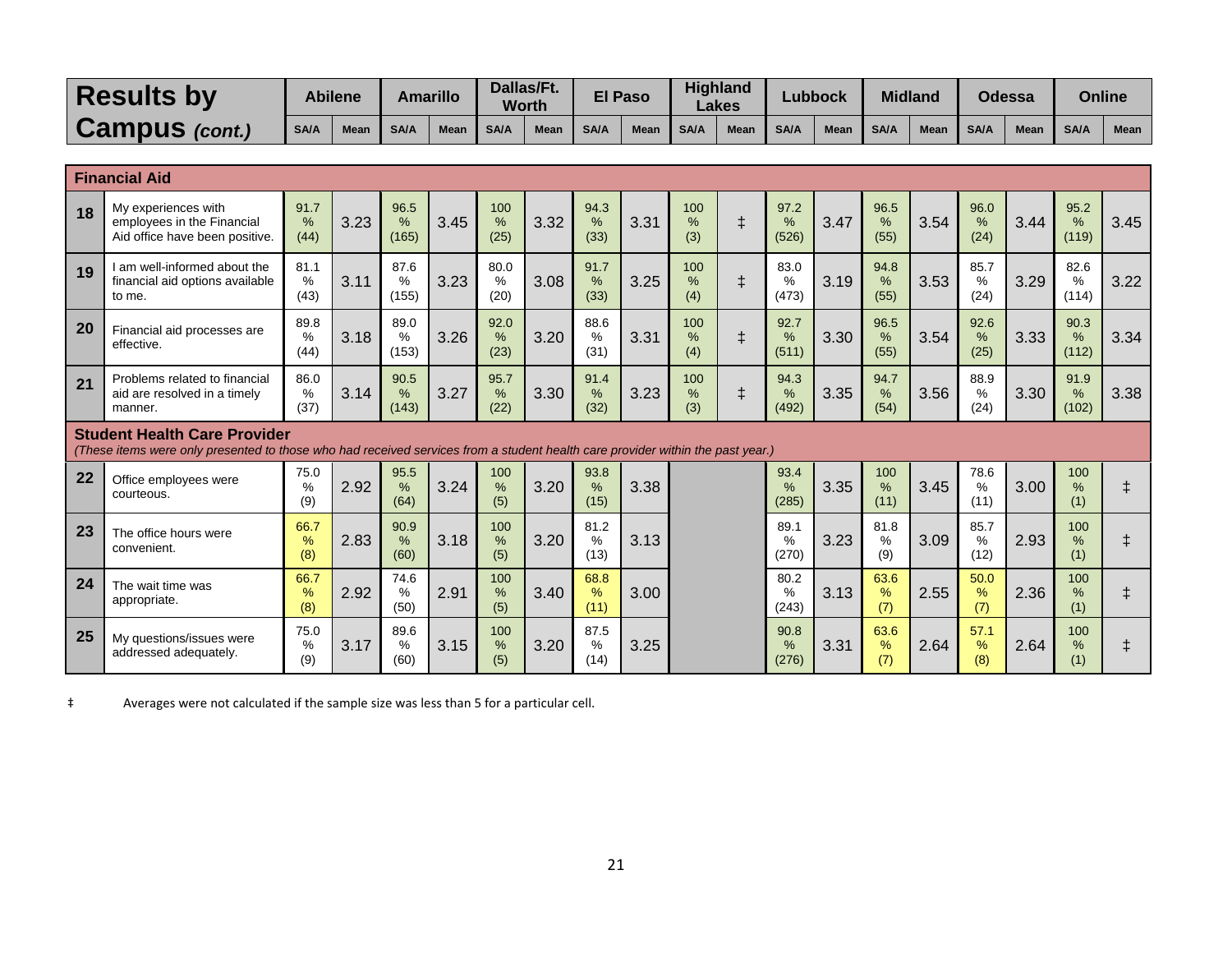| <b>Results</b>           | <b>Abilene</b> |             | Amarillo    |             | Dallas/Ft.<br><b>Worth</b> |             | <b>El Paso</b> |             | <b>Highland</b><br>Lakes |             | -ubbock     |      | <b>Midland</b> |             | <b>Odessa</b> |             | <b>Online</b> |      |
|--------------------------|----------------|-------------|-------------|-------------|----------------------------|-------------|----------------|-------------|--------------------------|-------------|-------------|------|----------------|-------------|---------------|-------------|---------------|------|
| <b>Campus</b><br>(cont.) | <b>SA/A</b>    | <b>Mean</b> | <b>SA/A</b> | <b>Mean</b> | <b>SA/A</b>                | <b>Mean</b> | <b>SA/A</b>    | <b>Mean</b> | <b>SA/A</b>              | <b>Mean</b> | <b>SA/A</b> | Mean | <b>SA/A</b>    | <b>Mean</b> | <b>SA/A</b>   | <b>Mean</b> | <b>SA/A</b>   | Mean |

|    | <b>Advising/Mentoring</b>                                                                            |                               |      |                       |      |                      |      |                      |      |                    |            |                                |      |                              |      |                               |      |                                |      |
|----|------------------------------------------------------------------------------------------------------|-------------------------------|------|-----------------------|------|----------------------|------|----------------------|------|--------------------|------------|--------------------------------|------|------------------------------|------|-------------------------------|------|--------------------------------|------|
| 26 | In my area of study, I know<br>who to contact for academic<br>advising.                              | 74.0<br>%<br>(37)             | 2.94 | 83.3<br>$\%$<br>(155) | 3.20 | 66.7<br>%<br>(18)    | 2.70 | 84.2<br>%<br>(32)    | 3.13 | 100<br>$\%$<br>(4) | $\ddagger$ | 90.6<br>%<br>(556)             | 3.36 | 95.2<br>%<br>(59)            | 3.58 | 96.6<br>$\%$<br>(28)          | 3.55 | 95.3<br>$\%$<br>(142)          | 3.46 |
| 27 | Times available for academic<br>advising are convenient.                                             | 86.8<br>%<br>(33)             | 3.05 | 90.2<br>$\%$<br>(148) | 3.26 | 77.8<br>%<br>(14)    | 2.89 | 81.1<br>%<br>(30)    | 3.08 | 100<br>$\%$<br>(4) | $\ddagger$ | 95.5<br>%<br>(529)             | 3.39 | 98.3<br>$\%$<br>(26)         | 3.53 | 96.3<br>%<br>(26)             | 3.52 | 97.0<br>%<br>(130)             | 3.43 |
| 28 | My questions are answered<br>and/or problems are resolved<br>when I receive academic<br>advising.    | 80.0<br>$\%$<br>(32)          | 3.00 | 89.0<br>$\%$<br>(137) | 3.25 | 68.4<br>%<br>(13)    | 2.74 | 77.8<br>%<br>(28)    | 3.00 | 100<br>%<br>(4)    | $\ddagger$ | 93.9<br>%<br>(504)             | 3.39 | 98.2<br>%<br>(56)            | 3.60 | 100<br>%<br>(25)              | 3.60 | 98.5<br>%<br>(131)             | 3.48 |
| 29 | Academic advisors (faculty<br>and/or staff) are<br>knowledgeable about my<br>degree program.         | 81.0<br>$\%$<br>(34)          | 3.07 | 94.2<br>$\%$<br>(162) | 3.37 | 83.3<br>$\%$<br>(20) | 3.08 | 78.9<br>$\%$<br>(30) | 3.08 | 100<br>$\%$<br>(4) | $\ddagger$ | 95.4<br>$\frac{9}{6}$<br>(538) | 3.47 | 100<br>$\frac{9}{6}$<br>(58) | 3.71 | 100<br>%<br>(27)              | 3.67 | 100<br>$\%$<br>(139)           | 3.55 |
| 30 | Faculty/staff are<br>knowledgeable about career<br>opportunities in my field of<br>study.            | 89.1<br>$\%$<br>(41)          | 3.26 | 93.7<br>$\%$<br>(163) | 3.33 | 92.6<br>$\%$<br>(25) | 3.30 | 76.3<br>$\%$<br>(29) | 3.03 | 100<br>$\%$<br>(4) | $\ddagger$ | 93.5<br>$\frac{9}{6}$<br>(550) | 3.42 | 96.8<br>$\%$<br>(60)         | 3.65 | 100<br>%<br>(28)              | 3.68 | 95.6<br>$\%$<br>(130)          | 3.46 |
|    | <b>Student Business Services (Bursar)</b>                                                            |                               |      |                       |      |                      |      |                      |      |                    |            |                                |      |                              |      |                               |      |                                |      |
| 31 | TTUHSC employees involved<br>in billing and monetary<br>disbursement are courteous.                  | 93.3<br>$\frac{9}{6}$<br>(42) | 3.24 | 95.7<br>%<br>(157)    | 3.31 | 91.3<br>%<br>(21)    | 3.13 | 96.4<br>%<br>(27)    | 3.32 | 100<br>$\%$<br>(4) | $\ddagger$ | 98.2<br>%<br>(550)             | 3.36 | 100<br>$\%$<br>(57)          | 3.53 | 96.3<br>$\frac{9}{6}$<br>(26) | 3.44 | 97.1<br>$\frac{0}{0}$<br>(134) | 3.47 |
| 32 | The information presented on<br>the Student Business<br>Services website meets my<br>needs.          | 83.3<br>$\%$<br>(35)          | 3.02 | 87.6<br>$\%$<br>(141) | 3.15 | 81.0<br>%<br>(17)    | 3.05 | 96.0<br>%<br>(24)    | 3.46 | 100<br>$\%$<br>(4) | $\ddagger$ | 93.5<br>%<br>(478)             | 3.24 | 94.0<br>$\%$<br>(47)         | 3.40 | 85.2<br>%<br>(23)             | 3.26 | 92.4<br>$\%$<br>(122)          | 3.30 |
| 33 | My questions are answered<br>and/or problems resolved in<br>the Student Business<br>Services office. | 92.7<br>%<br>(38)             | 3.22 | 92.5<br>$\%$<br>(148) | 3.21 | 94.7<br>%<br>(18)    | 3.21 | 100<br>$\%$<br>(24)  | 3.40 | 100<br>%<br>(4)    | $\ddagger$ | 96.0<br>%<br>(500)             | 3.31 | 98.1<br>$\%$<br>(51)         | 3.48 | 100<br>%<br>(26)              | 3.46 | 95.4<br>$\%$<br>(124)          | 3.40 |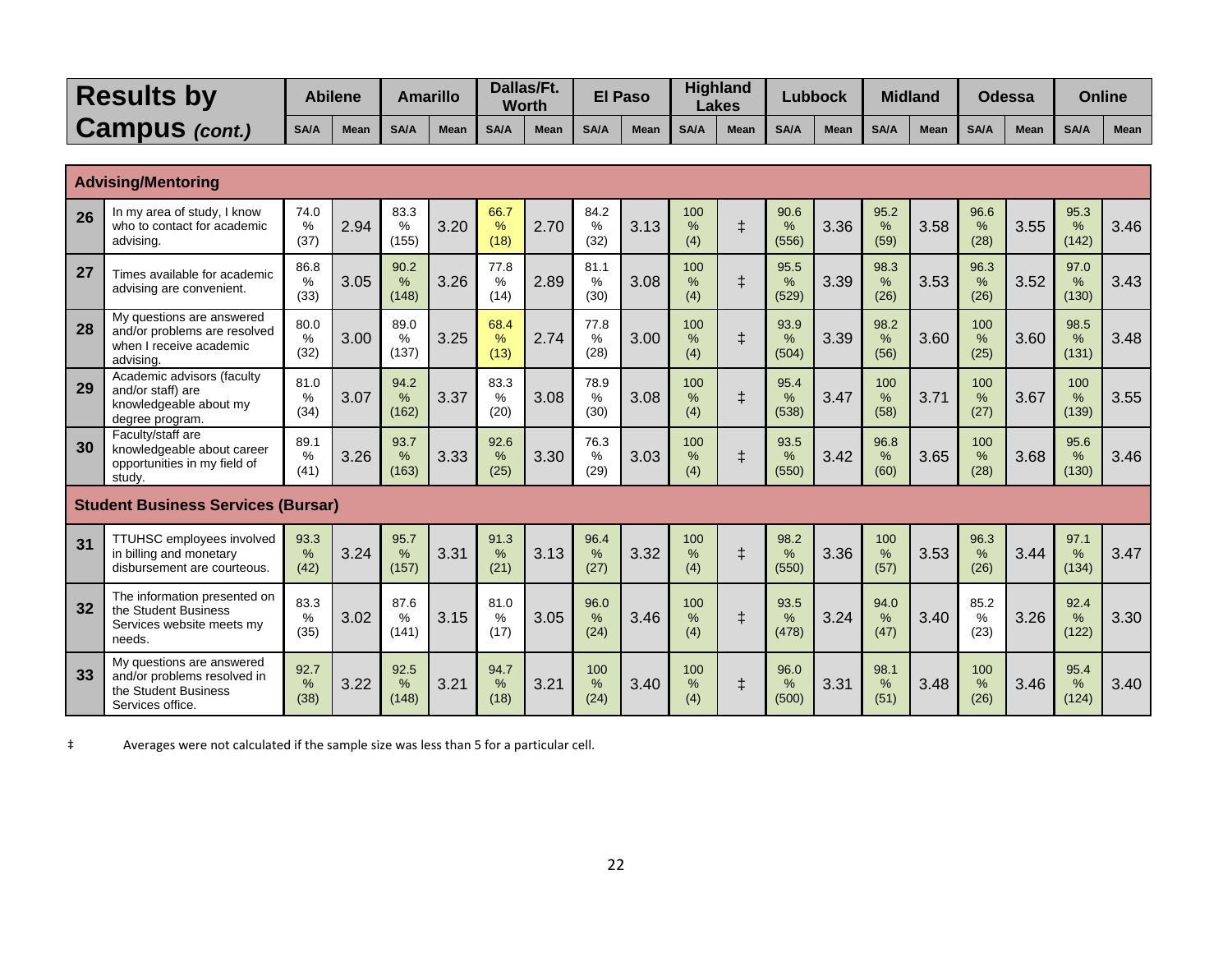|    | <b>Results by</b>                                                                                                            |                               | <b>Abilene</b> |                                | <b>Amarillo</b> |                      | Dallas/Ft.<br><b>Worth</b> |                      | <b>El Paso</b> |                     | <b>Highland</b><br><b>Lakes</b> |                       | Lubbock |                      | <b>Midland</b> |                     | Odessa |                       | <b>Online</b> |
|----|------------------------------------------------------------------------------------------------------------------------------|-------------------------------|----------------|--------------------------------|-----------------|----------------------|----------------------------|----------------------|----------------|---------------------|---------------------------------|-----------------------|---------|----------------------|----------------|---------------------|--------|-----------------------|---------------|
|    | <b>Campus</b> (cont.)                                                                                                        | <b>SA/A</b>                   | Mean           | SA/A                           | <b>Mean</b>     | <b>SA/A</b>          | Mean                       | SA/A                 | Mean           | <b>SA/A</b>         | Mean                            | SA/A                  | Mean    | <b>SA/A</b>          | Mean           | SA/A                | Mean   | <b>SA/A</b>           | Mean          |
|    |                                                                                                                              |                               |                |                                |                 |                      |                            |                      |                |                     |                                 |                       |         |                      |                |                     |        |                       |               |
| 34 | I am satisfied with the wait<br>time for services and/or<br>responses from employees in<br><b>Student Business Services.</b> | 87.8<br>$\%$<br>(36)          | 3.10           | 89.7<br>%<br>(139)             | 3.20            | 84.2<br>%<br>(16)    | 3.16                       | 100<br>%<br>(25)     | 3.25           | 100<br>%<br>(4)     | $\ddagger$                      | 95.4<br>$\%$<br>(501) | 3.29    | 98.1<br>%<br>(53)    | 3.44           | 100<br>$\%$<br>(26) | 3.42   | 94.6<br>$\%$<br>(122) | 3.39          |
| 35 | The online account statement<br>is easy to understand.                                                                       | 80.0<br>%<br>(36)             | 2.89           | 82.8<br>%<br>(149)             | 3.04            | 76.9<br>$\%$<br>(20) | 3.04                       | 92.9<br>%<br>(26)    | 3.26           | 100<br>%<br>(4)     | $\ddagger$                      | 85.4<br>$\%$<br>(478) | 3.11    | 87.5<br>%<br>(49)    | 3.30           | 80.0<br>%<br>(24)   | 3.23   | 84.1<br>$\%$<br>(127) | 3.26          |
|    | <b>Library Resources</b>                                                                                                     |                               |                |                                |                 |                      |                            |                      |                |                     |                                 |                       |         |                      |                |                     |        |                       |               |
| 36 | The library resources I need<br>(e.g. books, journals) are<br>readily accessible.                                            | 75.0<br>$\%$<br>(33)          | 2.80           | 89.4<br>%<br>(161)             | 3.21            | 69.6<br>%<br>(16)    | 3.04                       | 92.1<br>$\%$<br>(35) | 3.26           | 66.7<br>$\%$<br>(2) | $\ddagger$                      | 94.8<br>$\%$<br>(567) | 3.35    | 83.6<br>%<br>(46)    | 3.11           | 90.0<br>%<br>(27)   | 3.20   | 94.2<br>$\%$<br>(130) | 3.36          |
| 37 | Search software (e.g. OVID,<br>Micromedex, MD Consult) is<br>readily accessible.                                             | 92.2<br>$\%$<br>(47)          | 3.31           | 96.2<br>%<br>(176)             | 3.45            | 96.4<br>$\%$<br>(27) | 3.54                       | 94.7<br>%<br>(36)    | 3.26           | 100<br>$\%$<br>(4)  | $\ddagger$                      | 96.5<br>$\%$<br>(531) | 3.39    | 96.5<br>$\%$<br>(55) | 3.33           | 86.2<br>%<br>(25)   | 3.14   | 95.7<br>$\%$<br>(133) | 3.47          |
| 38 | The librarians are helpful in<br>locating library resources.                                                                 | 80.0<br>%<br>(16)             | 2.85           | 95.0<br>%<br>(152)             | 3.40            | 100<br>$\%$<br>(12)  | 3.50                       | 89.2<br>%<br>(33)    | 3.24           | 100<br>%<br>(4)     | $\ddagger$                      | 94.7<br>$\%$<br>(535) | 3.40    | 100<br>$\%$<br>(32)  | 3.44           | 96.4<br>%<br>(27)   | 3.39   | 98.0<br>$\%$<br>(97)  | 3.52          |
| 39 | The library offers a quiet,<br>clean, and comfortable<br>environment.                                                        | 84.6<br>%<br>(22)             | 3.00           | 92.9<br>%<br>(156)             | 3.31            | 83.3<br>$\%$<br>(10) | 3.25                       | 83.8<br>%<br>(31)    | 3.16           | 100<br>$\%$<br>(2)  | $\ddagger$                      | 92.8<br>%<br>(558)    | 3.39    | 92.9<br>$\%$<br>(26) | 3.29           | 93.1<br>%<br>(27)   | 3.41   | 98.4<br>%<br>(62)     | 3.51          |
| 40 | I am satisfied with the study<br>facilities available in the<br>library.                                                     | 72.7<br>%<br>(24)             | 2.76           | 78.0<br>%<br>(131)             | 3.01            | 76.9<br>%<br>(10)    | 3.15                       | 78.4<br>%<br>(29)    | 3.08           | 100<br>%<br>(1)     | $\ddagger$                      | 76.2<br>%<br>(455)    | 3.05    | 85.3<br>%<br>(29)    | 3.12           | 72.4<br>%<br>(21)   | 2.93   | 98.4<br>$\%$<br>(63)  | 3.50          |
| 41 | Library hours are convenient.                                                                                                | 64.5<br>%<br>(20)             | 2.77           | 84.9<br>%<br>(141)             | 3.08            | 76.9<br>$\%$<br>(10) | 3.08                       | 78.9<br>%<br>(30)    | 3.05           | 100<br>$\%$<br>(2)  | $\ddagger$                      | 80.8<br>%<br>(483)    | 3.11    | 80.6<br>$\%$<br>(25) | 3.03           | 55.2<br>%<br>(16)   | 2.62   | 96.9<br>%<br>(63)     | 3.40          |
|    | Environment (This section used a 4-point scale to determine levels of satisfaction, not agreement.)                          |                               |                |                                |                 |                      |                            |                      |                |                     |                                 |                       |         |                      |                |                     |        |                       |               |
| 42 | Cleanliness of campus<br>buildings                                                                                           | 92.7<br>$\frac{0}{0}$<br>(51) | 3.44           | 95.9<br>$\frac{9}{6}$<br>(185) | 3.45            | 100<br>$\%$<br>(28)  | 3.46                       | 97.4<br>%<br>(37)    | 3.45           | 100<br>$\%$<br>(3)  | $\ddagger$                      | 98.7<br>%<br>(611)    | 3.58    | 98.4<br>$\%$<br>(61) | 3.63           | 100<br>$\%$<br>(30) | 3.47   | 100<br>$\%$<br>(71)   | 3.63          |
| 43 | Classroom environment (e.g.<br>size, temperature,<br>maintenance)                                                            | 89.1<br>%<br>(49)             | 3.24           | 78.4<br>%<br>(152)             | 3.09            | 96.5<br>%<br>(27)    | 3.32                       | 88.9<br>%<br>(32)    | 3.17           | 100<br>%<br>(3)     | $\ddagger$                      | 82.4<br>%<br>(509)    | 3.19    | 95.2<br>%<br>(59)    | 3.53           | 83.3<br>%<br>(25)   | 3.10   | 98.1<br>$\%$<br>(53)  | 3.54          |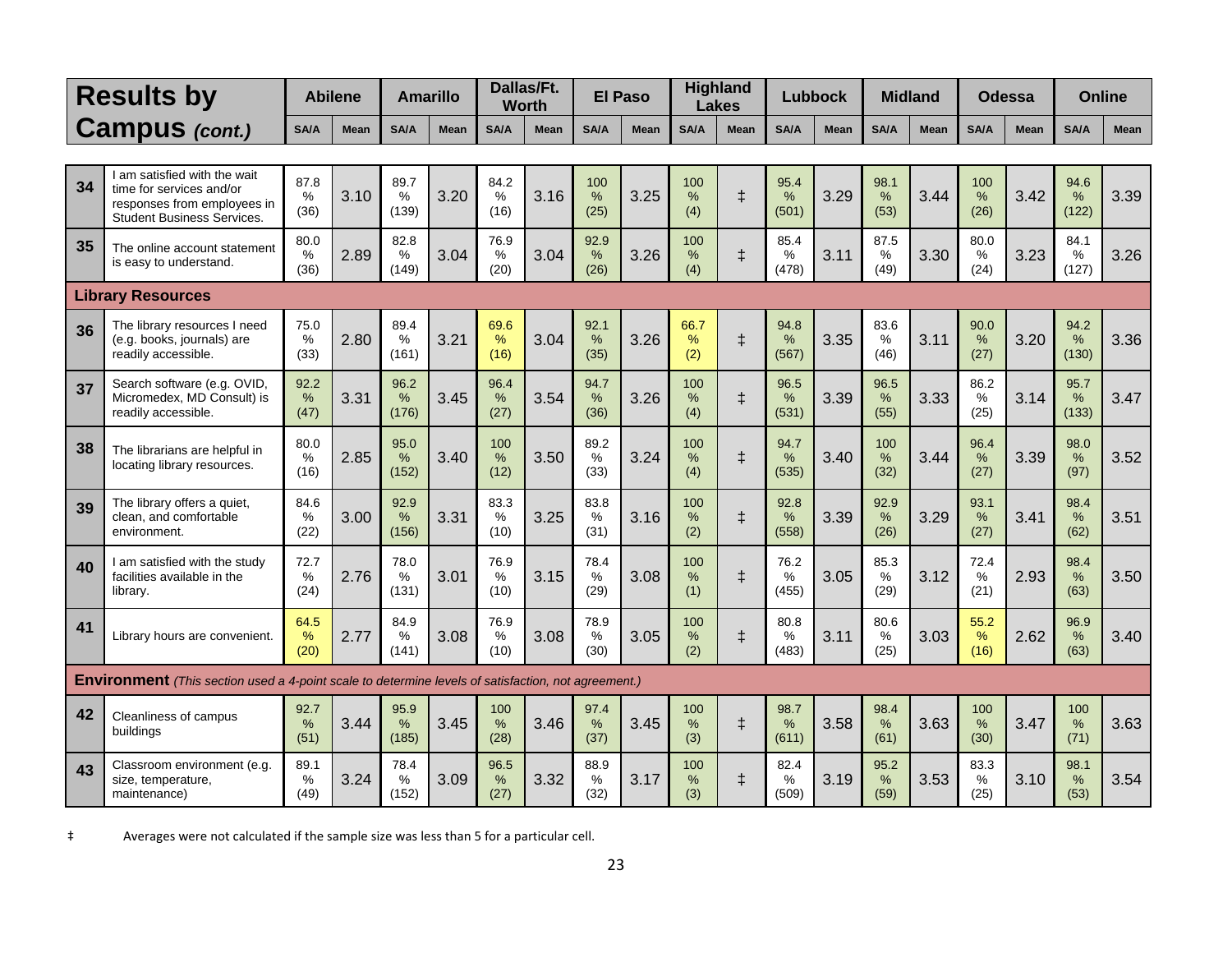|    | <b>Results by</b>                                                                                             |                               | <b>Abilene</b> | <b>Amarillo</b>                |             | Dallas/Ft.                    | <b>Worth</b> |                               | <b>El Paso</b> |                        | <b>Highland</b><br><b>Lakes</b> |                                | <b>Lubbock</b> |                               | <b>Midland</b> |                              | <b>Odessa</b> | <b>Online</b>                         |      |
|----|---------------------------------------------------------------------------------------------------------------|-------------------------------|----------------|--------------------------------|-------------|-------------------------------|--------------|-------------------------------|----------------|------------------------|---------------------------------|--------------------------------|----------------|-------------------------------|----------------|------------------------------|---------------|---------------------------------------|------|
|    | <b>Campus</b> (cont.)                                                                                         | <b>SA/A</b>                   | <b>Mean</b>    | <b>SA/A</b>                    | <b>Mean</b> | <b>SA/A</b>                   | <b>Mean</b>  | <b>SA/A</b>                   | <b>Mean</b>    | <b>SA/A</b>            | <b>Mean</b>                     | <b>SA/A</b>                    | <b>Mean</b>    | <b>SA/A</b>                   | <b>Mean</b>    | <b>SA/A</b>                  | <b>Mean</b>   | <b>SA/A</b>                           | Mean |
| 44 | Quality of equipment in<br>laboratory facilities                                                              | 96.4<br>$\frac{0}{0}$         | 3.42           | 89.6<br>$\%$                   | 3.20        | 95.7<br>%                     | 3.35         | 96.8<br>$\%$                  | 3.35           | 100<br>%               | $\ddagger$                      | 94.3<br>$\%$                   | 3.33           | 96.7<br>$\frac{0}{0}$         | 3.49           | 83.3<br>$\%$                 | 3.17          | 100<br>%                              | 3.59 |
| 45 | Sense of security on campus                                                                                   | (53)<br>90.6<br>%<br>(48)     | 3.25           | (173)<br>92.7<br>$\%$<br>(178) | 3.34        | (173)<br>78.6<br>%<br>(22)    | 3.00         | (30)<br>97.4<br>%<br>(37)     | 3.34           | (3)<br>100<br>%<br>(2) | $\ddagger$                      | (544)<br>95.0<br>$\%$<br>(585) | 3.42           | (59)<br>100<br>%<br>(62)      | 3.61           | (25)<br>82.8<br>$\%$<br>(24) | 3.17          | (54)<br>100<br>%<br>(58)              | 3.53 |
| 46 | Parking availability                                                                                          | 80.0<br>$\%$<br>(44)          | 3.11           | 77.1<br>%<br>(148)             | 2.98        | 71.4<br>%<br>(20)             | 2.93         | 97.4<br>%<br>(37)             | 3.32           | 100<br>%<br>(3)        | $\ddagger$                      | 84.8<br>%<br>(520)             | 3.12           | 93.5<br>%<br>(58)             | 3.55           | 83.3<br>%<br>(25)            | 3.10          | 84.8<br>%<br>(56)                     | 3.21 |
|    | <b>General Technology</b>                                                                                     |                               |                |                                |             |                               |              |                               |                |                        |                                 |                                |                |                               |                |                              |               |                                       |      |
| 47 | I am satisfied with the audio-<br>video equipment used in my<br>classrooms (e.g.<br>microphones, projectors). | 72.2<br>$\frac{0}{0}$<br>(39) | 2.76           | 71.6<br>%<br>(139)             | 2.88        | 75.0<br>%<br>(21)             | 2.93         | 94.1<br>$\frac{9}{6}$<br>(32) | 3.29           | 100<br>%<br>(3)        | $\ddagger$                      | 89.0<br>$\frac{0}{0}$<br>(535) | 3.23           | 96.8<br>%<br>(60)             | 3.52           | 75.9<br>%<br>(22)            | 2.97          | 85.5%<br>(53)                         | 3.23 |
| 48 | Adequate computer<br>equipment is available on my<br>campus.                                                  | 88.5<br>%<br>(46)             | 3.06           | 78.2<br>$\%$<br>(147)          | 3.01        | 73.1<br>%<br>(19)             | 2.88         | 88.9<br>$\%$<br>(32)          | 3.19           | 66.7<br>%<br>(2)       | $\ddagger$                      | 84.2<br>$\%$<br>(510)          | 3.13           | 88.5<br>$\frac{0}{0}$<br>(54) | 3.31           | 86.7<br>$\%$<br>(26)         | 3.03          | 91.7%<br>(55)                         | 3.32 |
| 49 | The wireless connectivity on<br>my campus is reliable.                                                        | 83.6<br>%<br>(46)             | 3.07           | 39.6<br>%<br>(74)              | 2.10        | 85.7<br>%<br>(24)             | 3.25         | 91.7<br>%<br>(33)             | 3.17           | 66.7<br>%<br>(2)       | $\ddagger$                      | 56.7<br>$\%$<br>(325)          | 2.61           | 86.4<br>%<br>(51)             | 3.12           | 64.3<br>%<br>(18)            | 2.79          | 80.3%<br>(49)                         | 3.11 |
| 50 | <b>TTUHSC Help Desk</b><br>employees are courteous.                                                           | 96.0<br>%<br>(48)             | 3.46           | 84.9<br>%<br>(146)             | 3.09        | 91.7<br>$\frac{0}{0}$<br>(22) | 3.17         | 91.2<br>$\%$<br>(31)          | 3.26           | 100<br>%<br>(2)        | $\ddagger$                      | 97.7<br>$\%$<br>(551)          | 3.41           | 100<br>%<br>(55)              | 3.58           | 100<br>%<br>(28)             | 3.39          | 100%<br>(125)                         | 3.53 |
| 51 | <b>TTUHCS Help Desk</b><br>employees are able to meet<br>my needs in a timely manner.                         | 91.8<br>%<br>(45)             | 3.39           | 77.8<br>$\%$<br>(133)          | 2.98        | 77.3<br>%<br>(17)             | 3.05         | 91.2<br>%<br>(31)             | 3.18           | 100<br>%<br>(2)        | $\ddagger$                      | 94.3<br>%<br>(526)             | 3.33           | 98.1<br>$\%$<br>(53)          | 3.57           | 100<br>%<br>(28)             | 3.43          | 99.2%<br>(130)                        | 3.51 |
| 52 | I can easily locate important<br>information on my school's<br>website.                                       | 80.0<br>%<br>(44)             | 2.95           | 79.3<br>$\%$<br>(153)          | 2.99        | 78.6<br>%<br>(22)             | 2.93         | 84.6<br>%<br>(33)             | 3.05           | 100<br>%<br>(3)        | $\ddagger$                      | 81.9<br>$\%$<br>(510)          | 3.08           | 91.8<br>%<br>(56)             | 3.41           | 83.3<br>%<br>(25)            | 3.07          | 85.0 <sup>R</sup><br>%<br>$(130)^{R}$ | 3.20 |
| 53 | The information on my<br>school's website is accurate<br>and up-to-date.                                      | 84.9<br>%<br>(45)             | 2.98           | 79.5<br>%<br>(151)             | 2.96        | 71.4<br>%<br>(20)             | 2.86         | 82.1<br>$\%$<br>(32)          | 3.08           | 100<br>$\%$<br>(3)     | $\ddagger$                      | 88.2<br>%<br>(545)             | 3.17           | 91.7<br>$\%$<br>(55)          | 3.43           | 96.6<br>$\%$<br>(28)         | 3.31          | 91.3%<br>(137)                        | 3.33 |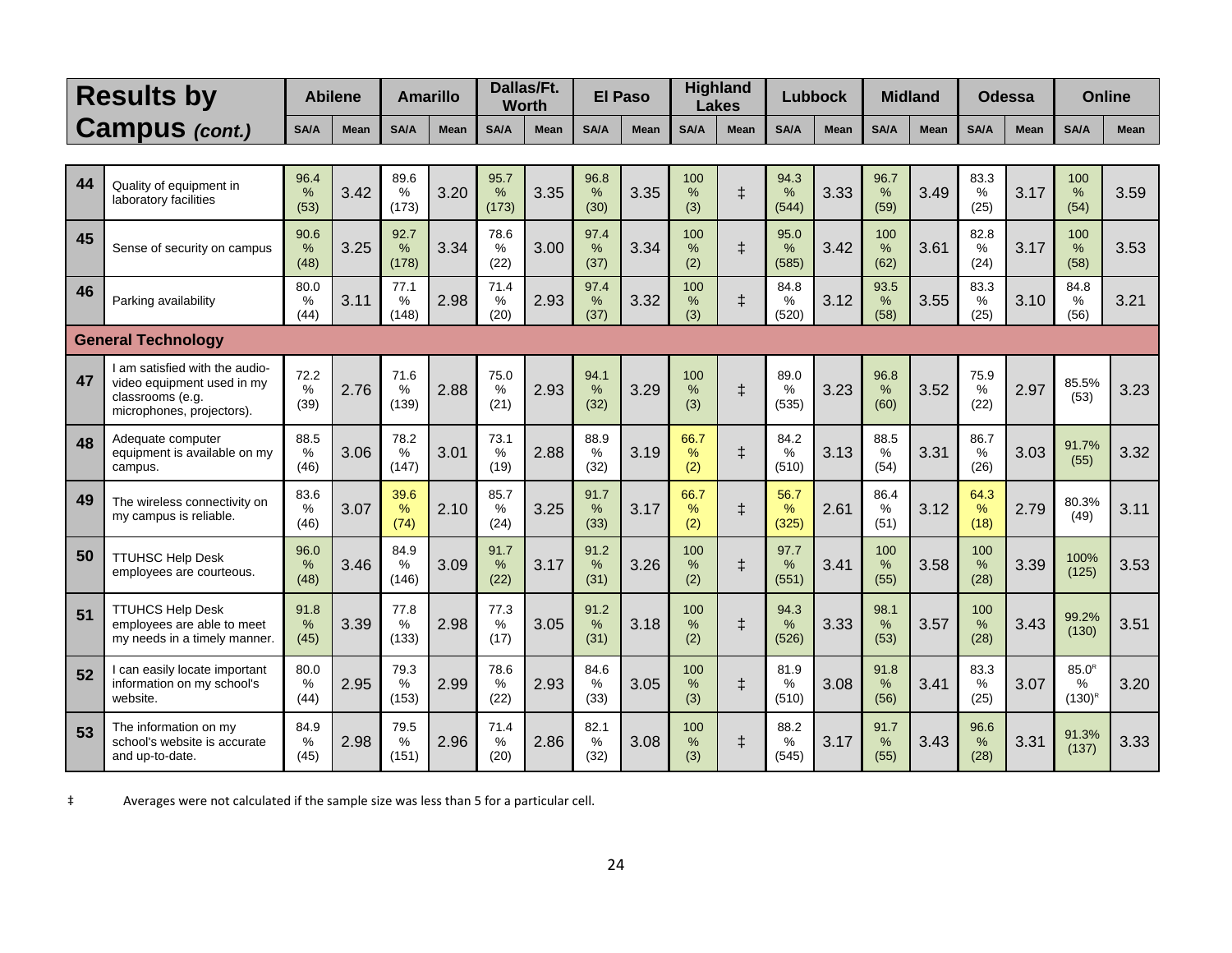|    | <b>Results by</b>                                                                                                                                                     |                   | <b>Abilene</b> |                   | <b>Amarillo</b> |                      | Dallas/Ft.<br><b>Worth</b> |                    | <b>El Paso</b> |                 | <b>Highland</b><br><b>Lakes</b> |                                            | <b>Lubbock</b> |                         | <b>Midland</b> | <b>Odessa</b>                       |             | <b>Online</b>                       |      |
|----|-----------------------------------------------------------------------------------------------------------------------------------------------------------------------|-------------------|----------------|-------------------|-----------------|----------------------|----------------------------|--------------------|----------------|-----------------|---------------------------------|--------------------------------------------|----------------|-------------------------|----------------|-------------------------------------|-------------|-------------------------------------|------|
|    | <b>Campus</b> (cont.)                                                                                                                                                 | SA/A              | <b>Mean</b>    | <b>SA/A</b>       | <b>Mean</b>     | <b>SA/A</b>          | <b>Mean</b>                | <b>SA/A</b>        | <b>Mean</b>    | <b>SA/A</b>     | <b>Mean</b>                     | <b>SA/A</b>                                | <b>Mean</b>    | <b>SA/A</b>             | <b>Mean</b>    | <b>SA/A</b>                         | <b>Mean</b> | <b>SA/A</b>                         | Mean |
|    | <b>TechLink Videoconferencing System</b><br>(These items were only presented to those who had taken a course that used the TechLink system within the past year.)     |                   |                |                   |                 |                      |                            |                    |                |                 |                                 |                                            |                |                         |                |                                     |             |                                     |      |
| 54 | TechLink classes are<br>comparable to face-to-face<br>instruction.                                                                                                    |                   |                | 56.4<br>%<br>(22) | 2.79            |                      |                            | 100<br>%<br>(3)    | $\ddagger$     | 100<br>%<br>(3) | $\ddagger$                      | 58.3<br>%<br>(42)                          | 2.69           | 75.7<br>$\%$<br>(28)    | 2.81           | 56.3 <sup>R</sup><br>%<br>$(9)^{R}$ | 2.44        | 95.5<br>%<br>(21)                   | 3.41 |
| 55 | My TechLink class instructors<br>use the system effectively to<br>provide classroom<br>instruction.                                                                   |                   |                | 94.9<br>%<br>(37) | 3.18            |                      |                            | 100<br>%<br>(3)    | $\ddagger$     | 100<br>%<br>(3) | $\ddagger$                      | 89.0<br>%<br>(65)                          | 3.18           | 97.3<br>%<br>$(36)^{R}$ | 3.30           | 93.8%<br>(15)                       | 3.25        | 90.9<br>%<br>(20)                   | 3.45 |
| 56 | Technical difficulties with<br>TechLink are corrected in a<br>timely manner.                                                                                          |                   |                | 87.2<br>%<br>(34) | 3.15            |                      |                            | 100<br>%<br>(3)    | $\ddagger$     | 100<br>%<br>(2) | $\ddagger$                      | 79.7<br>%<br>(59)                          | 3.00           | 100<br>%<br>(36)        | 3.36           | 93.8%<br>(15)                       | 3.19        | 81.8<br>%<br>(18)                   | 3.18 |
| 57 | <b>TechLink operations</b><br>technicians are courteous.                                                                                                              |                   |                | 92.3<br>%<br>(36) | 3.33            |                      |                            | 100<br>%<br>(3)    | $\ddagger$     | 100<br>%<br>(3) | $\ddagger$                      | 88.7<br>%<br>(63)                          | 3.25           | 100<br>%<br>(36)        | 3.50           | 100%<br>(16)                        | 3.56        | 100 <sup>R</sup><br>%<br>$(21)^{R}$ | 3.57 |
| 58 | Overall. I am satisfied with<br>the quality of my TechLink<br>experiences.                                                                                            |                   |                | 87.2<br>%<br>(34) | 3.13            |                      |                            | 100<br>$\%$<br>(3) | $\ddagger$     | 100<br>%<br>(3) | $\ddagger$                      | 75.7<br>%<br>(56)                          | 2.95           | 94.6<br>%<br>(35)       | 3.30           | 93.8%<br>(15)                       | 3.25        | 95.1<br>%<br>(21)                   | 3.45 |
|    | <b>Videoconferencing System (VCS)</b><br>(These items were only presented to Pharmacy students who had taken a course that used the VCS system within the past year.) |                   |                |                   |                 |                      |                            |                    |                |                 |                                 |                                            |                |                         |                |                                     |             |                                     |      |
| 59 | VCS classes are comparable<br>to face-to-face instruction.                                                                                                            | 46.2<br>%<br>(24) | 2.33           | 40.6<br>%<br>(43) | 2.25            | 66.7<br>%<br>(16)    | 2.71                       |                    |                |                 |                                 | 40.0<br>%<br>(6)                           | 2.27           |                         |                |                                     |             |                                     |      |
| 60 | My VCS instructors use the<br>system effectively to provide<br>classroom instruction.                                                                                 | 75.0<br>%<br>(39) | 2.83           | 75.5<br>%<br>(80) | 2.78            | 83.3<br>$\%$<br>(20) | 2.96                       |                    |                |                 |                                 | 73.3<br>%<br>(11)                          | 2.80           |                         |                |                                     |             |                                     |      |
| 61 | Technical difficulties with<br>VCS are corrected in a timely<br>manner.                                                                                               | 63.5<br>%<br>(33) | 2.63           | 53.8<br>%<br>(57) | 2.44            | 65.2<br>%<br>(15)    | 2.74                       |                    |                |                 |                                 | 42.9 <sup>R</sup><br>%<br>(6) <sup>R</sup> | 2.21           |                         |                |                                     |             |                                     |      |
| 62 | Overall, I am satisfied with<br>the quality of my VCS<br>experience(s).                                                                                               | 69.2<br>%<br>(36) | 2.71           | 55.8<br>%<br>(58) | 2.44            | 70.8<br>%<br>(17)    | 2.75                       |                    |                |                 |                                 | 57.1<br>%<br>(8)                           | 2.36           |                         |                |                                     |             |                                     |      |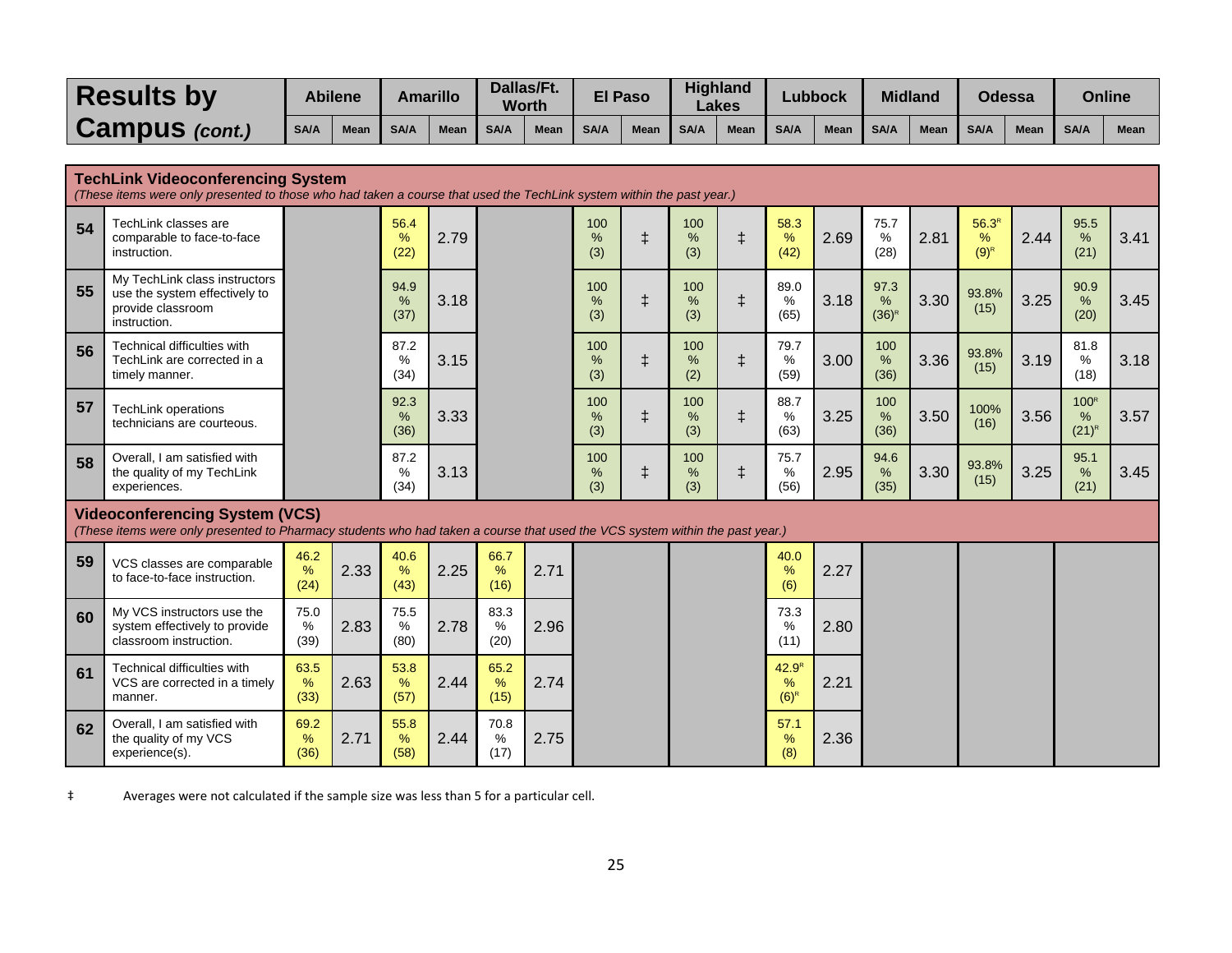|    | <b>Results by</b>                                                                                                                                                                        |                      | <b>Abilene</b> |                    | <b>Amarillo</b> |                   | Dallas/Ft.<br><b>Worth</b> |                                | <b>El Paso</b> |                    | <b>Highland</b><br><b>Lakes</b> |                       | <b>Lubbock</b> |                      | <b>Midland</b> |                      | Odessa      |                       | <b>Online</b> |
|----|------------------------------------------------------------------------------------------------------------------------------------------------------------------------------------------|----------------------|----------------|--------------------|-----------------|-------------------|----------------------------|--------------------------------|----------------|--------------------|---------------------------------|-----------------------|----------------|----------------------|----------------|----------------------|-------------|-----------------------|---------------|
|    | <b>Campus</b> (cont.)                                                                                                                                                                    | <b>SA/A</b>          | <b>Mean</b>    | <b>SA/A</b>        | <b>Mean</b>     | <b>SA/A</b>       | Mean                       | <b>SA/A</b>                    | <b>Mean</b>    | <b>SA/A</b>        | <b>Mean</b>                     | <b>SA/A</b>           | <b>Mean</b>    | <b>SA/A</b>          | <b>Mean</b>    | <b>SA/A</b>          | <b>Mean</b> | <b>SA/A</b>           | <b>Mean</b>   |
|    |                                                                                                                                                                                          |                      |                |                    |                 |                   |                            |                                |                |                    |                                 |                       |                |                      |                |                      |             |                       |               |
|    | Course Management System (e.g. WebCT/Blackboard, Moodle)<br>(These items were only presented to those who had taken a course that used WebCT/Blackboard or Moodle within the past year.) |                      |                |                    |                 |                   |                            |                                |                |                    |                                 |                       |                |                      |                |                      |             |                       |               |
| 63 | My instructor(s) used<br>WebCT/Blackboard/Moodle<br>effectively.                                                                                                                         | 86.8<br>$\%$<br>(46) | 3.09           | 83.8<br>%<br>(140) | 3.08            | 77.8<br>%<br>(21) | 2.93                       | 84.6<br>%<br>(11)              | 3.31           | 75.0<br>%<br>(3)   | $\ddagger$                      | 89.8<br>%<br>(512)    | 3.20           | 94.6<br>%<br>(53)    | 3.41           | 86.2<br>%<br>(25)    | 3.14        | 91.6<br>$\%$<br>(141) | 3.34          |
| 64 | The resources and/or<br>learning activities in<br>WebCT/Blackboard/Moodle<br>supported the learning<br>objectives for the course.                                                        | 84.9<br>$\%$<br>(45) | 3.06           | 89.8<br>%<br>(150) | 3.15            | 88.9<br>%<br>(24) | 3.04                       | 92.3 <sup>R</sup><br>%<br>(12) | 3.38           | 100<br>$\%$<br>(4) | $\ddagger$                      | 92.1<br>%<br>(525)    | 3.23           | 94.6<br>%<br>(53)    | 3.43           | 86.2<br>%<br>(25)    | 3.10        | 94.2<br>$\%$<br>(145) | 3.36          |
| 65 | I am satisfied with the<br>reliability of the<br>WebCT/Blackboard/Moodle<br>system.                                                                                                      | 34.0<br>%<br>(18)    | 2.21           | 58.7<br>%<br>(98)  | 2.53            | 55.6<br>%<br>(15) | 2.52                       | 69.2<br>%<br>(9)               | 3.08           | 75.0<br>%<br>(3)   | $\ddagger$                      | 62.9<br>%<br>(359)    | 2.71           | 82.1<br>%<br>(46)    | 3.07           | 51.7<br>%<br>(15)    | 2.41        | 70.4<br>%<br>(107)    | 2.91          |
|    | <b>Student Life</b>                                                                                                                                                                      |                      |                |                    |                 |                   |                            |                                |                |                    |                                 |                       |                |                      |                |                      |             |                       |               |
| 66 | I am satisfied with the<br>racial/ethnic diversity of the<br>student body in my school.                                                                                                  | 84.3<br>$\%$<br>(43) | 2.94           | 93.3<br>%<br>(168) | 3.26            | 72.0<br>%<br>(18) | 2.92                       | 86.5<br>%<br>(32)              | 3.11           | 100<br>%<br>(3)    | $\ddagger$                      | 88.0<br>$\%$<br>(520) | 3.23           | 96.6<br>%<br>(56)    | 3.45           | 92.3<br>%<br>(24)    | 3.31        | 96.0<br>$\%$<br>(95)  | 3.37          |
| 67 | Students in my school are<br>treated fairly and with respect<br>regardless of their<br>differences.                                                                                      | 85.5<br>$\%$<br>(47) | 2.98           | 88.0<br>%<br>(169) | 3.16            | 77.8<br>%<br>(21) | 2.96                       | 84.2<br>$\%$<br>(32)           | 3.00           | 100<br>$\%$<br>(4) | $\ddagger$                      | 92.9<br>%<br>(573)    | 3.37           | 95.2<br>%<br>(59)    | 3.48           | 89.7<br>$\%$<br>(26) | 3.24        | 96.6<br>$\%$<br>(113) | 3.48          |
| 68 | I feel a sense of belonging to<br>my school.                                                                                                                                             | 76.4<br>$\%$<br>(42) | 2.93           | 85.7<br>%<br>(162) | 3.11            | 67.9<br>%<br>(19) | 2.75                       | 84.2<br>$\%$<br>(32)           | 3.00           | 100<br>%<br>(4)    | $\ddagger$                      | 91.6<br>%<br>(565)    | 3.31           | 91.8<br>%<br>(56)    | 3.39           | 89.3<br>%<br>(25)    | 3.29        | 89.7<br>$\%$<br>(113) | 3.26          |
| 69 | I feel a sense of belonging to<br>the TTUHSC community.                                                                                                                                  | 65.5<br>%<br>(36)    | 2.75           | 80.4<br>%<br>(152) | 3.02            | 46.4<br>%<br>(13) | 2.54                       | 78.4<br>%<br>(29)              | 2.89           | 100<br>%<br>(4)    | $\ddagger$                      | 90.0<br>%<br>(547)    | 3.27           | 77.4<br>$\%$<br>(48) | 3.15           | 85.7<br>$\%$<br>(24) | 3.21        | 86.0<br>%<br>(104)    | 3.21          |
| 70 | I am aware of the topic for<br>the institution's Quality<br>Enhancement Plan (QEP).                                                                                                      | 37.3<br>$\%$<br>(19) | 2.24           | 72.3<br>%<br>(133) | 2.89            | 44.0<br>%<br>(11) | 2.28                       | 73.0<br>$\%$<br>(27)           | 2.86           | 100<br>%<br>(3)    | $\ddagger$                      | 80.1<br>$\%$<br>(483) | 3.09           | 90.3<br>$\%$<br>(56) | 3.35           | 82.1<br>%<br>(23)    | 3.21        | 60.0<br>$\%$<br>(75)  | 2.72          |
| 71 | The Student Government<br>Association advocates for<br>and represents student<br>وبالمرابئة والتفاعل المقاوم والمقاوية                                                                   | 74.5<br>%<br>(35)    | 2.68           | 87.7<br>%<br>(157) | 3.08            | 63.0<br>%<br>(17) | 2.70                       | 75.8<br>%<br>(25)              | 2.85           | 100<br>%<br>(3)    | $\ddagger$                      | 93.6<br>%<br>(541)    | 3.28           | 91.7<br>%<br>(44)    | 3.27           | 72.0<br>%<br>(18)    | 2.92        | 85.7<br>%<br>(66)     | 3.17          |

and represents student interests effectively.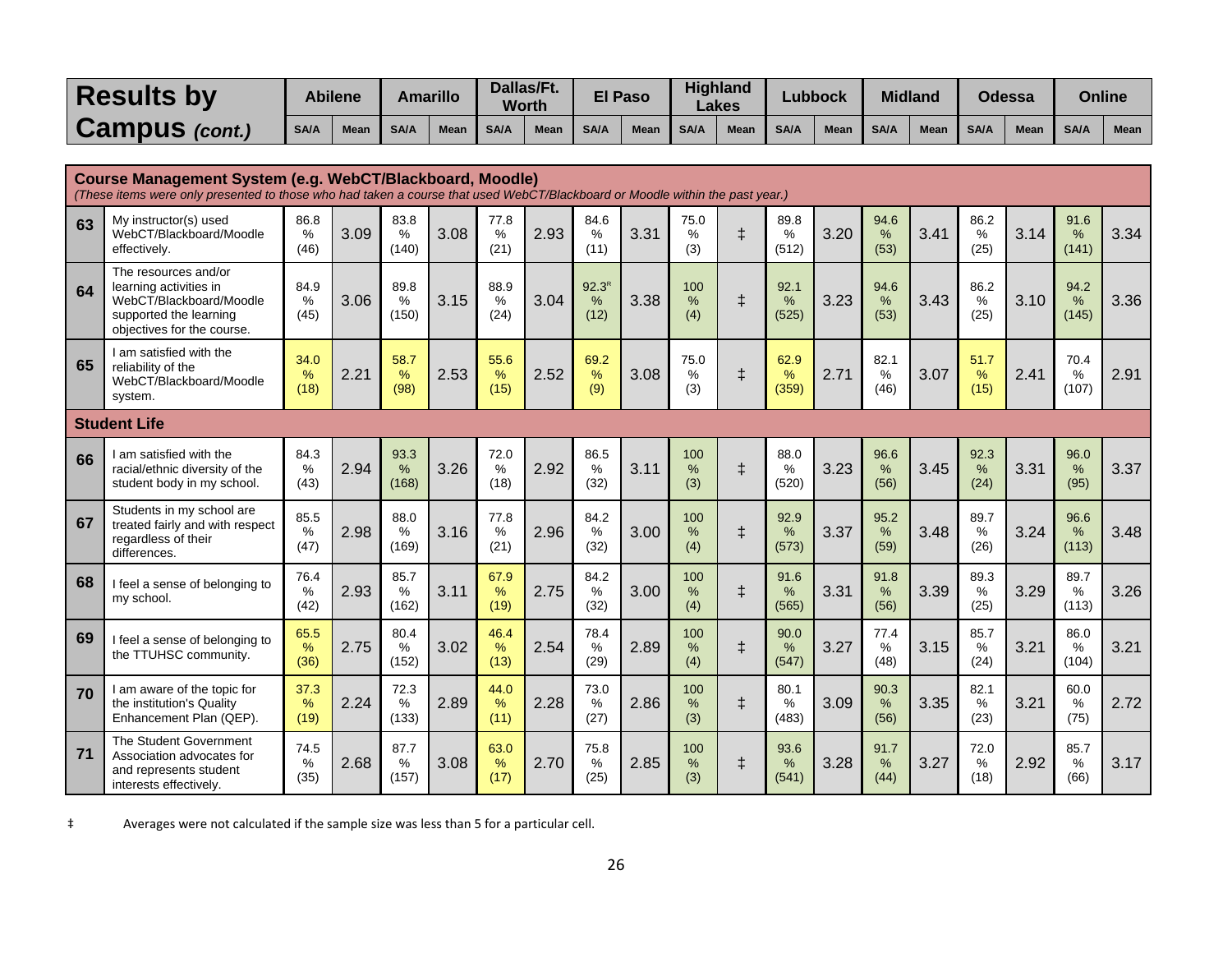|    | <b>Results by</b>                                                                                                                            |                               | <b>Abilene</b> | <b>Amarillo</b>       |             |                      | Dallas/Ft.<br><b>Worth</b> |                      | <b>El Paso</b> |                    | <b>Highland</b><br><b>Lakes</b> |                       | Lubbock     |                      | <b>Midland</b> |                      | Odessa      |                                | <b>Online</b> |
|----|----------------------------------------------------------------------------------------------------------------------------------------------|-------------------------------|----------------|-----------------------|-------------|----------------------|----------------------------|----------------------|----------------|--------------------|---------------------------------|-----------------------|-------------|----------------------|----------------|----------------------|-------------|--------------------------------|---------------|
|    | <b>Campus</b> (cont.)                                                                                                                        | <b>SA/A</b>                   | <b>Mean</b>    | <b>SA/A</b>           | <b>Mean</b> | <b>SA/A</b>          | <b>Mean</b>                | <b>SA/A</b>          | <b>Mean</b>    | <b>SA/A</b>        | <b>Mean</b>                     | <b>SA/A</b>           | <b>Mean</b> | <b>SA/A</b>          | <b>Mean</b>    | <b>SA/A</b>          | <b>Mean</b> | <b>SA/A</b>                    | <b>Mean</b>   |
|    |                                                                                                                                              |                               |                |                       |             |                      |                            |                      |                |                    |                                 |                       |             |                      |                |                      |             |                                |               |
| 72 | I know who represents my<br>school and/or campus on the<br><b>Student Government</b><br>Association.                                         | 75.0<br>%<br>(39)             | 2.73           | 75.5<br>%<br>(142)    | 2.93        | 66.7<br>$\%$<br>(18) | 2.67                       | 76.5<br>%<br>(26)    | 2.85           | 100<br>%<br>(3)    | $\ddagger$                      | 84.7<br>%<br>(511)    | 3.17        | 67.3<br>%<br>(37)    | 2.89           | 46.4<br>%<br>(13)    | 2.54        | 46.1<br>%<br>(47)              | 2.51          |
| 73 | I am aware of the activities<br>sponsored by the Student<br>Government Association.                                                          | 64.7<br>%<br>(33)             | 2.63           | 77.7<br>%<br>(146)    | 2.95        | 63.0<br>$\%$<br>(17) | 2.67                       | 70.6<br>%<br>(24)    | 2.79           | 100<br>%<br>(3)    | $\ddagger$                      | 83.8<br>%<br>(501)    | 3.14        | 61.8<br>%<br>(34)    | 2.78           | 57.1<br>%<br>(16)    | 2.64        | 56.4<br>%<br>(57)              | 2.61          |
| 74 | I know where to file a<br>complaint against another<br>student or TTUHSC<br>employee.                                                        | 40.7<br>$\%$<br>(22)          | 2.24           | 56.8<br>$\%$<br>(108) | 2.60        | 25.0<br>$\%$<br>(7)  | 2.00                       | 55.3<br>$\%$<br>(21) | 2.58           | 100<br>$\%$<br>(3) | $\ddagger$                      | 54.0<br>$\%$<br>(322) | 2.66        | 67.8<br>$\%$<br>(40) | 2.88           | 48.3<br>$\%$<br>(14) | 2.59        | 65.6<br>$\%$<br>(86)           | 2.82          |
| 75 | I believe that any complaints<br>I file against another student<br>or TTUHSC employee will be<br>handled fairly and promptly.                | 76.5<br>$\frac{0}{0}$<br>(39) | 2.73           | 75.6<br>%<br>(133)    | 2.91        | 62.5<br>%<br>(15)    | 2.54                       | 81.1<br>%<br>(30)    | 2.89           | 100<br>%<br>(3)    | $\ddagger$                      | 90.2<br>%<br>(487)    | 3.15        | 92.6<br>%<br>(50)    | 3.22           | 96.0<br>%<br>(24)    | 3.16        | 94.5<br>%<br>(103)             | 3.24          |
| 76 | I believe that I could report<br>unethical activities by another<br>student or TTUHSC<br>employee without fear of<br>retaliation against me. | 71.7<br>$\%$<br>(38)          | 2.74           | 77.9<br>%<br>(141)    | 2.91        | 60.0<br>$\%$<br>(15) | 2.52                       | 71.1<br>%<br>(27)    | 2.68           | 100<br>%<br>(3)    | $\ddagger$                      | 87.5<br>%<br>(510)    | 3.13        | 91.4<br>%<br>(53)    | 3.21           | 96.4<br>%<br>(27)    | 3.18        | 94.9<br>$\%$<br>(111)          | 3.25          |
| 77 | I have access to adequate<br>student support services.                                                                                       | 85.2<br>%<br>(46)             | 3.04           | 91.8<br>%<br>(167)    | 3.17        | 65.4<br>%<br>(17)    | 2.62                       | 83.8<br>%<br>(31)    | 3.00           | 100<br>$\%$<br>(4) | $\ddagger$                      | 94.7<br>%<br>(568)    | 3.25        | 93.3<br>%<br>(56)    | 3.27           | 93.1<br>%<br>(27)    | 3.14        | 93.5<br>$\frac{9}{6}$<br>(115) | 3.23          |
| 78 | I am satisfied with the quality<br>of instruction that I receive                                                                             | 72.2<br>%<br>(39)             | 2.78           | 85.0<br>%<br>(159)    | 3.07        | 85.3<br>%<br>(23)    | 2.93                       | 71.8<br>%<br>(28)    | 2.87           | 100<br>$\%$<br>(4) | $\ddagger$                      | 89.4<br>%<br>(554)    | 3.20        | 100<br>%<br>(62)     | 3.48           | 86.2<br>%<br>(25)    | 3.28        | 93.2<br>%<br>(138)             | 3.37          |
| 79 | I have adequate access to<br>my instructors outside of<br>class.                                                                             | 81.8<br>%<br>(45)             | 2.89           | 92.0<br>$\%$<br>(173) | 3.22        | 88.9<br>%<br>(24)    | 3.04                       | 81.6<br>%<br>(31)    | 2.97           | 100<br>%<br>(4)    | $\ddagger$                      | 96.8<br>$\%$<br>(596) | 3.36        | 98.4<br>%<br>(61)    | 3.53           | 79.3<br>%<br>(23)    | 3.10        | 91.7<br>%<br>(133)             | 3.32          |
| 80 | My instructors are concerned<br>about my academic success.                                                                                   | 83.6<br>%<br>(46)             | 3.00           | 85.3<br>%<br>(162)    | 3.13        | 88.5<br>%<br>(23)    | 3.08                       | 76.9<br>%<br>(30)    | 2.95           | 100<br>%<br>(4)    | $\ddagger$                      | 93.5<br>%<br>(586)    | 3.33        | 98.3<br>%<br>(59)    | 3.60           | 100<br>%<br>(29)     | 3.55        | 96.7<br>%<br>(147)             | 3.45          |
| 81 | My instructors care about my<br>professional success.                                                                                        | 87.3<br>%<br>(48)             | 3.02           | 87.8<br>%<br>(165)    | 3.17        | 88.5<br>%<br>(23)    | 3.08                       | 82.1<br>%<br>(32)    | 2.97           | 100<br>$\%$<br>(4) | $\ddagger$                      | 93.7<br>%<br>(582)    | 3.35        | 100<br>%<br>(62)     | 3.61           | 100<br>$\%$<br>(29)  | 3.55        | 96.1<br>%<br>(147)             | 3.43          |
| 82 | I have sufficient opportunities<br>to interact with students from<br>other schools.                                                          | 42.3<br>%<br>(22)             | 2.29           | 58.0<br>%<br>(109)    | 2.63        | 61.5<br>%<br>(16)    | 2.58                       | 60.5<br>%<br>(23)    | 2.63           | 75.0<br>%<br>(3)   | $\ddagger$                      | 61.8<br>%<br>(362)    | 2.75        | 55.4<br>%<br>(31)    | 2.68           | 51.7<br>%<br>(15)    | 2.59        | 77.8<br>%<br>(84)              | 3.07          |
| 83 | I would recommend my<br>degree program to a friend or<br>family member.                                                                      | 73.6<br>$\%$<br>(39)          | 2.85           | 82.4<br>%<br>(155)    | 3.07        | 77.8<br>$\%$<br>(21) | 2.89                       | 81.6<br>%<br>(31)    | 3.00           | 100<br>%<br>(4)    | $\ddagger$                      | 92.3<br>$\%$<br>(572) | 3.33        | 100<br>%<br>(62)     | 3.66           | 89.7<br>%<br>(26)    | 3.38        | 92.8<br>$\frac{9}{6}$<br>(141) | 3.40          |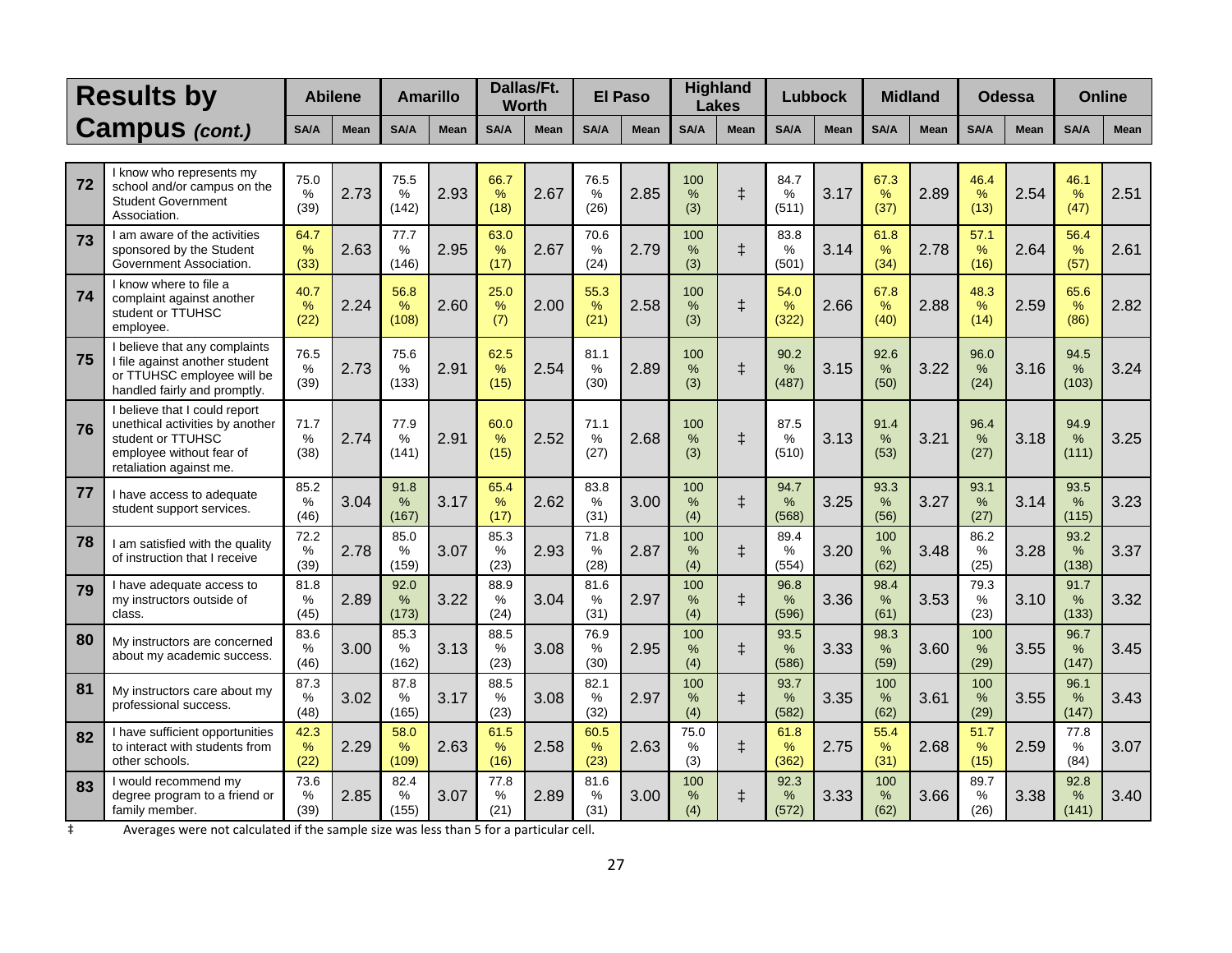# **Section IV. Analysis**

Analyses of institutional results indicate that students have high levels of satisfaction with many student support services. Specific areas providing excellent customer service include the Office of Student Services, schoolspecific student affairs offices, Registrar, Financial Aid, and Student Business Services. In general, students were also highly satisfied with academic advising/mentoring, library resources, and the physical campus environment.

Data also indicate potential areas of improvement across the institution. Students reported lower levels of satisfaction with student health insurance options, reliability of wireless connectivity, knowledge about the processes for filing complaints, and opportunities to interact with students from other schools. In addition, students expressed concern about the use of certain technology systems used to facilitate communication from a distance.

To address areas of concern highlighted by the *2009 Student Satisfaction Survey* and to promote continuous improvement across the institution, TTUHSC school and student support services personnel have implemented various strategies for improvement.

#### **School of Allied Health Sciences**

Significant progress has been made with the TechLink system since the completion of the survey. SOAHS continues to work closely with TTUHSC Information Technology (IT) on the implementation of the new PolyCom system. Implementation is scheduled to begin April 2010. It is anticipated this new system will make very significant progress in facilitating synchronous education.

The issues with the course management system were driven by a merger between Blackboard and WebCT, as well as the university's conversion to the new Banner system over the last twelve months. The majority of the issues related to system reliability have now been mitigated or resolved. TTUHSC continues to aggressively pursue resolution to outstanding issues and is working toward integration of the next version of Blackboard, which should address problems of compatibility and reliability. This new version will provide a much more stable technological platform for our educational efforts.

Policies and procedures for filing a complaint are contained in the TTUHSC Student Affairs Handbook. Our plan to resolve this issue is to address this section of the handbook at New Student Orientation.

Students are provided a synergistic center that is for student interaction only. There are a large variety of student organization events and activities to which all TTUHSC students are invited, such as Community Medical School, CIMA series, SGA, and Unity Among Us, as well as our institutional wide initiatives with our Quality Enhancement Plan on interprofessional teamwork. We will continue to promote such events, activities. and opportunities for student interaction across the various TTUHSC schools.

#### **School of Medicine**

Students indicated low levels of satisfaction in several areas related to advising and mentoring. These concerns have been addressed as follows: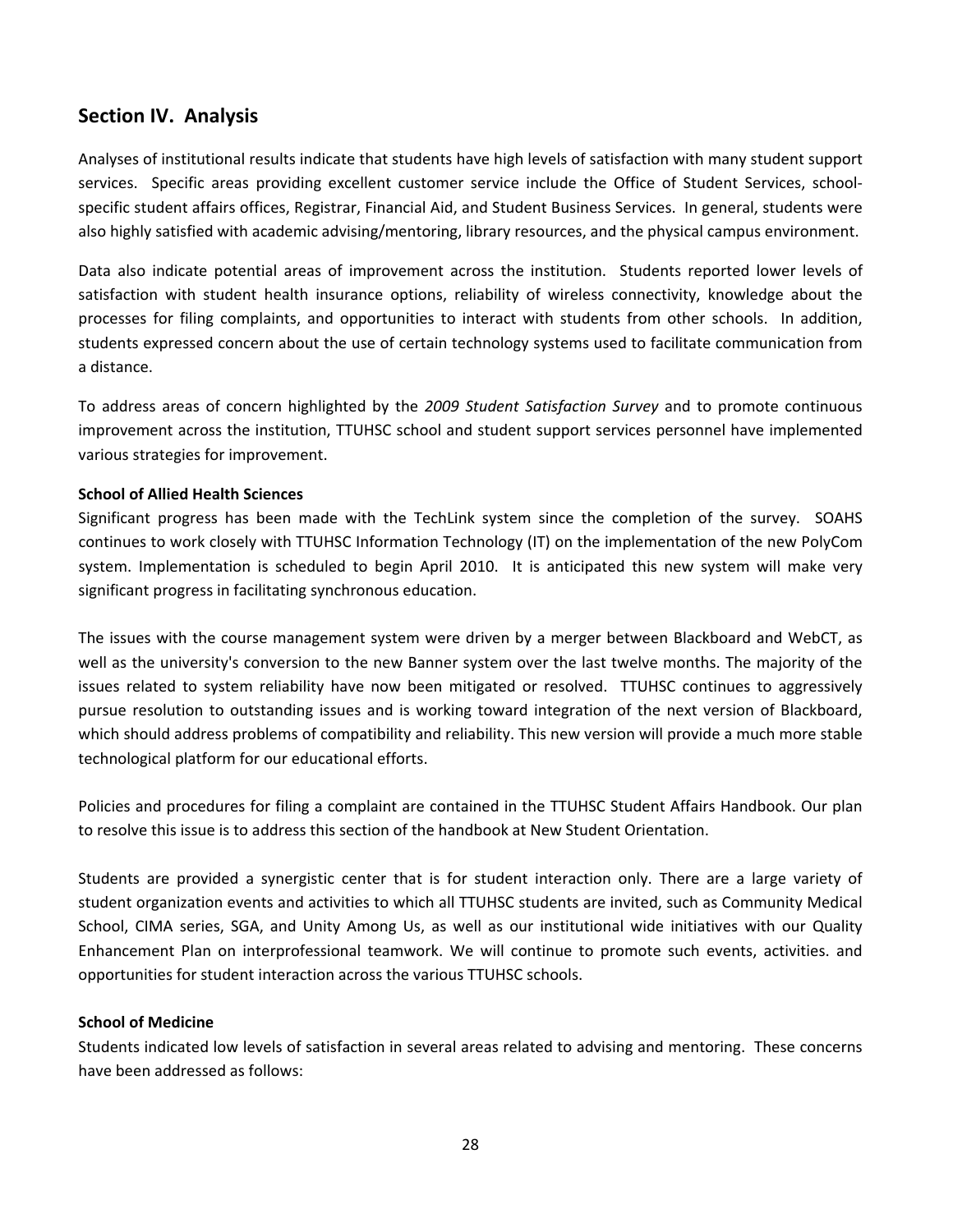- Appointment of two Assistant Deans within the Office of Curriculum who have experience in student advising. By complementing the existing capabilities already available, these appointments add significantly to the capacity of the Offices of Student Affairs and Curriculum to provide advising related to both academic difficulties and study skills.
- Development of a real-time system for tracking student performance throughout the medical school curriculum. This system allows early identification of students in need of intervention.
- Students in Years 1 and 2 participate in year‐long blocks called Early Clinical Experience I and II. Students are divided into groups of 8‐9 and assigned two faculty mentors, one basic scientist and one clinician. These faculty participate in academic and career mentoring activities for these students for the first two years of the curriculum. Once students are distributed to regional campuses in Year 3, they are assigned an individual clinical mentor, particularly if they are no longer on the Lubbock campus.
- Incoming students will be given the opportunity to complete the Learning and Study Skills Instrument (LASSI) prior to matriculation. LASSI is an assessment instrument that provides actionable information about student study skills and has proven to be extremely useful in pinpointing deficiencies in areas such as time management and reading speed. Any student identified by this tool will be given the opportunity to access remediation tools that should improve their performance in medical school.

One issue was identified below the 90% level that related to knowledge about the transition to a regional campus. This issue will be affected by the change in student distributions for their clinical years due to the fact that TTUHSC SOM students will no longer be assigned to the El Paso regional campus after 2012. We will introduce campus‐specific activities within the first two years of the curriculum to introduce students to their assigned clinical campuses.

Students indicated a low level of awareness about student health insurance. One potential reason for this is that many incoming students are eligible for coverage on their parent's health insurance policies and thus remain unaware of the Student Health Insurance program until later in their career. However, we will ensure that this topic is covered in depth at orientation programs for each year of the curriculum and that brochures are prominently displayed in the Office of Student Affairs.

Students expressed concerns in three additional areas of note: use of WebCT, quality of instruction, and attention and concern shown by instructors. These concerns have been addressed as follows:

- *Faculty Development in Educational Technology:* The annual Teaching Institute in 2010 focused on the application of educational technology to medical education activities in the School of Medicine. Approximately 75 faculty and coordinators attended two sessions, one of which focused entirely on WebCT. The program was favorably received and will serve as the basis for ongoing instruction in the use of WebCT and other technologies. These programs will be offered on all campuses to ensure equitable distribution of knowledge.
- *Quality of Instruction:* The Office of Curriculum has expanded an existing system for collection of both quantitative and qualitative evaluations of faculty teaching activities. These evaluations provide specific information about areas of strength and those in need of improvement. Currently, these evaluations are distributed to Block Directors and Department Chairs for further action. The Offices of Curriculum and Faculty Affairs and Development are collaborating on a new faculty development program that will help faculty to improve their performance. A secondary focus of this activity will address faculty interactions with students.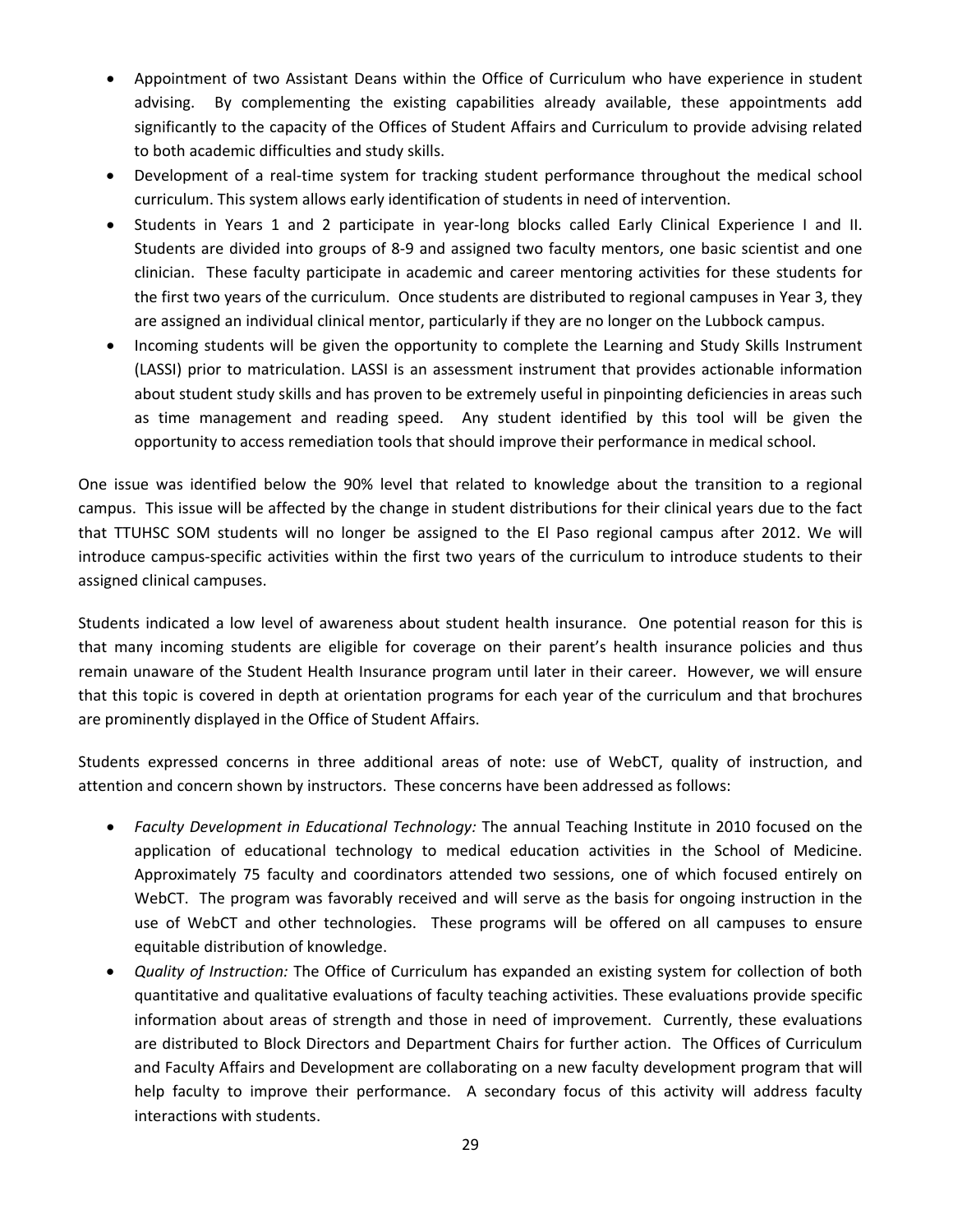Finally, students indicated that approximately 50% were aware of where to file a complaint about another student or a TTUHSC employee. The SOM follows HSC policies in this area and introduces these topics in orientation. However, with an increased focus on assessing professional behaviors of our students, faculty, and employees, we will reemphasize this topic at future orientation activities and will ensure that appropriate links are conspicuous on the Student Affairs website.

#### **School of Pharmacy**

The School of Pharmacy scored below an acceptable range in students' access to information to register for classes and the ease in registering for classes. Since Banner's implementation in 2009, the new student information system has undergone a number of registration enhancements. In order to transmit these enhancements, the SOP students services staff have conducted training sessions and provided staff support during open enrollment periods.

The School of Pharmacy has also scored below an acceptable range in students' knowledge on where to file a complaint against a student or employee. Students indicated that they did not believe that these complaints would be handled fairly and promptly. The SOP Faculty recently adopted a grade grievance and non-grade grievance policy to address the students' concerns. In addition, the Health Sciences Center developed a grievance/complaint website that lists and links to the procedure and paperwork needed. The SOP Office of Student Services will continue to educate the students through a variety of methods to keep students informed of their rights to file a complaint.

#### **Graduate School of Biomedical Sciences**

To identify the core issues behind student satisfaction, the Dean and Associate Deans conducted one‐on‐one interviews with students. In response, GSBS increased communication with students via e‐mail and the school's website. The website was redesigned to be more user-friendly. In addition, an events calendar page was created to document all GSBS activities such as seminars, guest speakers, and thesis/doctoral defenses. Finally, GSBS implemented ceremonies in August and December to recognize student successes (e.g. graduates, dean's scholars, awards).

#### **TTUHSC Office of Student Services**

The Office of Student Services utilized the front page of our website in addressing some of the issues indicated by the 2009 survey. We added a Student Grievance Policies and Procedures button to assist students in finding the proper information. A Quick Links box was created to add ease in finding health services information. And an Upcoming Events section was also introduced to make students more aware of opportunities to interact. Additionally, Student Senate partnered with the Offices of Student Services and Alumni Relations to host a welcome event at each campus to provide networking opportunities and assist in enhancing the visibility of these areas.

#### **Registrar**

The Registrar's Office is working with the School of Pharmacy to improve their student registration process. The Registrar's Office has also created an office email address ([registrar@ttuhsc.edu](mailto:registrar@ttuhsc.edu)) for all students to use if they need assistance from office personnel.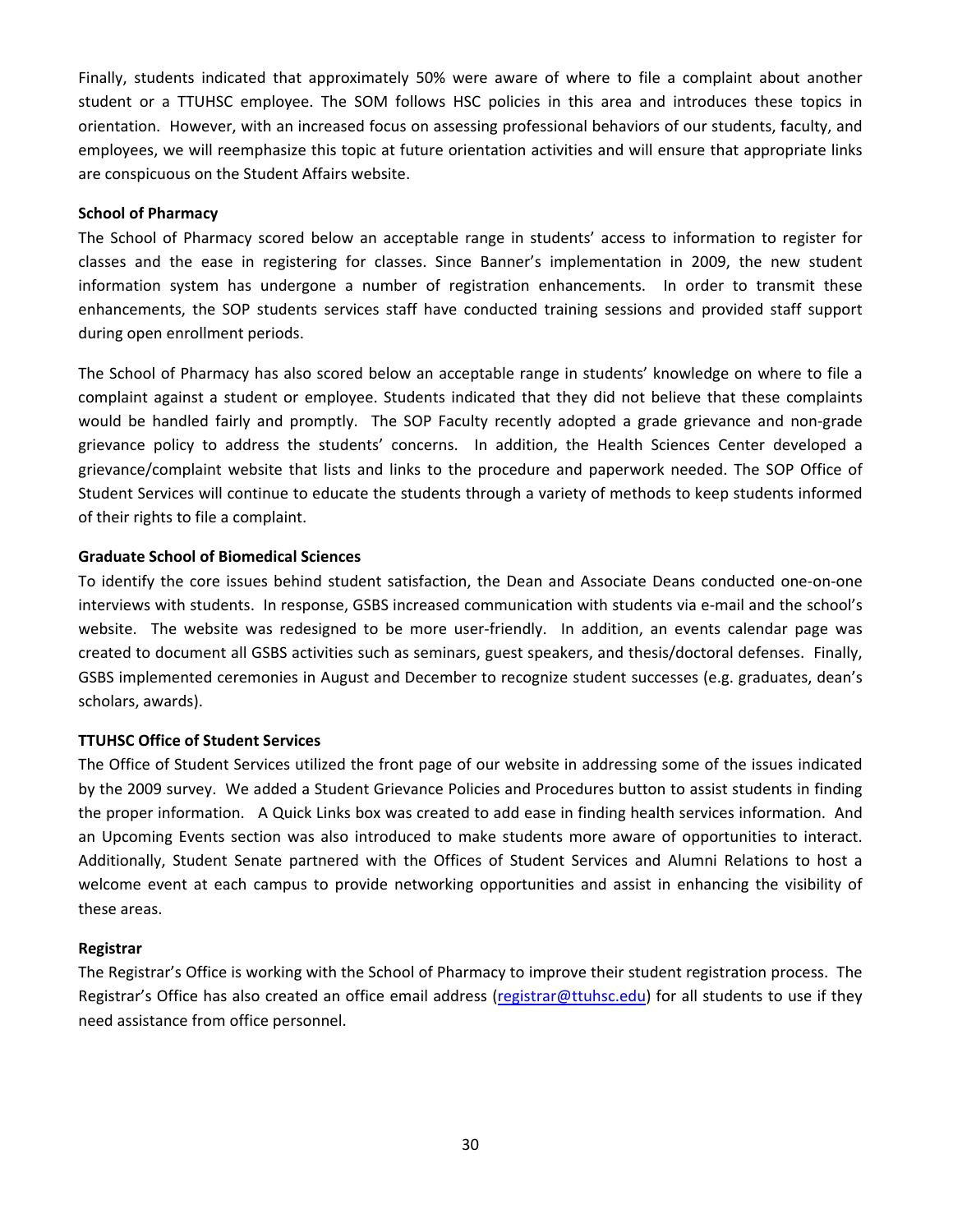#### **Financial Aid**

The financial aid issues related to the Abilene location are attributed, in large part, to it being the first year for a new program on a new campus. We are confident the issues with the Abilene campus have been resolved. The employees at that site are now well versed in the processes and programs. We will continue working with the school's Student Affairs offices as they develop brochures and publications related to the various scholarships they control.

#### **Library**

In response to student concerns regarding the library hours of operation in Odessa, hours were increased from 56 to 83 hours per week. Those hours went into effect in June 2009. In response to students' expressed desire to have more hard‐wired data outlets on the third floor of the Preston Smith Library at Lubbock, the library added 25 new hard‐wired computer stations in the summer of 2009.

#### **Institutional Planning and Assessment**

The Office of Institutional Planning and Assessment facilitates the administration of the annual *Student Satisfaction Survey*. Since the 2009 survey administration, many revisions to the survey process have been identified. The item wording has been revised to coincide with a satisfaction scale as opposed to an agreement scale. The Likert scale has been changed from a four‐point to a six‐point scale to provide more variation across responses. And a new reporting format has been developed. The new format reflects a decreased emphasis on percentages and an increased focus on item means and response distributions. Finally, the administration process will no longer be outsourced. Doing so is expected to improve the efficiency and effectiveness of the data collection and analysis processes.